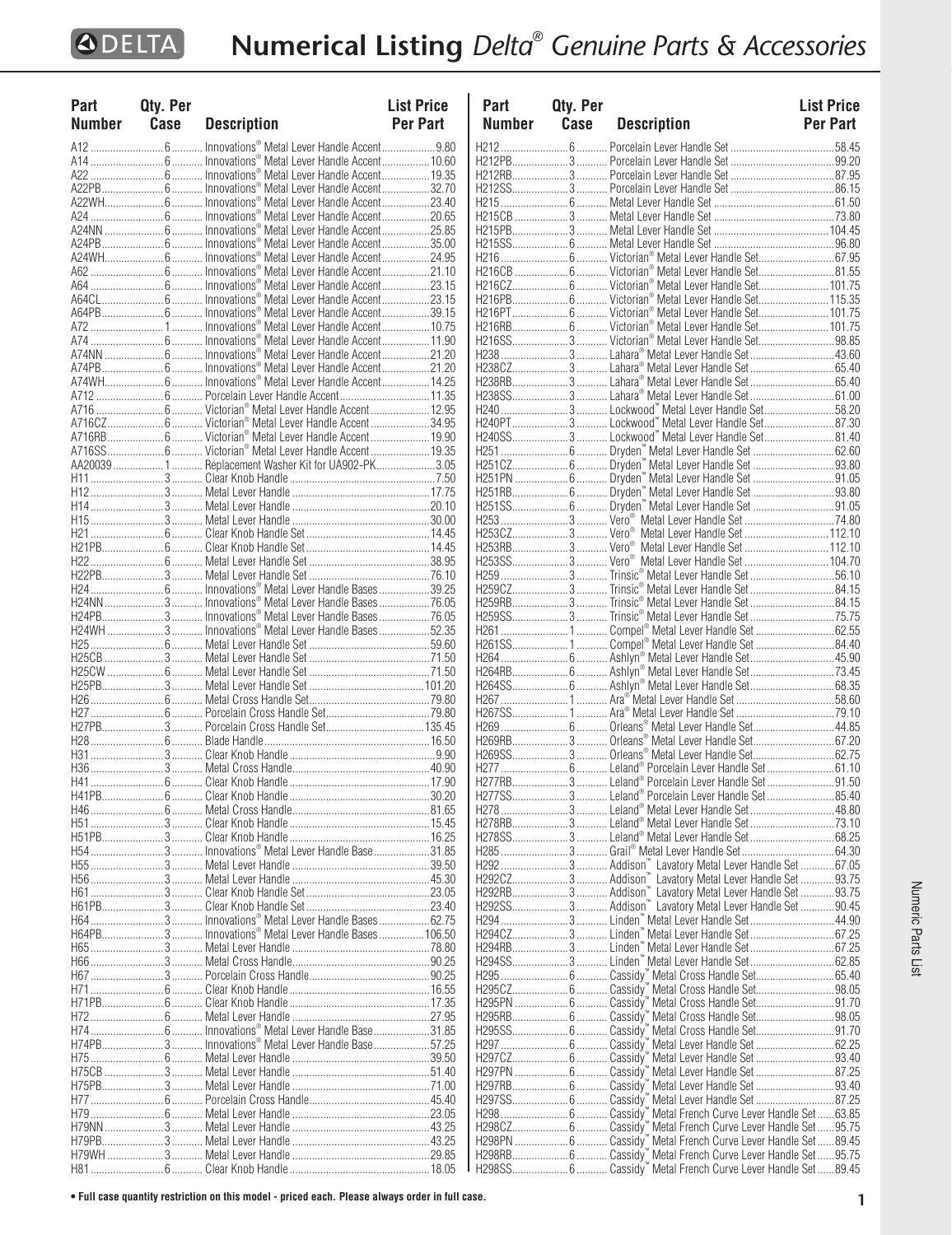

| Part<br><b>Number</b> | Qty. Per<br>Case | <b>Description</b>                               | <b>List Price</b><br>Per Part | Part<br>Number | <b>Qty. Per</b><br>Case | <b>Description</b>                                               | <b>List Price</b><br>Per Part |
|-----------------------|------------------|--------------------------------------------------|-------------------------------|----------------|-------------------------|------------------------------------------------------------------|-------------------------------|
|                       |                  |                                                  |                               |                |                         | H716NN  3  Victorian® Metal Lever Handle                         | .85.40                        |
|                       |                  |                                                  |                               |                |                         |                                                                  |                               |
|                       |                  |                                                  |                               |                |                         |                                                                  |                               |
|                       |                  | H516CZ3 Victorian® Metal Lever Handle74.95       |                               |                |                         | H716SS3 Victorian® Metal Lever Handle71.60                       |                               |
|                       |                  |                                                  |                               |                |                         |                                                                  |                               |
|                       |                  |                                                  |                               |                |                         |                                                                  |                               |
|                       |                  |                                                  |                               |                |                         |                                                                  |                               |
|                       |                  |                                                  |                               |                |                         |                                                                  |                               |
|                       |                  |                                                  |                               |                |                         |                                                                  |                               |
|                       |                  | H578SS3 Leland® Metal Lever Handle59.70          |                               |                |                         |                                                                  |                               |
|                       |                  |                                                  |                               |                |                         |                                                                  |                               |
|                       |                  |                                                  |                               |                |                         |                                                                  |                               |
|                       |                  |                                                  |                               |                |                         |                                                                  |                               |
|                       |                  |                                                  |                               |                |                         |                                                                  |                               |
|                       |                  |                                                  |                               |                |                         |                                                                  |                               |
|                       |                  |                                                  |                               |                |                         |                                                                  |                               |
|                       |                  |                                                  |                               |                |                         |                                                                  |                               |
|                       |                  |                                                  |                               |                |                         |                                                                  |                               |
|                       |                  |                                                  |                               |                |                         |                                                                  |                               |
|                       |                  |                                                  |                               |                |                         |                                                                  |                               |
|                       |                  |                                                  |                               |                |                         |                                                                  |                               |
|                       |                  |                                                  |                               |                |                         |                                                                  |                               |
|                       |                  |                                                  |                               |                |                         |                                                                  |                               |
|                       |                  |                                                  |                               |                |                         |                                                                  |                               |
|                       |                  |                                                  |                               |                |                         |                                                                  |                               |
|                       |                  |                                                  |                               |                |                         |                                                                  |                               |
|                       |                  |                                                  |                               |                |                         |                                                                  |                               |
|                       |                  |                                                  |                               |                |                         |                                                                  |                               |
|                       |                  |                                                  |                               |                |                         |                                                                  |                               |
|                       |                  | H616CZ3 Victorian® Metal Lever Handle Set145.00  |                               |                |                         |                                                                  |                               |
|                       |                  | H616PB3 Victorian® Metal Lever Handle Set168.40  |                               |                |                         | RP24CZ1Rod Guide Assembly - Bidet 38.10                          |                               |
|                       |                  |                                                  |                               |                |                         |                                                                  |                               |
|                       |                  |                                                  |                               |                |                         |                                                                  |                               |
|                       |                  |                                                  |                               |                |                         |                                                                  |                               |
|                       |                  | H640SS3 Lockwood" Metal Lever Handle Set 128.35  |                               |                |                         | RP50-33 ·  Cap Assembly w/ Adjusting Ring  17.30                 |                               |
|                       |                  |                                                  |                               |                |                         | RP50BS 12  Cap Assembly w/ Adjusting Ring  19.95                 |                               |
|                       |                  |                                                  |                               |                |                         | RP50PB 12  Cap Assembly w/ Adjusting Ring 35.65                  |                               |
|                       |                  | H659RB1Trinsic® Metal Lever Handle Set114.75     |                               |                |                         | RP50SS 12  Cap Assembly w/ Adjusting Ring  32.15                 |                               |
|                       |                  | H659SS1Trinsic® Metal Lever Handle Set103.30     |                               |                |                         | RP50WH  12  Cap Assembly w/ Adjusting Ring  19.95                |                               |
|                       |                  |                                                  |                               |                |                         |                                                                  |                               |
|                       |                  |                                                  |                               |                |                         | RP61MBS  64 ·  Lever Handle Cam Assembly - Mini-Bulk 2.80        |                               |
|                       |                  |                                                  |                               |                |                         |                                                                  |                               |
|                       |                  | H669SS 3  Orleans® Metal Lever Handle Set 109.45 |                               |                |                         | RP70-33 ·  Stainless Steel Lever Handle Ball Assembly 14.60      |                               |
|                       |                  |                                                  |                               |                |                         | RP70MBS  60 ·  Stainless Steel Lever Handle Ball Assembly  8.10  |                               |
|                       |                  | H677SS3 Leland® Porcelain Handle Set126.20       |                               |                |                         |                                                                  | 5.05                          |
|                       |                  |                                                  |                               |                |                         |                                                                  |                               |
|                       |                  |                                                  |                               |                |                         |                                                                  |                               |
|                       |                  |                                                  |                               |                |                         |                                                                  |                               |
|                       |                  |                                                  |                               |                |                         | RP188MBS 64 •  Knob Handle Cam Assembly - Mini-Bulk4.10          |                               |
|                       |                  |                                                  |                               |                |                         |                                                                  |                               |
|                       |                  |                                                  |                               |                |                         |                                                                  |                               |
|                       |                  |                                                  |                               |                |                         |                                                                  |                               |
|                       |                  |                                                  |                               |                |                         |                                                                  |                               |
|                       |                  |                                                  |                               |                |                         |                                                                  |                               |
|                       |                  |                                                  |                               |                |                         |                                                                  |                               |
|                       |                  |                                                  |                               |                |                         | RP212 12 Stainless Steel Knob Handle Ball Assembly 15.10         |                               |
|                       |                  |                                                  |                               |                |                         | RP212-33 ·  Stainless Steel Knob Handle Ball Assembly  15.10     |                               |
|                       |                  |                                                  |                               |                |                         | RP212MBS  60 ·  Stainless Steel Knob Handle Ball Assembly  13.00 |                               |
|                       |                  |                                                  |                               |                |                         |                                                                  |                               |
|                       |                  |                                                  |                               |                |                         |                                                                  |                               |
|                       |                  |                                                  |                               |                |                         |                                                                  |                               |
|                       |                  |                                                  |                               |                |                         |                                                                  |                               |
|                       |                  |                                                  |                               |                |                         |                                                                  |                               |
|                       |                  |                                                  |                               |                |                         |                                                                  |                               |
|                       |                  |                                                  |                               |                |                         |                                                                  |                               |
| H712SS                |                  |                                                  |                               |                |                         |                                                                  |                               |
|                       |                  |                                                  |                               |                |                         |                                                                  |                               |
|                       |                  |                                                  |                               |                |                         |                                                                  |                               |
|                       |                  |                                                  |                               |                |                         |                                                                  |                               |
|                       |                  |                                                  |                               |                |                         |                                                                  |                               |
|                       |                  |                                                  |                               |                |                         |                                                                  |                               |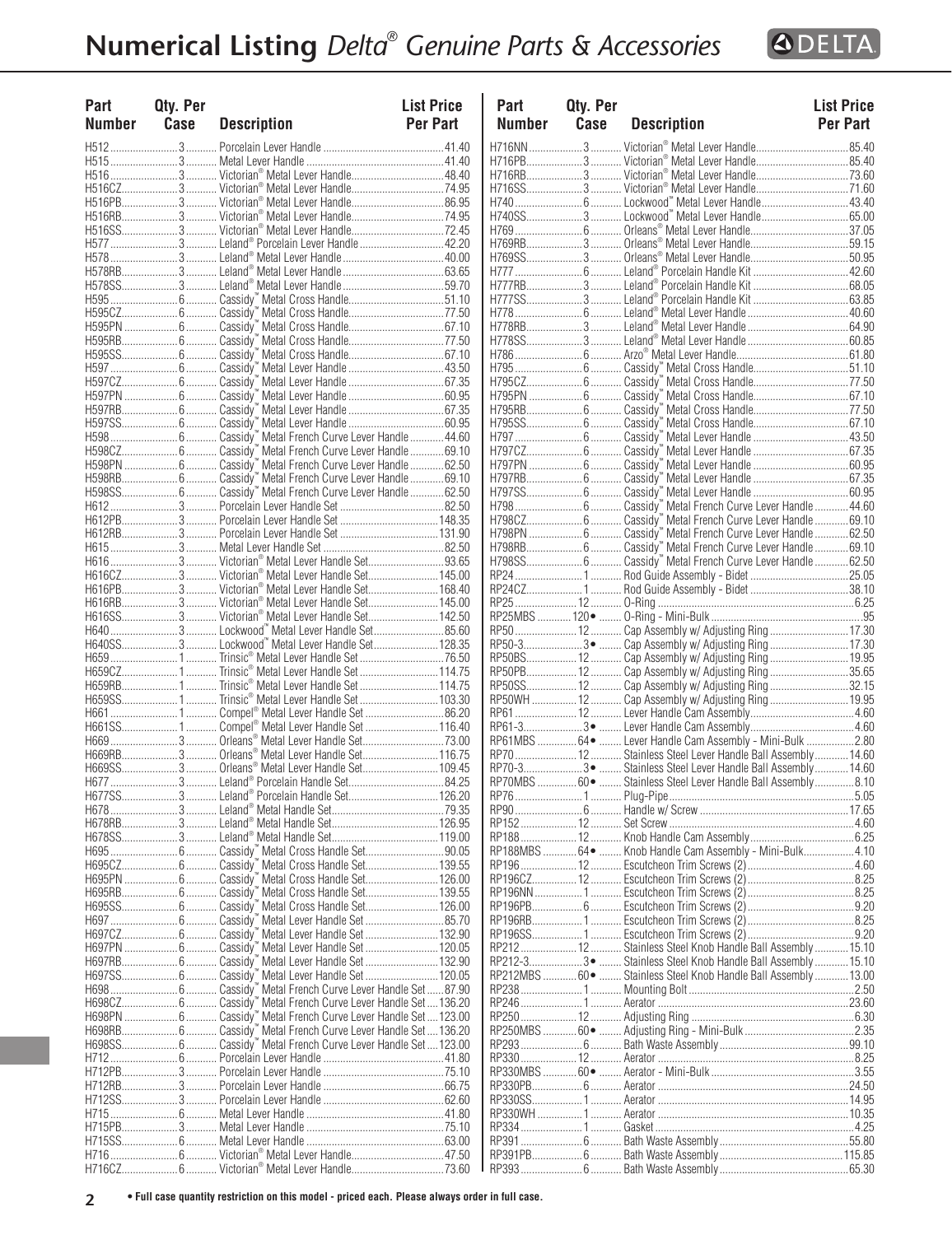| Part   | Qty. Per |                                                                        | <b>List Price</b> |
|--------|----------|------------------------------------------------------------------------|-------------------|
| Number | Case     | <b>Description</b>                                                     | <b>Per Part</b>   |
|        |          |                                                                        |                   |
|        |          |                                                                        |                   |
|        |          |                                                                        |                   |
|        |          |                                                                        |                   |
|        |          |                                                                        |                   |
|        |          |                                                                        |                   |
|        |          |                                                                        |                   |
|        |          |                                                                        |                   |
|        |          |                                                                        |                   |
|        |          |                                                                        |                   |
|        |          |                                                                        |                   |
|        |          |                                                                        |                   |
|        |          |                                                                        |                   |
|        |          |                                                                        |                   |
|        |          |                                                                        |                   |
|        |          |                                                                        |                   |
|        |          |                                                                        |                   |
|        |          |                                                                        |                   |
|        |          |                                                                        |                   |
|        |          |                                                                        |                   |
|        |          |                                                                        |                   |
|        |          |                                                                        |                   |
|        |          |                                                                        |                   |
|        |          |                                                                        |                   |
|        |          |                                                                        |                   |
|        |          |                                                                        |                   |
|        |          |                                                                        |                   |
|        |          |                                                                        |                   |
|        |          |                                                                        |                   |
|        |          |                                                                        |                   |
|        |          | RP1740MBS 60  Stem Unit Assembly - 2H - Mini-Bulk5.85                  |                   |
|        |          | RP1740MBSR  3 ·  Stem Unit Assembly - 2H - Mini-Bulk 31.10             |                   |
|        |          |                                                                        |                   |
|        |          |                                                                        |                   |
|        |          |                                                                        |                   |
|        |          |                                                                        |                   |
|        |          |                                                                        |                   |
|        |          | RP1991  12  Stem Unit & Seats - 1600 Series33.05                       |                   |
|        |          | RP1991MBS  12 ·  Stem Unit & Seats - 1600 Series - Mini-Bulk  22.85    |                   |
|        |          |                                                                        |                   |
|        |          | RP20901 Check Stop Stem Assembly - 600/1600 Series23.10                |                   |
|        |          |                                                                        |                   |
|        |          |                                                                        |                   |
|        |          | RP2391  6  Handle w/ Button & Screw - 1H Knob  15.40                   |                   |
|        |          |                                                                        |                   |
|        |          |                                                                        |                   |
|        |          |                                                                        |                   |
|        |          |                                                                        |                   |
|        |          |                                                                        |                   |
|        |          |                                                                        |                   |
|        |          |                                                                        |                   |
|        |          |                                                                        |                   |
|        |          |                                                                        |                   |
|        |          |                                                                        |                   |
|        |          | RP3614-33 ·  Repair Kit - 1H Knob or Lever  11.65                      |                   |
|        |          |                                                                        |                   |
|        |          | RP3914 1 Diverter Tub Spout - Hand Shower95.10                         |                   |
|        |          |                                                                        |                   |
|        |          |                                                                        |                   |
|        |          | RP52021 Vandal Resistant Aerator w/ Wrench26.00                        |                   |
|        |          | RP5202MBS  60 ·  Vandal Resistant Aerator w/ Wrench - Mini-Bulk  13.85 |                   |
|        |          |                                                                        |                   |
|        |          |                                                                        |                   |
|        |          |                                                                        |                   |
|        |          |                                                                        |                   |
|        |          |                                                                        |                   |
|        |          |                                                                        |                   |
|        |          |                                                                        |                   |
|        |          |                                                                        |                   |
|        |          |                                                                        |                   |
|        |          |                                                                        |                   |
|        |          |                                                                        |                   |

| Part          | Qty. Per |                                                                                                  | <b>List Price</b> |
|---------------|----------|--------------------------------------------------------------------------------------------------|-------------------|
| <b>Number</b> | Case     | <b>Description</b>                                                                               | <b>Per Part</b>   |
|               |          |                                                                                                  |                   |
|               |          |                                                                                                  |                   |
|               |          | & Shower                                                                                         |                   |
|               |          |                                                                                                  |                   |
|               |          |                                                                                                  |                   |
|               |          |                                                                                                  |                   |
|               |          |                                                                                                  |                   |
|               |          |                                                                                                  |                   |
|               |          | RP5651B1 Metal Lavatory Drain Assembly37.60                                                      |                   |
|               |          | RP5651CZ1 Metal Lavatory Drain Assembly103.30                                                    |                   |
|               |          | RP5651NN 1  Metal Lavatory Drain Assembly  102.30                                                |                   |
|               |          | RP5651PB3 Metal Lavatory Drain Assembly 103.40                                                   |                   |
|               |          | RP5651RB1  Metal Lavatory Drain Assembly 103.30<br>RP5651SS1 Metal Lavatory Drain Assembly103.30 |                   |
|               |          | RP5651WH 1  Metal Lavatory Drain Assembly 78.25                                                  |                   |
|               |          |                                                                                                  |                   |
|               |          |                                                                                                  |                   |
|               |          |                                                                                                  |                   |
|               |          |                                                                                                  |                   |
|               |          |                                                                                                  |                   |
|               |          |                                                                                                  |                   |
|               |          |                                                                                                  |                   |
|               |          | RP58831 Escutcheon 600/1600 Series Tub/Shower37.65                                               |                   |
|               |          | RP5883PB1 Escutcheon 600/1600 Series Tub/Shower 129.80                                           |                   |
|               |          |                                                                                                  |                   |
|               |          |                                                                                                  |                   |
|               |          |                                                                                                  |                   |
|               |          |                                                                                                  |                   |
|               |          |                                                                                                  |                   |
|               |          |                                                                                                  |                   |
|               |          |                                                                                                  |                   |
|               |          |                                                                                                  |                   |
|               |          |                                                                                                  |                   |
|               |          |                                                                                                  |                   |
|               |          |                                                                                                  |                   |
|               |          |                                                                                                  |                   |
|               |          |                                                                                                  |                   |
|               |          |                                                                                                  |                   |
|               |          |                                                                                                  |                   |
|               |          |                                                                                                  |                   |
|               |          |                                                                                                  |                   |
|               |          |                                                                                                  |                   |
|               |          |                                                                                                  |                   |
|               |          |                                                                                                  |                   |
|               |          |                                                                                                  |                   |
|               |          |                                                                                                  |                   |
|               |          |                                                                                                  |                   |
|               |          |                                                                                                  |                   |
|               |          |                                                                                                  |                   |
|               |          |                                                                                                  |                   |
|               |          |                                                                                                  |                   |
|               |          |                                                                                                  |                   |
|               |          |                                                                                                  |                   |
|               |          | RP6046 1 Escutcheon - Push Button Diverter - 600 Series  39.15                                   |                   |
|               |          |                                                                                                  |                   |
|               |          |                                                                                                  |                   |
|               |          | RP60541 Nuts & Washers - Ledgemount Roman Tub10.55                                               |                   |
|               |          |                                                                                                  |                   |
|               |          | RP6060 1  Bonnet Nuts (2) for 2H Kitchen/Lavatory 10.55                                          |                   |
|               |          | RP6060SB1 Bonnet Nuts (2) for 2H Kitchen/Lavatory28.40                                           |                   |
|               |          | RP6064 1  Locknuts - 2H Kitchen/Lavatory 5.50                                                    |                   |
|               |          | RP6068  1  Plug Button - 2H Lavatory Escutcheon  4.70                                            |                   |
|               |          | RP6068SS1 Plug Button - 2H Lavatory Escutcheon7.10                                               |                   |
|               |          |                                                                                                  |                   |
|               |          |                                                                                                  |                   |
|               |          |                                                                                                  |                   |
|               |          |                                                                                                  |                   |
|               |          |                                                                                                  |                   |
|               |          | RP6087 1  Spout Nut & Washer - Widespread Lavatory 6.90                                          |                   |
|               |          |                                                                                                  |                   |
|               |          |                                                                                                  |                   |
|               |          |                                                                                                  |                   |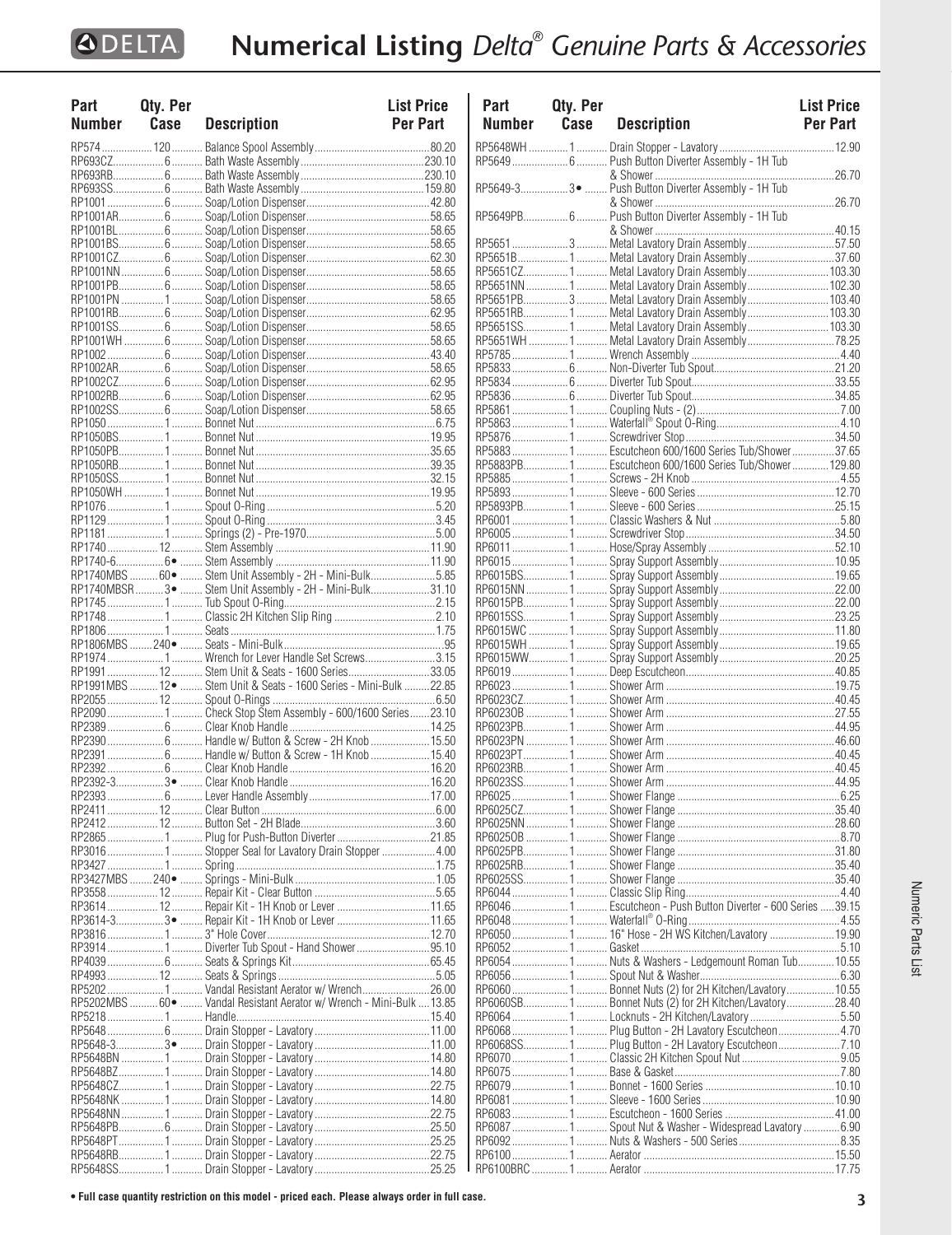| Part<br><b>Number</b> | Qty. Per<br>Case | <b>Description</b>                                              | <b>List Price</b><br><b>Per Part</b> | Part<br><b>Numb</b>  |
|-----------------------|------------------|-----------------------------------------------------------------|--------------------------------------|----------------------|
|                       |                  |                                                                 |                                      | RP109650             |
|                       |                  |                                                                 |                                      | RP10965F             |
|                       |                  |                                                                 |                                      | RP11016              |
|                       |                  | RP6107  1  Escutcheon - Push-Button Diverter - 1600 Series39.15 |                                      | RP11052              |
|                       |                  |                                                                 |                                      | RP11079              |
|                       |                  |                                                                 |                                      | RP11096              |
|                       |                  |                                                                 |                                      | RP11721<br>RP11722   |
|                       |                  |                                                                 |                                      | RP11723              |
|                       |                  |                                                                 |                                      | RP11729              |
|                       |                  |                                                                 |                                      | RP118400             |
|                       |                  |                                                                 |                                      | RP11887              |
|                       |                  |                                                                 |                                      | RP12307              |
|                       |                  |                                                                 |                                      | RP12490              |
|                       |                  |                                                                 |                                      | RP12503              |
|                       |                  |                                                                 |                                      | RP12516              |
|                       |                  |                                                                 |                                      | RP12517              |
|                       |                  |                                                                 |                                      | RP12518              |
|                       |                  | RP62031 Coupling Nuts/Tailpieces- 2EA - 2/3H                    |                                      | RP12629              |
|                       |                  |                                                                 |                                      | RP12630              |
|                       |                  |                                                                 |                                      | RP126300<br>RP12630  |
|                       |                  |                                                                 |                                      | RP12630F             |
|                       |                  |                                                                 |                                      | RP12630F             |
|                       |                  |                                                                 |                                      | RP126309             |
|                       |                  |                                                                 |                                      | RP12631              |
|                       |                  |                                                                 |                                      | RP12691              |
|                       |                  | RP6369 1  Handle Screw for Models Prior to 3/99 5.05            |                                      | RP13740              |
|                       |                  |                                                                 |                                      | RP13740F             |
|                       |                  |                                                                 |                                      | RP13938              |
|                       |                  | RP63991 Valve Assembly for Slow-Close Faucets 45.50             |                                      | RP14414              |
|                       |                  |                                                                 |                                      | RP14979              |
|                       |                  |                                                                 |                                      | RP149799             |
|                       |                  |                                                                 |                                      | RP14990              |
|                       |                  |                                                                 |                                      | RP15127              |
|                       |                  |                                                                 |                                      | RP16201              |
|                       |                  |                                                                 |                                      | RP16202              |
|                       |                  |                                                                 |                                      | RP16203<br>RP16208   |
|                       |                  | RP6463 1  Snap-N-Pop® Drain Assembly 50.45                      |                                      |                      |
|                       |                  |                                                                 |                                      | RP16212              |
|                       |                  |                                                                 |                                      | RP16213              |
|                       |                  |                                                                 |                                      | RP16300F             |
|                       |                  |                                                                 |                                      | RP16423              |
|                       |                  |                                                                 |                                      | RP16497              |
|                       |                  |                                                                 |                                      | RP16668              |
|                       |                  |                                                                 |                                      | RP166680             |
|                       |                  |                                                                 |                                      | RP16668F             |
|                       |                  |                                                                 |                                      | RP16668F             |
|                       |                  |                                                                 |                                      | RP16668F             |
|                       |                  |                                                                 |                                      | RP166689             |
|                       |                  |                                                                 |                                      | RP16686              |
|                       |                  |                                                                 |                                      | RP166861<br>RP16686F |
|                       |                  |                                                                 |                                      | RP16686F             |
|                       |                  | RP7449 1  O-Ring - 2H WS Kitchen w/Diverter 2.90                |                                      | RP16686F             |
|                       |                  |                                                                 |                                      | RP166869             |
|                       |                  |                                                                 |                                      | RP16687              |
|                       |                  |                                                                 |                                      | RP16687F             |
|                       |                  |                                                                 |                                      | RP16687F             |
|                       |                  | RP8230 12 2H Ceramic Stem Unit w/ Seat & Spring28.50            |                                      | RP16919.             |
|                       |                  | RP8230MBS 30 ·  2H Ceramic Stem Unit w/ Seat & Spring           |                                      | RP16920              |
|                       |                  |                                                                 |                                      | RP17443              |
|                       |                  |                                                                 |                                      | RP17443F             |
|                       |                  | RP96331 Classic Kitchen 6" Single Handle Swing Spout 47.40      |                                      | RP17445              |
|                       |                  |                                                                 |                                      | RP17446              |
|                       |                  |                                                                 |                                      | RP17446F<br>RP17449  |
|                       |                  |                                                                 |                                      | RP17449-             |
|                       |                  |                                                                 |                                      | RP17449F             |
|                       |                  |                                                                 |                                      | RP17451              |
|                       |                  | RP107991 Diverter Assembly - 3H Tub & Shower                    |                                      | RP17451-             |
|                       |                  |                                                                 |                                      | RP17451F             |
|                       |                  |                                                                 |                                      | RP17453              |
|                       |                  |                                                                 |                                      | RP17453F             |

| Part   | Qty. Per |                                                                 | <b>List Price</b> |
|--------|----------|-----------------------------------------------------------------|-------------------|
| Number | Case     | <b>Description</b>                                              | <b>Per Part</b>   |
|        |          |                                                                 |                   |
|        |          |                                                                 |                   |
|        |          | RP11016 12 ·  Thick Tile Mounting Kit - Bulk Pack 21.30         |                   |
|        |          | RP11052 1  Thick Tile Mounting Kit - Adds 1" 30.30              |                   |
|        |          | RP11079  12 ·  Enclosure Mounting Kits - Bulk Pack 9.85         |                   |
|        |          | RP11096  12  Thick Tile Mounting Kit - Bulk Pack  21.30         |                   |
|        |          |                                                                 |                   |
|        |          |                                                                 |                   |
|        |          |                                                                 |                   |
|        |          |                                                                 |                   |
|        |          |                                                                 |                   |
|        |          |                                                                 |                   |
|        |          |                                                                 |                   |
|        |          |                                                                 |                   |
|        |          |                                                                 |                   |
|        |          |                                                                 |                   |
|        |          |                                                                 |                   |
|        |          |                                                                 |                   |
|        |          | RP12630 1  Escutcheon Trim Screws (2) - Extra Long8.20          |                   |
|        |          | RP12630CZ 1 Escutcheon Trim Screws (2) - Extra Long 11.40       |                   |
|        |          | RP12630NN  1  Escutcheon Trim Screws (2) - Extra Long 11.80     |                   |
|        |          | RP12630PB1 Escutcheon Trim Screws (2) - Extra Long11.80         |                   |
|        |          | RP12630RB1 Escutcheon Trim Screws (2) - Extra Long11.40         |                   |
|        |          | RP12630SS1 Escutcheon Trim Screws (2) - Extra Long11.80         |                   |
|        |          |                                                                 |                   |
|        |          |                                                                 |                   |
|        |          |                                                                 |                   |
|        |          |                                                                 |                   |
|        |          |                                                                 |                   |
|        |          | RP14979  3  Roman Tub Hand Shower w/ Transfer Valve  402.35     |                   |
|        |          | RP14979SS 3  Roman Tub Hand Shower w/ Transfer Valve  533.85    |                   |
|        |          |                                                                 |                   |
|        |          | RP15127  1  Handle Decal - Monitor® 1500 Series                 |                   |
|        |          | RP16201  1  Acryllic Handle Button - Monitor® Tub & Shower 6.40 |                   |
|        |          | RP16202 1  Monitor® 1H - Gray Handle/Temperature Dial 9.20      |                   |
|        |          | RP16208  1  Seats, Springs & Quad Rings -                       |                   |
|        |          |                                                                 |                   |
|        |          |                                                                 |                   |
|        |          |                                                                 |                   |
|        |          |                                                                 |                   |
|        |          |                                                                 |                   |
|        |          |                                                                 |                   |
|        |          | RP16668 1  Roman Tub Hand Shower Elbow 37.90                    |                   |
|        |          | RP16668CZ1 Roman Tub Hand Shower Elbow 60.55                    |                   |
|        |          | RP16668PN 1  Roman Tub Hand Shower Elbow 69.35                  |                   |
|        |          | RP16668PT1 Roman Tub Hand Shower Elbow 69.35                    |                   |
|        |          | RP16668RB1 Roman Tub Hand Shower Elbow 72.80                    |                   |
|        |          | RP16668SS1 Roman Tub Hand Shower Elbow 69.35                    |                   |
|        |          |                                                                 |                   |
|        |          |                                                                 |                   |
|        |          |                                                                 |                   |
|        |          |                                                                 |                   |
|        |          |                                                                 |                   |
|        |          |                                                                 |                   |
|        |          |                                                                 |                   |
|        |          |                                                                 |                   |
|        |          |                                                                 |                   |
|        |          |                                                                 |                   |
|        |          |                                                                 |                   |
|        |          |                                                                 |                   |
|        |          | RP17446  12  Button for 1H Lavatory, Tub & Shower  6.00         |                   |
|        |          | RP17446PB1 Button for 1H Lavatory, Tub & Shower 6.65            |                   |
|        |          | RP17449  6  Clear Handle w/ Button & Screw  15.25               |                   |
|        |          | RP17449-33•  Clear Handle w/ Button & Screw  15.25              |                   |
|        |          | RP17449PB1Clear Handle w/ Button & Screw16.30                   |                   |
|        |          | RP17451 6  Clear Handle w/ Button & Screw 15.25                 |                   |
|        |          | RP17451-33 ·  Clear Handle w/ Button & Screw  15.25             |                   |
|        |          | RP17451PB1 Clear Handle w/ Button & Screw16.30                  |                   |
|        |          |                                                                 |                   |
|        |          |                                                                 |                   |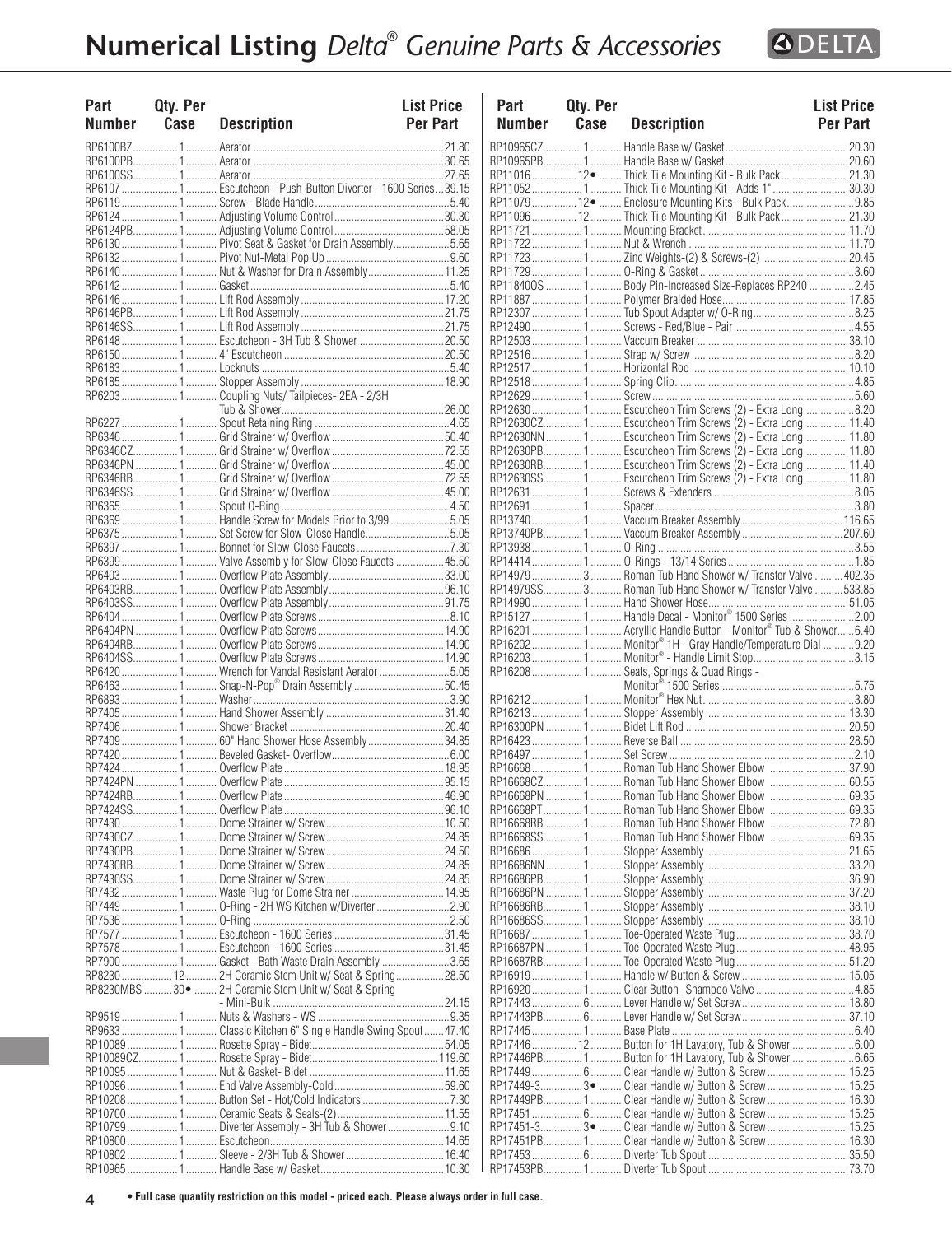| Part   | Qty. Per |                                                                | List Price      |
|--------|----------|----------------------------------------------------------------|-----------------|
| Number | Case     | <b>Description</b>                                             | <b>Per Part</b> |
|        |          |                                                                |                 |
|        |          |                                                                |                 |
|        |          |                                                                |                 |
|        |          |                                                                |                 |
|        |          |                                                                |                 |
|        |          |                                                                |                 |
|        |          | RP17498  1  Shower Escutcheon - Hot/Cold Label 1.30            |                 |
|        |          |                                                                |                 |
|        |          |                                                                |                 |
|        |          | RP17829  1  Pull-Down Tub Spout - Wall Decal  1.95             |                 |
|        |          |                                                                |                 |
|        |          |                                                                |                 |
|        |          |                                                                |                 |
|        |          |                                                                |                 |
|        |          |                                                                |                 |
|        |          | RP18276  1  Classic 2H Tub & Shower Escutcheon  17.40          |                 |
|        |          | RP18276PB1.  Classic 2H Tub & Shower Escutcheon  48.50         |                 |
|        |          |                                                                |                 |
|        |          |                                                                |                 |
|        |          |                                                                |                 |
|        |          |                                                                |                 |
|        |          |                                                                |                 |
|        |          |                                                                |                 |
|        |          |                                                                |                 |
|        |          |                                                                |                 |
|        |          |                                                                |                 |
|        |          |                                                                |                 |
|        |          |                                                                |                 |
|        |          |                                                                |                 |
|        |          |                                                                |                 |
|        |          | RP18372 1 Single Clear Knob Roman Tub Handle Kit 15.40         |                 |
|        |          |                                                                |                 |
|        |          |                                                                |                 |
|        |          |                                                                |                 |
|        |          | RP18429  1  Arrow Button(1)-3H Tub & Shower 3.90               |                 |
|        |          |                                                                |                 |
|        |          |                                                                |                 |
|        |          |                                                                |                 |
|        |          |                                                                |                 |
|        |          |                                                                |                 |
|        |          |                                                                |                 |
|        |          |                                                                |                 |
|        |          |                                                                |                 |
|        |          |                                                                |                 |
|        |          | RP18543 1  Escutcheon - Roman Tub Thick Tile Mounting Kit36.95 |                 |
|        |          | RP18543PB1 Escutcheon - Roman Tub Thick Tile Mounting Kit55.20 |                 |
|        |          | RP18543SS1 Escutcheon - Roman Tub Thick Tile Mounting Kit19.30 |                 |
|        |          |                                                                |                 |
|        |          |                                                                |                 |
|        |          |                                                                |                 |
|        |          |                                                                |                 |
|        |          | RP191561 Tub & Shower Sleeve Extenders w/ Screws 106.50        |                 |
|        |          |                                                                |                 |
|        |          |                                                                |                 |
|        |          |                                                                |                 |
|        |          |                                                                |                 |
|        |          |                                                                |                 |
|        |          |                                                                |                 |
|        |          |                                                                |                 |
|        |          |                                                                |                 |
|        |          |                                                                |                 |
|        |          |                                                                |                 |
|        |          |                                                                |                 |
|        |          |                                                                |                 |
|        |          |                                                                |                 |
|        |          |                                                                |                 |
|        |          |                                                                |                 |
|        |          |                                                                |                 |
|        |          | RP19804  6  Cartridge Assembly - 1300/1400 Series  68.65       |                 |
|        |          |                                                                |                 |
|        |          |                                                                |                 |
|        |          |                                                                |                 |
|        |          |                                                                |                 |
|        |          |                                                                |                 |
|        |          |                                                                |                 |
|        |          |                                                                |                 |
|        |          |                                                                |                 |

| Part<br><b>Number</b> | Qty. Per<br>Case | <b>Description</b>                                                                                              | <b>List Price</b><br>Per Part |
|-----------------------|------------------|-----------------------------------------------------------------------------------------------------------------|-------------------------------|
|                       |                  |                                                                                                                 |                               |
|                       |                  |                                                                                                                 |                               |
|                       |                  |                                                                                                                 |                               |
|                       |                  | RP20032  1  Copper Plug - CU Shower Only 5.10                                                                   |                               |
|                       |                  |                                                                                                                 |                               |
|                       |                  |                                                                                                                 |                               |
|                       |                  | RP20184  1  3 Retention Screw (2) - 2H Tub & Shower 6.40                                                        |                               |
|                       |                  |                                                                                                                 |                               |
|                       |                  | RP20542 1  Arrow Button for RP17154 Knob Handle  7.00                                                           |                               |
|                       |                  | RP20542PB1 Arrow Button for RP17154 Knob Handle7.35                                                             |                               |
|                       |                  |                                                                                                                 |                               |
|                       |                  |                                                                                                                 |                               |
|                       |                  |                                                                                                                 |                               |
|                       |                  | <br>RP21462BS 1  Waterfall® 9 1/2" Spout w/ Aerator  128.20                                                     |                               |
|                       |                  |                                                                                                                 |                               |
|                       |                  | RP21462NN  1  Waterfall® 9 1/2" Spout w/ Aerator  148.60                                                        |                               |
|                       |                  | RP21462PB1 Waterfall® 9 1/2" Spout w/ Aerator  148.60                                                           |                               |
|                       |                  | RP21462SS1 Waterfall® 9 1/2" Spout w/ Aerator 148.60<br>RP21462WH 1  Waterfall® 9 1/2" Spout w/ Aerator  128.20 |                               |
|                       |                  |                                                                                                                 |                               |
|                       |                  |                                                                                                                 |                               |
|                       |                  |                                                                                                                 |                               |
|                       |                  |                                                                                                                 |                               |
|                       |                  |                                                                                                                 |                               |
|                       |                  |                                                                                                                 |                               |
|                       |                  |                                                                                                                 |                               |
|                       |                  | RP21469BS 1 Single Lever Handle Kit w/ Set Screw28.25                                                           |                               |
|                       |                  | RP21469NN  1  Single Lever Handle Kit w/ Set Screw38.45                                                         |                               |
|                       |                  | RP21469PB1 Single Lever Handle Kit w/ Set Screw42.80                                                            |                               |
|                       |                  | RP21469SS1 Single Lever Handle Kit w/ Set Screw38.45<br>RP21469WH 1 Single Lever Handle Kit w/ Set Screw28.25   |                               |
|                       |                  | RP21533  1  Gourmet® Handle w/ Button & Screw 35.20                                                             |                               |
|                       |                  |                                                                                                                 |                               |
|                       |                  |                                                                                                                 |                               |
|                       |                  |                                                                                                                 |                               |
|                       |                  |                                                                                                                 |                               |
|                       |                  |                                                                                                                 |                               |
|                       |                  |                                                                                                                 |                               |
|                       |                  |                                                                                                                 |                               |
|                       |                  |                                                                                                                 |                               |
|                       |                  |                                                                                                                 |                               |
|                       |                  |                                                                                                                 |                               |
|                       |                  | RP21634  1  Deep Escutcheon for Push Button Diverter 35.45                                                      |                               |
|                       |                  |                                                                                                                 |                               |
|                       |                  |                                                                                                                 |                               |
|                       |                  |                                                                                                                 |                               |
|                       |                  | ?P21826WH …………1 ………… Handle Sleeve …………………………………………………34.00                                                     |                               |
|                       |                  |                                                                                                                 |                               |
|                       |                  | RP21905BS1 Soap Dispenser Pump Head32.65                                                                        |                               |
|                       |                  |                                                                                                                 |                               |
|                       |                  |                                                                                                                 |                               |
|                       |                  |                                                                                                                 |                               |
|                       |                  |                                                                                                                 |                               |
|                       |                  | RP21906 1  Soap Dispenser Body Assembly 13.65                                                                   |                               |
|                       |                  | RP21906AR1 Soap Dispenser Body Assembly16.50                                                                    |                               |
|                       |                  | RP21906RB1 Soap Dispenser Body Assembly24.80                                                                    |                               |
|                       |                  | RP21906SS1 Soap Dispenser Body Assembly22.55                                                                    |                               |
|                       |                  | RP21906WH 1 Soap Dispenser Body Assembly15.60                                                                   |                               |
|                       |                  | RP21907AR1 Soap Dispenser Base w/ Gasket13.20                                                                   |                               |
|                       |                  | RP21907SS1Soap Dispenser Base w/ Gasket15.75                                                                    |                               |
|                       |                  | RP21907WH  1  Soap Dispenser Base w/ Gasket  10.10                                                              |                               |
|                       |                  |                                                                                                                 |                               |
|                       |                  |                                                                                                                 |                               |
|                       |                  | RP21963 ………………… 1 ………… NEO STYLE® Kitchen Bushing……………………………… 3.40                                              |                               |
|                       |                  |                                                                                                                 |                               |
|                       |                  |                                                                                                                 |                               |
|                       |                  |                                                                                                                 |                               |
|                       |                  | RP22289  1  Classic Kitchen Washer & Nut 3.05                                                                   |                               |
|                       |                  |                                                                                                                 |                               |
|                       |                  |                                                                                                                 |                               |
|                       |                  |                                                                                                                 |                               |

Numeric Parts List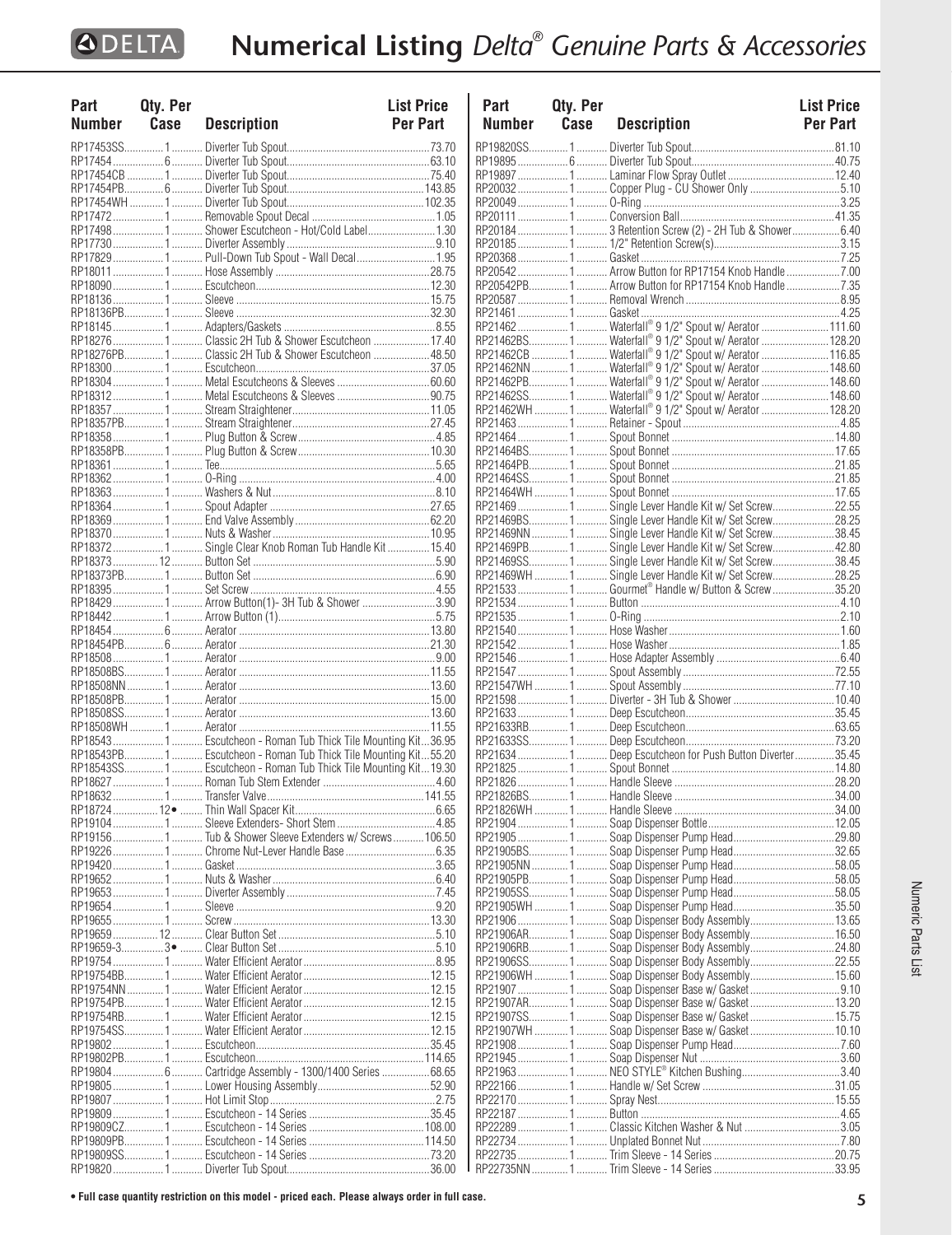

| Part<br>Number | Qty. Per<br>Case | <b>Description</b>                                                                                                          | <b>List Price</b><br>Per Part | Part<br><b>Number</b> | <b>Qty. Per</b><br>Case | <b>Description</b>                                                                                    | <b>List Price</b><br>Per Part |
|----------------|------------------|-----------------------------------------------------------------------------------------------------------------------------|-------------------------------|-----------------------|-------------------------|-------------------------------------------------------------------------------------------------------|-------------------------------|
|                |                  |                                                                                                                             |                               | RP268531              |                         |                                                                                                       |                               |
|                |                  |                                                                                                                             |                               |                       |                         |                                                                                                       |                               |
|                |                  |                                                                                                                             |                               |                       |                         |                                                                                                       |                               |
|                |                  | RP22737  1  Trim Sleeve Assembly - 14 Series 29.00<br>RP22737SS 1  Trim Sleeve Assembly - 14 Series  46.40                  |                               |                       |                         |                                                                                                       |                               |
|                |                  |                                                                                                                             |                               |                       |                         |                                                                                                       |                               |
|                |                  |                                                                                                                             |                               |                       |                         | RP27575  1  50/50 Lavatory Drain Assembly 55.00                                                       |                               |
|                |                  |                                                                                                                             |                               |                       |                         |                                                                                                       |                               |
|                |                  |                                                                                                                             |                               |                       |                         |                                                                                                       |                               |
|                |                  |                                                                                                                             |                               |                       |                         |                                                                                                       |                               |
|                |                  |                                                                                                                             |                               |                       |                         |                                                                                                       |                               |
|                |                  |                                                                                                                             |                               |                       |                         |                                                                                                       |                               |
|                |                  |                                                                                                                             |                               |                       |                         |                                                                                                       |                               |
|                |                  |                                                                                                                             |                               |                       |                         | RP28595SS 1  Jetted Shower" Temperature Knob & Cover 18.05                                            |                               |
|                |                  |                                                                                                                             |                               |                       |                         | RP285981 Red Blue Decal - 17 Series Handles3.60                                                       |                               |
|                |                  |                                                                                                                             |                               |                       |                         | RP28599  6  Push-Clean" Single Setting Shower Head 20.30                                              |                               |
|                |                  |                                                                                                                             |                               |                       |                         |                                                                                                       |                               |
|                |                  |                                                                                                                             |                               |                       |                         |                                                                                                       |                               |
|                |                  |                                                                                                                             |                               |                       |                         | RP28795 1  Escutcheon - Monitor® 17 Series 39.75                                                      |                               |
|                |                  |                                                                                                                             |                               |                       |                         | RP28795CZ 1  Escutcheon - Monitor® 17 Series 54.10                                                    |                               |
|                |                  |                                                                                                                             |                               |                       |                         | RP28795PB1 Escutcheon - Monitor® 17 Series 100.65                                                     |                               |
|                |                  |                                                                                                                             |                               |                       |                         | RP28795RB1 Escutcheon - Monitor® 17 Series54.10<br>RP28795SS1  Escutcheon - Monitor® 17 Series  61.40 |                               |
|                |                  |                                                                                                                             |                               |                       |                         |                                                                                                       |                               |
|                |                  |                                                                                                                             |                               |                       |                         | RP28898AR 1  Lever Handle w/ Button & Set Screw 43.30                                                 |                               |
|                |                  |                                                                                                                             |                               |                       |                         | RP28898BS1  Lever Handle w/ Button & Set Screw36.20                                                   |                               |
|                |                  |                                                                                                                             |                               |                       |                         | RP28898NN  1  Lever Handle w/ Button & Set Screw  41.40                                               |                               |
|                |                  |                                                                                                                             |                               |                       |                         | RP28898PB 1  Lever Handle w/ Button & Set Screw 41.40                                                 |                               |
|                |                  |                                                                                                                             |                               |                       |                         | RP28898SS1 Lever Handle w/ Button & Set Screw41.40                                                    |                               |
|                |                  |                                                                                                                             |                               |                       |                         | RP28898WH  1  Lever Handle w/ Button & Set Screw 36.20                                                |                               |
|                |                  |                                                                                                                             |                               |                       |                         |                                                                                                       |                               |
|                |                  |                                                                                                                             |                               |                       |                         |                                                                                                       |                               |
|                |                  |                                                                                                                             |                               |                       |                         |                                                                                                       |                               |
|                |                  |                                                                                                                             |                               |                       |                         |                                                                                                       |                               |
|                |                  |                                                                                                                             |                               |                       |                         |                                                                                                       |                               |
|                |                  |                                                                                                                             |                               |                       |                         |                                                                                                       |                               |
|                |                  |                                                                                                                             |                               |                       |                         | RP29405  3  Conversion Kit 1500 Series to 17 Series  143.90                                           |                               |
|                |                  |                                                                                                                             |                               |                       |                         | RP29406PB3 Conversion Kit 1500 Series to 17 Series436.20                                              |                               |
|                |                  |                                                                                                                             |                               |                       |                         |                                                                                                       |                               |
|                |                  |                                                                                                                             |                               |                       |                         | RP29827PB 6  Shower Renovation Cover Plate  163.60                                                    |                               |
|                |                  |                                                                                                                             |                               |                       |                         | RP29827RB 6  Shower Renovation Cover Plate  123.90                                                    |                               |
|                |                  |                                                                                                                             |                               |                       |                         | RP29827SS 6  Shower Renovation Cover Plate  103.25                                                    |                               |
|                |                  | RP25592  1  I/PL-Stem Extender Assembly-Diverter-Lever 5.90                                                                 |                               |                       |                         | RP303951 Vented Funnel for Soap/Lotion Dispenser3.00                                                  |                               |
|                |                  |                                                                                                                             |                               |                       |                         |                                                                                                       |                               |
|                |                  | RP25695  1  Vandal Resistant Vacuum Breaker  63.65                                                                          |                               |                       |                         |                                                                                                       |                               |
|                |                  |                                                                                                                             |                               |                       |                         |                                                                                                       |                               |
|                |                  | RP26146  1  Handle Base, Snap Ring & Gasket 10.90                                                                           |                               |                       |                         |                                                                                                       |                               |
|                |                  | RP26146PB12 Handle Base, Snap Ring & Gasket20.30                                                                            |                               |                       |                         |                                                                                                       |                               |
|                |                  |                                                                                                                             |                               |                       |                         |                                                                                                       |                               |
|                |                  |                                                                                                                             |                               |                       |                         |                                                                                                       |                               |
|                |                  |                                                                                                                             |                               |                       |                         |                                                                                                       |                               |
|                |                  |                                                                                                                             |                               |                       |                         |                                                                                                       |                               |
|                |                  |                                                                                                                             |                               |                       |                         |                                                                                                       |                               |
|                |                  |                                                                                                                             |                               |                       |                         |                                                                                                       |                               |
|                |                  | RP26533CZ1 Metal Lavatory Drain Assembly Less Lift-Rod88.10                                                                 |                               |                       |                         |                                                                                                       |                               |
|                |                  | RP26533NN 1  Metal Lavatory Drain Assembly Less Lift-Rod<br>RP265330B  1  Metal Lavatory Drain Assembly Less Lift-Rod 63.70 | 88.10                         |                       |                         |                                                                                                       |                               |
|                |                  | RP26533PB 1  Metal Lavatory Drain Assembly Less Lift-Rod                                                                    | 88.10                         |                       |                         |                                                                                                       |                               |
|                |                  | RP26533PN 1  Metal Lavatory Drain Assembly Less Lift-Rod88.10                                                               |                               |                       |                         |                                                                                                       |                               |
|                |                  | RP26533PT1 Metal Lavatory Drain Assembly Less Lift-Rod88.10                                                                 |                               |                       |                         |                                                                                                       |                               |
|                |                  | RP26533RB1 Metal Lavatory Drain Assembly Less Lift-Rod88.10                                                                 |                               |                       |                         |                                                                                                       |                               |
|                |                  | RP26533SS1 Metal Lavatory Drain Assembly Less Lift-Rod88.10                                                                 |                               |                       |                         |                                                                                                       |                               |
|                |                  |                                                                                                                             |                               | RP31832SS1            |                         |                                                                                                       |                               |
|                |                  |                                                                                                                             |                               |                       |                         |                                                                                                       |                               |
|                |                  |                                                                                                                             |                               |                       |                         |                                                                                                       |                               |
|                |                  |                                                                                                                             |                               |                       |                         |                                                                                                       |                               |
|                |                  |                                                                                                                             |                               |                       |                         |                                                                                                       |                               |
|                |                  |                                                                                                                             |                               |                       |                         | RP32103CZ1 LHP Handle Assembly - 17 Series 58.95                                                      |                               |
|                |                  |                                                                                                                             |                               |                       |                         | RP32103NN 1  LHP Handle Assembly - 17 Series 54.60                                                    |                               |
|                |                  |                                                                                                                             |                               |                       |                         | RP32103PB1 LHP Handle Assembly - 17 Series  60.55                                                     |                               |

| Part        | Qty. Per |                                                                                                        | <b>List Price</b> |
|-------------|----------|--------------------------------------------------------------------------------------------------------|-------------------|
| Number Case |          | <b>Description</b>                                                                                     | <b>Per Part</b>   |
|             |          |                                                                                                        |                   |
|             |          |                                                                                                        |                   |
|             |          |                                                                                                        |                   |
|             |          | RP26879  1  Black Spray w/ 8" Long Hose 61.90                                                          |                   |
|             |          |                                                                                                        |                   |
|             |          |                                                                                                        |                   |
|             |          |                                                                                                        |                   |
|             |          |                                                                                                        |                   |
|             |          |                                                                                                        |                   |
|             |          | RP28187PB1 Handle Base Accent w/ Screw 45.50                                                           |                   |
|             |          |                                                                                                        |                   |
|             |          |                                                                                                        |                   |
|             |          |                                                                                                        |                   |
|             |          | RP285981 Red Blue Decal - 17 Series Handles3.60                                                        |                   |
|             |          | RP28599 6  Push-Clean" Single Setting Shower Head20.30                                                 |                   |
|             |          |                                                                                                        |                   |
|             |          |                                                                                                        |                   |
|             |          | RP28795CZ1 Escutcheon - Monitor® 17 Series54.10                                                        |                   |
|             |          | RP28795PB1Escutcheon - Monitor® 17 Series  100.65                                                      |                   |
|             |          | RP28795RB1 Escutcheon - Monitor® 17 Series54.10                                                        |                   |
|             |          | RP28795SS1 Escutcheon - Monitor® 17 Series61.40                                                        |                   |
|             |          | RP288981 Lever Handle w/ Button & Set Screw28.85                                                       |                   |
|             |          | RP28898AR1 Lever Handle w/ Button & Set Screw43.30                                                     |                   |
|             |          | RP28898BS 1 Lever Handle w/ Button & Set Screw36.20                                                    |                   |
|             |          | RP28898NN  1  Lever Handle w/ Button & Set Screw 41.40                                                 |                   |
|             |          | RP28898PB1 Lever Handle w/ Button & Set Screw41.40                                                     |                   |
|             |          | RP28898SS1 Lever Handle w/ Button & Set Screw41.40                                                     |                   |
|             |          | RP28898WH  1  Lever Handle w/ Button & Set Screw 36.20                                                 |                   |
|             |          |                                                                                                        |                   |
|             |          |                                                                                                        |                   |
|             |          |                                                                                                        |                   |
|             |          |                                                                                                        |                   |
|             |          |                                                                                                        |                   |
|             |          |                                                                                                        |                   |
|             |          | RP294053 Conversion Kit 1500 Series to 17 Series 143.90                                                |                   |
|             |          | RP29406PB3 Conversion Kit 1500 Series to 17 Series436.20                                               |                   |
|             |          |                                                                                                        |                   |
|             |          | RP29827PB6 Shower Renovation Cover Plate  163.60                                                       |                   |
|             |          | RP29827RB 6  Shower Renovation Cover Plate  123.90                                                     |                   |
|             |          | RP29827SS6 Shower Renovation Cover Plate  103.25                                                       |                   |
|             |          |                                                                                                        |                   |
|             |          |                                                                                                        |                   |
|             |          |                                                                                                        |                   |
|             |          |                                                                                                        |                   |
|             |          |                                                                                                        |                   |
|             |          |                                                                                                        |                   |
|             |          |                                                                                                        |                   |
|             |          |                                                                                                        |                   |
|             |          |                                                                                                        |                   |
|             |          |                                                                                                        |                   |
|             |          |                                                                                                        |                   |
|             |          |                                                                                                        |                   |
|             |          |                                                                                                        |                   |
|             |          |                                                                                                        |                   |
|             |          |                                                                                                        |                   |
|             |          |                                                                                                        |                   |
|             |          |                                                                                                        |                   |
|             |          |                                                                                                        |                   |
|             |          |                                                                                                        |                   |
|             |          |                                                                                                        |                   |
|             |          |                                                                                                        |                   |
|             |          |                                                                                                        |                   |
|             |          |                                                                                                        |                   |
|             |          | RP321021 Rotational Limit Stop - 17 Series3.25                                                         |                   |
|             |          | RP32103 1  LHP Handle Assembly - 17 Series 31.95                                                       |                   |
|             |          | RP32103CZ1 LHP Handle Assembly - 17 Series 58.95<br>RP32103NN 1  LHP Handle Assembly - 17 Series 54.60 |                   |
|             |          |                                                                                                        |                   |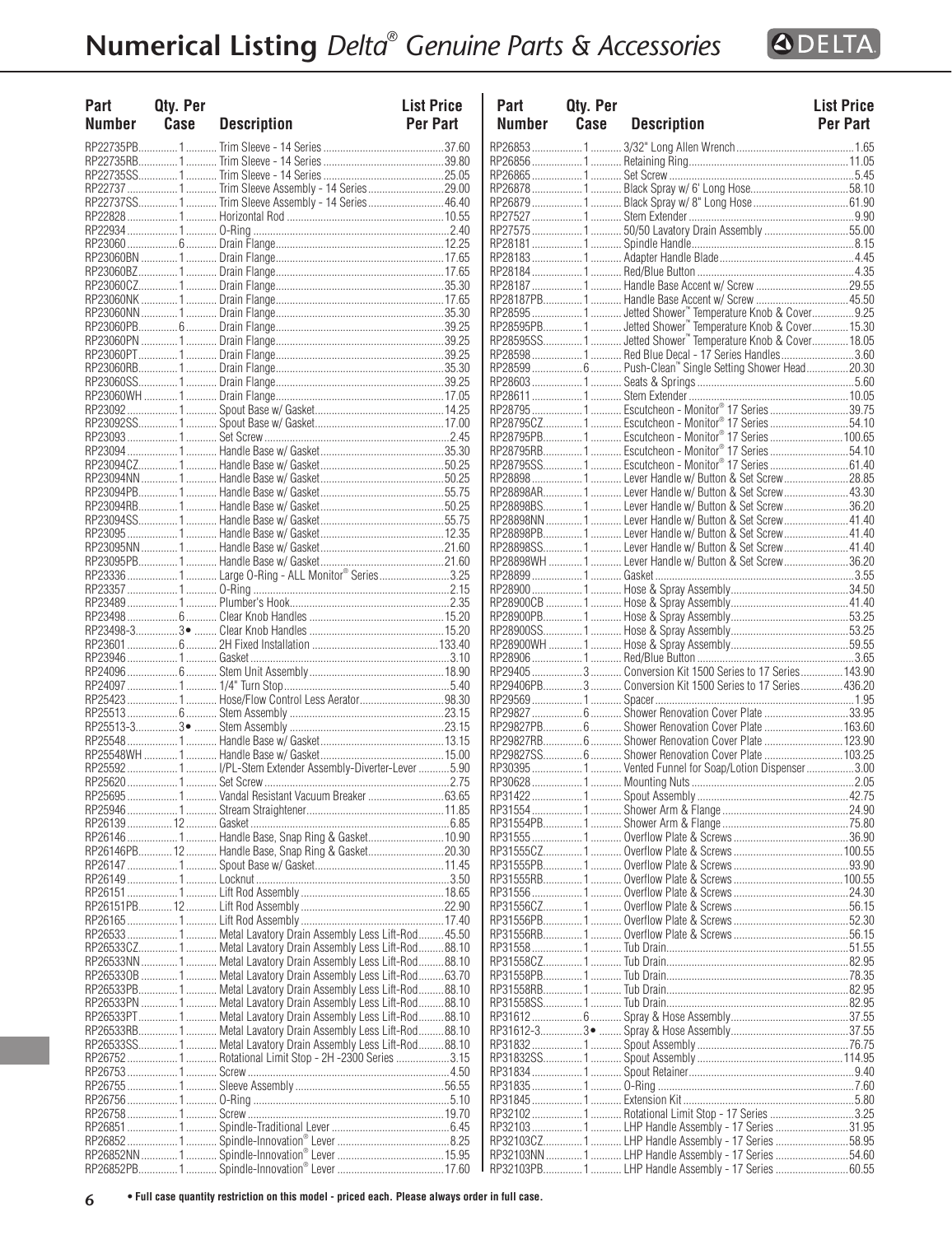| Part          | Qty. Per |                                                                      | <b>List Price</b> |
|---------------|----------|----------------------------------------------------------------------|-------------------|
| <b>Number</b> | Case     | <b>Description</b>                                                   | <b>Per Part</b>   |
|               |          |                                                                      |                   |
|               |          | RP32103RB 1  LHP Handle Assembly - 17 Series 58.95                   |                   |
|               |          | RP32103SS1 LHP Handle Assembly - 17 Series 60.55                     |                   |
|               |          | RP32104  3  Cartridge Assembly - 1700 Series90.80                    |                   |
|               |          |                                                                      |                   |
|               |          | RP32106 1  Handle Kit w/ Cartridge - 17 Series  123.85               |                   |
|               |          |                                                                      |                   |
|               |          |                                                                      |                   |
|               |          |                                                                      |                   |
|               |          |                                                                      |                   |
|               |          |                                                                      |                   |
|               |          |                                                                      |                   |
|               |          |                                                                      |                   |
|               |          |                                                                      |                   |
|               |          |                                                                      |                   |
|               |          |                                                                      |                   |
|               |          | RP32525  1  Bolts, Gasket, Base Plate & Locknuts 21.60               |                   |
|               |          |                                                                      |                   |
|               |          |                                                                      |                   |
|               |          |                                                                      |                   |
|               |          |                                                                      |                   |
|               |          |                                                                      |                   |
|               |          |                                                                      |                   |
|               |          |                                                                      |                   |
|               |          |                                                                      |                   |
|               |          |                                                                      |                   |
|               |          |                                                                      |                   |
|               |          |                                                                      |                   |
|               |          |                                                                      |                   |
|               |          |                                                                      |                   |
|               |          |                                                                      |                   |
|               |          |                                                                      |                   |
|               |          |                                                                      |                   |
|               |          | RP33038  1  Plastic Pivot Nut for 50/50 Pop-Up  9.70                 |                   |
|               |          |                                                                      |                   |
|               |          |                                                                      |                   |
|               |          |                                                                      |                   |
|               |          | RP33791CZLHP3 Roman Tub Hand Shower w/ Transfer Valve                |                   |
|               |          |                                                                      |                   |
|               |          |                                                                      |                   |
|               |          |                                                                      |                   |
|               |          |                                                                      |                   |
|               |          |                                                                      |                   |
|               |          |                                                                      |                   |
|               |          |                                                                      |                   |
|               |          |                                                                      |                   |
|               |          |                                                                      |                   |
|               |          |                                                                      |                   |
|               |          |                                                                      |                   |
|               |          | RP338521 Signature® Pull-Out Spout Hub Assembly66.25                 |                   |
|               |          | RP33852BS 1  Signature <sup>®</sup> Pull-Out Spout Hub Assembly72.90 |                   |
|               |          | RP33852SS1 Signature® Pull-Out Spout Hub Assembly99.25               |                   |
|               |          | RP33852WH  1  Signature® Pull-Out Spout Hub Assembly 72.90           |                   |
|               |          | RP34090  1  Classic 2H Kitchen Spout Cap  14.10                      |                   |
|               |          |                                                                      |                   |
|               |          |                                                                      |                   |
|               |          |                                                                      |                   |
|               |          |                                                                      |                   |
|               |          |                                                                      |                   |
|               |          |                                                                      |                   |
|               |          | RP34348CZ 1 Roman Tub Spout Tip & Gasket 27.65                       |                   |
|               |          |                                                                      |                   |
|               |          |                                                                      |                   |
|               |          |                                                                      |                   |
|               |          |                                                                      |                   |
|               |          |                                                                      |                   |
|               |          | RP34352  1  Quick Connect Hose Assembly 35.50                        |                   |
|               |          |                                                                      |                   |
|               |          |                                                                      |                   |
|               |          |                                                                      |                   |
|               |          |                                                                      |                   |
|               |          |                                                                      |                   |
|               |          |                                                                      |                   |
|               |          |                                                                      |                   |
|               |          |                                                                      |                   |
|               |          | RP34355  6  Premium Touch-Clean® 3-Setting Shower Head 77.60         |                   |

| Part   | Qty. Per |                                                                                                                                | <b>List Price</b> |
|--------|----------|--------------------------------------------------------------------------------------------------------------------------------|-------------------|
| Number | Case     | <b>Description</b>                                                                                                             | Per Part          |
|        |          | RP34355BB 6  Premium Touch-Clean® 3-Setting Shower Head 113.25                                                                 |                   |
|        |          |                                                                                                                                |                   |
|        |          |                                                                                                                                |                   |
|        |          | RP34355PB 6 Premium Touch-Clean® 3-Setting Shower Head 139.50                                                                  |                   |
|        |          | RP34355PT 6  Premium Touch-Clean® 3-Setting Shower Head 133.50                                                                 |                   |
|        |          |                                                                                                                                |                   |
|        |          | RP34355RB6 Premium Touch-Clean® 3-Setting Shower Head  125.20<br>RP34355SS6 Premium Touch-Clean® 3-Setting Shower Head  125.20 |                   |
|        |          |                                                                                                                                |                   |
|        |          |                                                                                                                                |                   |
|        |          |                                                                                                                                |                   |
|        |          |                                                                                                                                |                   |
|        |          |                                                                                                                                |                   |
|        |          |                                                                                                                                |                   |
|        |          |                                                                                                                                |                   |
|        |          |                                                                                                                                |                   |
|        |          |                                                                                                                                |                   |
|        |          |                                                                                                                                |                   |
|        |          |                                                                                                                                |                   |
|        |          |                                                                                                                                |                   |
|        |          |                                                                                                                                |                   |
|        |          |                                                                                                                                |                   |
|        |          |                                                                                                                                |                   |
|        |          | RP34359 1  Decorative Trim Ring - 14 Series 23.20<br>RP34359CZ1 Decorative Trim Ring - 14 Series 54.15                         |                   |
|        |          | RP34359PB1 Decorative Trim Ring - 14 Series 45.05                                                                              |                   |
|        |          | RP34359RB1 Decorative Trim Ring - 14 Series 54.15                                                                              |                   |
|        |          | RP34359SS1  Decorative Trim Ring - 14 Series 54.15                                                                             |                   |
|        |          |                                                                                                                                |                   |
|        |          |                                                                                                                                |                   |
|        |          |                                                                                                                                |                   |
|        |          |                                                                                                                                |                   |
|        |          |                                                                                                                                |                   |
|        |          | RP34785  1  Pivot Ring & Gasket Assembly - 18 Series  9.25                                                                     |                   |
|        |          |                                                                                                                                |                   |
|        |          |                                                                                                                                |                   |
|        |          | RP34794 1  Shower Escutcheon - 18 Series89.65                                                                                  |                   |
|        |          |                                                                                                                                |                   |
|        |          |                                                                                                                                |                   |
|        |          |                                                                                                                                |                   |
|        |          |                                                                                                                                |                   |
|        |          |                                                                                                                                |                   |
|        |          |                                                                                                                                |                   |
|        |          |                                                                                                                                |                   |
|        |          |                                                                                                                                |                   |
|        |          |                                                                                                                                |                   |
|        |          |                                                                                                                                |                   |
|        |          |                                                                                                                                |                   |
|        |          |                                                                                                                                |                   |
|        |          |                                                                                                                                |                   |
|        |          | RP37022  1  Bonnet, Washer & Retainer Clip  19.75                                                                              |                   |
|        |          | RP37022RB1 Bonnet, Washer & Retainer Clip27.50                                                                                 |                   |
|        |          | RP37022SS1 Bonnet, Washer & Retainer Clip27.50                                                                                 |                   |
|        |          |                                                                                                                                |                   |
|        |          |                                                                                                                                |                   |
|        |          |                                                                                                                                |                   |
|        |          |                                                                                                                                |                   |
|        |          |                                                                                                                                |                   |
|        |          |                                                                                                                                |                   |
|        |          |                                                                                                                                |                   |
|        |          |                                                                                                                                |                   |
|        |          |                                                                                                                                |                   |
|        |          | RP37041RB1 Handle Less Tailpiece w/ Set Screw 75.35                                                                            |                   |
|        |          |                                                                                                                                |                   |
|        |          |                                                                                                                                |                   |
|        |          |                                                                                                                                |                   |
|        |          |                                                                                                                                |                   |
|        |          |                                                                                                                                |                   |
|        |          |                                                                                                                                |                   |
|        |          | RP377301 Mounting Bracket w/ Screws -                                                                                          |                   |
|        |          |                                                                                                                                |                   |
|        |          |                                                                                                                                |                   |
|        |          |                                                                                                                                |                   |
|        |          |                                                                                                                                |                   |
|        |          |                                                                                                                                |                   |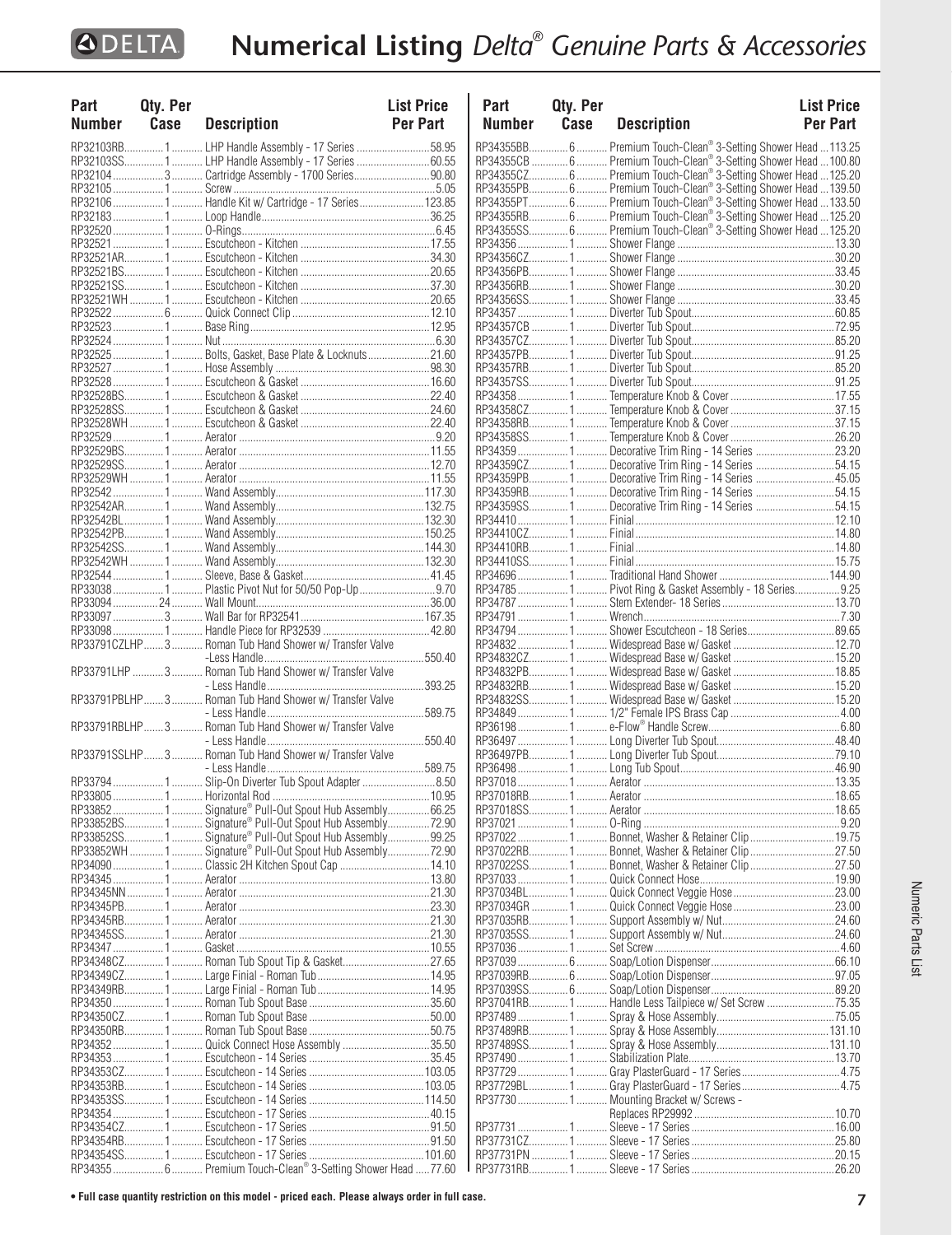

| Part<br><b>Number</b> | Qty. Per<br>Case | <b>Description</b>                                            | <b>List Price</b><br>Per Part | Part<br><b>Numbe</b>  |
|-----------------------|------------------|---------------------------------------------------------------|-------------------------------|-----------------------|
|                       |                  |                                                               |                               | RP40372S              |
|                       |                  | RP37732 1  Sleeve, Bonnet & O-Ring - 17 Series 24.85          |                               | RP40380               |
|                       |                  |                                                               |                               | RP40380S              |
|                       |                  |                                                               |                               | RP40384               |
|                       |                  |                                                               |                               | RP40384S              |
|                       |                  | RP37891 1  Universal Jet Sleeve Assembly 50.95                |                               | RP40503               |
|                       |                  |                                                               |                               | RP40504               |
|                       |                  |                                                               |                               | RP40505               |
|                       |                  |                                                               |                               |                       |
|                       |                  |                                                               |                               | RP40506               |
|                       |                  |                                                               |                               |                       |
|                       |                  |                                                               |                               | RP40507.              |
|                       |                  |                                                               |                               |                       |
|                       |                  |                                                               |                               | RP40509               |
|                       |                  |                                                               |                               |                       |
|                       |                  | RP37901BB1 Universal Sleeve for Jetted Shower 20.20           |                               | RP40510.              |
|                       |                  |                                                               |                               |                       |
|                       |                  | RP37901SS1 Universal Sleeve for Jetted Shower 24.85           |                               | RP40516<br>RP40520    |
|                       |                  |                                                               |                               | RP40590               |
|                       |                  |                                                               |                               | RP40590S              |
|                       |                  | RP38357  6  Fundamentals" Touch-Clean® Single-Setting         |                               | RP40592               |
|                       |                  |                                                               |                               | RP40592S              |
|                       |                  | RP38357SS 6  Fundamentals Touch-Clean® Single-Setting         |                               | RP40593               |
|                       |                  |                                                               |                               | RP40593C              |
|                       |                  |                                                               |                               | RP40593N              |
|                       |                  |                                                               |                               | RP40593PI             |
|                       |                  |                                                               |                               | RP40593P              |
|                       |                  |                                                               |                               | RP40593RI             |
|                       |                  |                                                               |                               | RP40593S              |
|                       |                  |                                                               |                               | RP40594.              |
|                       |                  |                                                               |                               | RP40594PI<br>RP40594S |
|                       |                  |                                                               |                               | RP40595               |
|                       |                  |                                                               |                               | RP40615.              |
|                       |                  |                                                               |                               | RP40616.              |
|                       |                  |                                                               |                               | RP40625               |
|                       |                  | RP38621PN  1  1837 Jet Module XO <sup>®</sup> Escutcheon63.95 |                               | RP40625S              |
|                       |                  | RP38644RB 1  Saxony® Single-Hole Escutcheon & Gasket  28.95   |                               | RP40650.              |
|                       |                  |                                                               |                               | RP40662               |
|                       |                  |                                                               |                               | RP40663               |
|                       |                  | RP38645SS 1  Lever Handle w/ Screw & Button 95.50             |                               | RP40663C              |
|                       |                  |                                                               |                               | RP40663RI             |
|                       |                  |                                                               |                               | RP40663S<br>RP40664.  |
|                       |                  |                                                               |                               | RP40665               |
|                       |                  | RP38958  1  50/50 Lavatory Drain Assembly 35.30               |                               | RP40666               |
|                       |                  | RP38958CZ 1  50/50 Lavatory Drain Assembly  48.95             |                               | RP40667               |
|                       |                  |                                                               |                               | RP40668               |
|                       |                  |                                                               |                               | RP40678               |
|                       |                  |                                                               |                               | RP40679               |
|                       |                  |                                                               |                               | RP40784               |
|                       |                  |                                                               |                               | RP41099               |
|                       |                  |                                                               |                               | RP41099S              |
|                       |                  |                                                               |                               | RP41376               |
|                       |                  |                                                               |                               | RP41478<br>RP41504    |
|                       |                  |                                                               |                               | RP41504C              |
|                       |                  |                                                               |                               | RP41504RI             |
|                       |                  |                                                               |                               | RP41505               |
|                       |                  |                                                               |                               | RP41505C              |
|                       |                  |                                                               |                               | RP41505RI             |
|                       |                  |                                                               |                               | RP41505S              |
|                       |                  |                                                               |                               | RP41574               |
|                       |                  |                                                               |                               | <b>RP41574RI</b>      |
|                       |                  |                                                               |                               | RP41574S              |
|                       |                  |                                                               |                               | RP41576               |
|                       |                  |                                                               |                               | RP41586               |
|                       |                  | RP40301  6  Quick-Connect Vegetable Spray Nipple Cap 8.50     |                               | RP41586RI<br>RP41586S |
|                       |                  |                                                               |                               | RP41587               |
|                       |                  |                                                               |                               | RP41587C              |
|                       |                  |                                                               |                               | <b>RP41587PI</b>      |
|                       |                  |                                                               |                               |                       |

| Part<br><b>Number</b> | <b>Qty. Per</b><br>Case | <b>Description</b>                                               | <b>List Price</b><br><b>Per Part</b> | Part<br><b>Number</b> | Qty. Per<br>Case | <b>Description</b>                                              | <b>List Price</b><br>Per Part |
|-----------------------|-------------------------|------------------------------------------------------------------|--------------------------------------|-----------------------|------------------|-----------------------------------------------------------------|-------------------------------|
|                       | RP37731SS1              |                                                                  |                                      |                       |                  |                                                                 |                               |
|                       |                         | RP37732 1  Sleeve, Bonnet & O-Ring - 17 Series 24.85             |                                      |                       |                  |                                                                 |                               |
|                       |                         |                                                                  |                                      |                       |                  |                                                                 |                               |
|                       |                         |                                                                  |                                      |                       |                  | RP40384 1  Finished Spray & Hose w/ Spray Support 84.60         |                               |
|                       |                         |                                                                  |                                      |                       |                  | RP40384SS1 Finished Spray & Hose w/ Spray Support 158.60        |                               |
|                       |                         | RP37891 1  Universal Jet Sleeve Assembly 50.95                   |                                      |                       |                  | RP405031 Roman Tub Jack Screw - R2700 & R47002.45               |                               |
|                       |                         |                                                                  |                                      |                       |                  | RP40504  1  Roman Tub Top Washer & Spout -                      |                               |
|                       |                         |                                                                  |                                      |                       |                  |                                                                 |                               |
|                       |                         |                                                                  |                                      |                       |                  | RP405051 Roman Tub Top Washer & Body -                          |                               |
|                       |                         |                                                                  |                                      |                       |                  |                                                                 |                               |
|                       |                         |                                                                  |                                      |                       |                  | RP40506  1  Roman Tub Bottom Washer & Spout -                   |                               |
|                       |                         |                                                                  |                                      |                       |                  |                                                                 |                               |
|                       |                         |                                                                  |                                      |                       |                  | RP40507 1 Roman Tub Bottom Washer & Body -                      |                               |
|                       |                         |                                                                  |                                      |                       |                  |                                                                 |                               |
|                       |                         | RP37900 1  Jetted XO® Diverter Cartridge 62.75                   |                                      |                       |                  | RP40509  1  Roman Tub Spout Body Assembly                       |                               |
|                       |                         | RP37901  1  Universal Sleeve for Jetted Shower  16.65            |                                      |                       |                  |                                                                 |                               |
|                       |                         | RP37901BB1 Universal Sleeve for Jetted Shower 20.20              |                                      |                       |                  |                                                                 |                               |
|                       |                         | RP37901CZ 1  Universal Sleeve for Jetted Shower  23.25           |                                      |                       |                  |                                                                 |                               |
|                       |                         | RP37901RB1 Universal Sleeve for Jetted Shower 23.25              |                                      |                       |                  |                                                                 |                               |
|                       |                         | RP37901SS1 Universal Sleeve for Jetted Shower 24.85              |                                      |                       |                  |                                                                 |                               |
|                       |                         |                                                                  |                                      |                       |                  |                                                                 |                               |
|                       |                         |                                                                  |                                      |                       |                  |                                                                 |                               |
|                       |                         | RP38357  6  Fundamentals" Touch-Clean® Single-Setting            |                                      |                       |                  |                                                                 |                               |
|                       |                         |                                                                  |                                      |                       |                  |                                                                 |                               |
|                       |                         | RP38357SS 6  Fundamentals" Touch-Clean® Single-Setting           |                                      |                       |                  |                                                                 |                               |
|                       |                         |                                                                  |                                      |                       |                  |                                                                 |                               |
|                       |                         |                                                                  |                                      |                       |                  |                                                                 |                               |
|                       |                         |                                                                  |                                      |                       |                  |                                                                 |                               |
|                       |                         |                                                                  |                                      |                       |                  |                                                                 |                               |
|                       |                         |                                                                  |                                      |                       |                  |                                                                 |                               |
|                       |                         |                                                                  |                                      |                       |                  |                                                                 |                               |
|                       |                         |                                                                  |                                      |                       |                  |                                                                 |                               |
|                       |                         |                                                                  |                                      |                       |                  | RP40594PB 6  Premium Touch-Clean® 3-Setting Shower Head  137.50 |                               |
|                       |                         |                                                                  |                                      |                       |                  | RP40594SS 6  Premium Touch-Clean® 3-Setting Shower Head 123.40  |                               |
|                       |                         |                                                                  |                                      |                       |                  |                                                                 |                               |
|                       |                         |                                                                  |                                      |                       |                  |                                                                 |                               |
|                       |                         |                                                                  |                                      |                       |                  |                                                                 |                               |
|                       |                         |                                                                  |                                      |                       |                  |                                                                 |                               |
|                       |                         | RP38621PN 1  1837 Jet Module XO® Escutcheon63.95                 |                                      |                       |                  |                                                                 |                               |
|                       |                         | RP38644RB1 Saxony® Single-Hole Escutcheon & Gasket 28.95         |                                      |                       |                  |                                                                 |                               |
|                       |                         | RP38645 1  Lever Handle w/ Screw & Button 59.70                  |                                      |                       |                  |                                                                 |                               |
|                       |                         | RP38645RB1 Lever Handle w/ Screw & Button95.50                   |                                      |                       |                  |                                                                 |                               |
|                       |                         | RP38645SS1 Lever Handle w/ Screw & Button95.50                   |                                      |                       |                  |                                                                 |                               |
|                       |                         |                                                                  |                                      |                       |                  | RP40663RB1 Roman Tub Hand Shower Nut - R470013.55               |                               |
|                       |                         |                                                                  |                                      |                       |                  |                                                                 |                               |
|                       |                         |                                                                  |                                      |                       |                  | RP40664  1  Roman Tub Hand Shower Hose - R4700  44.50           |                               |
|                       |                         |                                                                  |                                      |                       |                  |                                                                 |                               |
|                       |                         |                                                                  |                                      |                       |                  |                                                                 |                               |
|                       |                         | RP38958CZ150/50 Lavatory Drain Assembly48.95                     |                                      |                       |                  | RP40667  1  Roman Tub Hand Shower Hose - R4700  15.10           |                               |
|                       | RP38958SS1              |                                                                  |                                      |                       |                  |                                                                 |                               |
|                       |                         |                                                                  |                                      |                       |                  |                                                                 |                               |
|                       |                         |                                                                  |                                      |                       |                  | RP406781 Michael Graves" Soap Dispenser Body Assembly12.35      |                               |
|                       |                         |                                                                  |                                      |                       |                  |                                                                 |                               |
|                       |                         |                                                                  |                                      |                       |                  |                                                                 |                               |
|                       |                         |                                                                  |                                      |                       |                  |                                                                 |                               |
|                       |                         |                                                                  |                                      |                       |                  |                                                                 |                               |
|                       |                         |                                                                  |                                      |                       |                  |                                                                 |                               |
|                       |                         | RP39361 1  Black Spray & Hose Assembly 50.60                     |                                      |                       |                  |                                                                 |                               |
|                       |                         | RP39364  1  White Hose & Spray Assembly 59.40                    |                                      |                       |                  | RP41504 1  Diverter Roman Tub Lift Rod Assembly 18.85           |                               |
|                       |                         |                                                                  |                                      |                       |                  | RP41504CZ1 Diverter Roman Tub Lift Rod Assembly25.95            |                               |
|                       |                         |                                                                  |                                      | RP41504RB1            |                  | Diverter Roman Tub Lift Rod Assembly 26.35                      |                               |
|                       |                         |                                                                  |                                      |                       |                  |                                                                 |                               |
|                       |                         |                                                                  |                                      |                       |                  |                                                                 |                               |
|                       |                         |                                                                  |                                      |                       |                  |                                                                 |                               |
|                       |                         |                                                                  |                                      |                       |                  |                                                                 |                               |
|                       |                         |                                                                  |                                      |                       |                  |                                                                 |                               |
|                       |                         |                                                                  |                                      |                       |                  | RP41574RB1 Leland® Lift Rod Finial - 2578/357811.10             |                               |
|                       |                         |                                                                  |                                      |                       |                  |                                                                 |                               |
|                       |                         |                                                                  |                                      |                       |                  |                                                                 |                               |
|                       |                         |                                                                  |                                      |                       |                  |                                                                 |                               |
|                       |                         | RP40301  6  Quick-Connect Vegetable Spray Nipple Cap 8.50        |                                      |                       |                  |                                                                 |                               |
|                       |                         | RP40307 ………………… 1 ………… Quick-Connect Hose ……………………………………………54.00 |                                      |                       |                  |                                                                 |                               |
|                       |                         |                                                                  |                                      |                       |                  |                                                                 |                               |
|                       |                         |                                                                  |                                      |                       |                  |                                                                 |                               |
|                       |                         |                                                                  |                                      |                       |                  |                                                                 |                               |
|                       |                         |                                                                  |                                      |                       |                  |                                                                 |                               |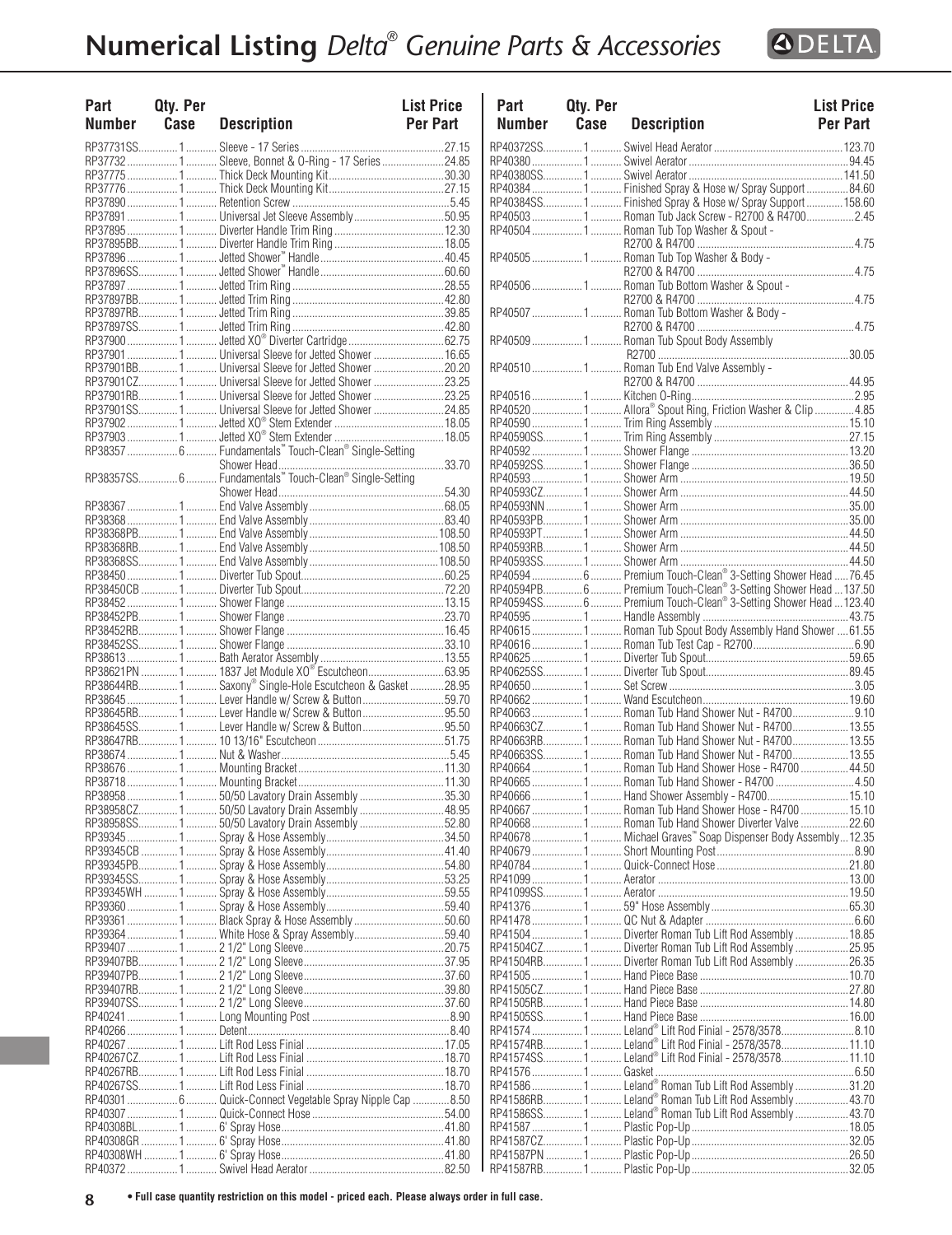| Part   | Qty. Per |                                                       | <b>List Price</b> |
|--------|----------|-------------------------------------------------------|-------------------|
| Number | Case     | <b>Description</b>                                    | <b>Per Part</b>   |
|        |          |                                                       |                   |
|        |          |                                                       |                   |
|        |          |                                                       |                   |
|        |          |                                                       |                   |
|        |          |                                                       |                   |
|        |          |                                                       |                   |
|        |          |                                                       |                   |
|        |          |                                                       |                   |
|        |          |                                                       |                   |
|        |          |                                                       |                   |
|        |          |                                                       |                   |
|        |          |                                                       |                   |
|        |          |                                                       |                   |
|        |          |                                                       |                   |
|        |          |                                                       |                   |
|        |          |                                                       |                   |
|        |          |                                                       |                   |
|        |          |                                                       |                   |
|        |          |                                                       |                   |
|        |          |                                                       |                   |
|        |          |                                                       |                   |
|        |          |                                                       |                   |
|        |          |                                                       |                   |
|        |          |                                                       |                   |
|        |          |                                                       |                   |
|        |          |                                                       |                   |
|        |          |                                                       |                   |
|        |          |                                                       |                   |
|        |          |                                                       |                   |
|        |          |                                                       |                   |
|        |          |                                                       |                   |
|        |          |                                                       |                   |
|        |          |                                                       |                   |
|        |          |                                                       |                   |
|        |          |                                                       |                   |
|        |          |                                                       |                   |
|        |          |                                                       |                   |
|        |          | RP42413  1  Escutcheon - 6 Setting Diverter 28.00     |                   |
|        |          | RP42413CZ 1  Escutcheon - 6 Setting Diverter  41.95   |                   |
|        |          | RP42413RB 1  Escutcheon - 6 Setting Diverter  41.95   |                   |
|        |          |                                                       |                   |
|        |          | RP42413SS1 Escutcheon - 6 Setting Diverter41.95       |                   |
|        |          |                                                       |                   |
|        |          |                                                       |                   |
|        |          |                                                       |                   |
|        |          |                                                       |                   |
|        |          |                                                       |                   |
|        |          | RP42572PT1 Lockwood" Temperature Knob & Cover24.25    |                   |
|        |          | RP42572SS1Lockwood" Temperature Knob & Cover24.25     |                   |
|        |          |                                                       |                   |
|        |          |                                                       |                   |
|        |          |                                                       |                   |
|        |          |                                                       |                   |
|        |          |                                                       |                   |
|        |          |                                                       |                   |
|        |          |                                                       |                   |
|        |          |                                                       |                   |
|        |          |                                                       |                   |
|        |          |                                                       |                   |
|        |          |                                                       |                   |
|        |          | RP42580SS1 Roman Tub Lift Rod Assembly - 4-Hole 40.00 |                   |
|        |          |                                                       |                   |
|        |          |                                                       |                   |
|        |          |                                                       |                   |
|        |          |                                                       |                   |
|        |          |                                                       |                   |
|        |          |                                                       |                   |
|        |          |                                                       |                   |
|        |          |                                                       |                   |
|        |          |                                                       |                   |
|        |          |                                                       |                   |
|        |          |                                                       |                   |
|        |          |                                                       |                   |
|        |          |                                                       |                   |
|        |          |                                                       |                   |
|        |          | RP43164  6  Fundamentals" Touch-Clean® Single-Setting |                   |
|        |          |                                                       |                   |
|        |          |                                                       |                   |
|        |          |                                                       |                   |

| Part          | Qty. Per |                                                                                                                                   | <b>List Price</b> |
|---------------|----------|-----------------------------------------------------------------------------------------------------------------------------------|-------------------|
| <b>Number</b> | Case     | <b>Description</b>                                                                                                                | <b>Per Part</b>   |
|               |          | RP43164SS 6  Fundamentals" Touch-Clean® Single-Setting                                                                            |                   |
|               |          |                                                                                                                                   |                   |
|               |          |                                                                                                                                   |                   |
|               |          |                                                                                                                                   |                   |
|               |          |                                                                                                                                   |                   |
|               |          |                                                                                                                                   |                   |
|               |          |                                                                                                                                   |                   |
|               |          |                                                                                                                                   |                   |
|               |          |                                                                                                                                   |                   |
|               |          |                                                                                                                                   |                   |
|               |          |                                                                                                                                   |                   |
|               |          |                                                                                                                                   |                   |
|               |          |                                                                                                                                   |                   |
|               |          |                                                                                                                                   |                   |
|               |          | RP43381  6  Premium Touch-Clean® 3-Setting Shower Head  75.95                                                                     |                   |
|               |          | RP43381PB 6  Premium Touch-Clean® 3-Setting Shower Head  122.10                                                                   |                   |
|               |          | RP43381RB 6  Premium Touch-Clean® 3-Setting Shower Head  153.30<br>RP43381SS 6  Premium Touch-Clean® 3-Setting Shower Head 128.80 |                   |
|               |          | RP43381WW 6  Premium Touch-Clean® 3-Setting ShowerHead  66.55                                                                     |                   |
|               |          | RP43472  1  Lewiston® Handle for Lavatory or Kitchen 39.15                                                                        |                   |
|               |          | RP43472SS 1  Lewiston® Handle for Lavatory or Shower Head 54.75                                                                   |                   |
|               |          |                                                                                                                                   |                   |
|               |          |                                                                                                                                   |                   |
|               |          |                                                                                                                                   |                   |
|               |          | RP43521  1  Orleans® Handle Assembly - 2H Kitchen 62.30                                                                           |                   |
|               |          | RP43521SS1 Orleans® Handle Assembly - 2H Kitchen94.65                                                                             |                   |
|               |          |                                                                                                                                   |                   |
|               |          |                                                                                                                                   |                   |
|               |          |                                                                                                                                   |                   |
|               |          | RP43621 1  Gray Plastic Gasket Insert for Shower Heads 8.15                                                                       |                   |
|               |          | RP43773 1  1.5 gpm Rigid Spout Size Aerator Insert 4.60                                                                           |                   |
|               |          |                                                                                                                                   |                   |
|               |          |                                                                                                                                   |                   |
|               |          |                                                                                                                                   |                   |
|               |          |                                                                                                                                   |                   |
|               |          |                                                                                                                                   |                   |
|               |          |                                                                                                                                   |                   |
|               |          |                                                                                                                                   |                   |
|               |          | RP44644  5  Single Hole Escutcheon & Gasket -                                                                                     |                   |
|               |          |                                                                                                                                   |                   |
|               |          |                                                                                                                                   |                   |
|               |          | RP44645  1  3 Hole Escutcheon - Pull-Out Kitchen  16.30                                                                           |                   |
|               |          | RP44645AR 1  3 Hole Escutcheon - Pull-Out Kitchen34.25                                                                            |                   |
|               |          | RP44645RB13 Hole Escutcheon - Pull-Out Kitchen38.70                                                                               |                   |
|               |          |                                                                                                                                   |                   |
|               |          |                                                                                                                                   |                   |
|               |          |                                                                                                                                   |                   |
|               |          |                                                                                                                                   |                   |
|               |          |                                                                                                                                   |                   |
|               |          |                                                                                                                                   |                   |
|               |          |                                                                                                                                   |                   |
|               |          |                                                                                                                                   |                   |
|               |          | RP44809  1  Fundamentals "Single-Setting Shower Head  15.35<br>RP44809BN  1  Fundamentals "Single-Setting Shower Head  18.20      |                   |
|               |          |                                                                                                                                   |                   |
|               |          |                                                                                                                                   |                   |
|               |          | RP46074  3  MultiChoice® Universal Cartridge Assembly -                                                                           |                   |
|               |          |                                                                                                                                   |                   |
|               |          |                                                                                                                                   |                   |
|               |          |                                                                                                                                   |                   |
|               |          |                                                                                                                                   |                   |
|               |          |                                                                                                                                   |                   |
|               |          |                                                                                                                                   |                   |
|               |          |                                                                                                                                   |                   |
|               |          |                                                                                                                                   |                   |
|               |          |                                                                                                                                   |                   |
|               |          |                                                                                                                                   |                   |
|               |          |                                                                                                                                   |                   |
|               |          |                                                                                                                                   |                   |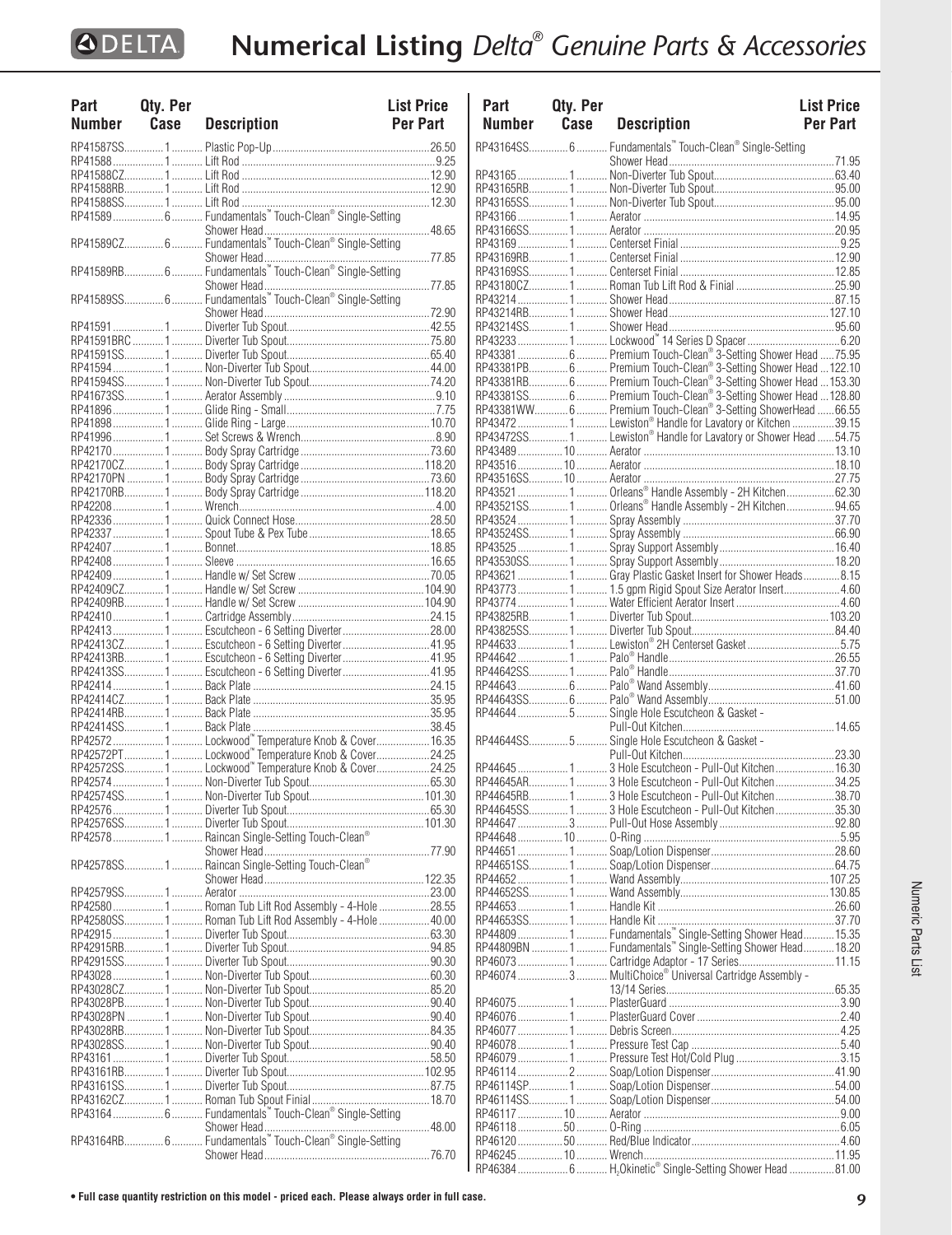

| Part<br><b>Number</b> | Qty. Per<br>Case | <b>Description</b>                                                                                                         | <b>List Price</b><br><b>Per Part</b> | P<br>N                             |
|-----------------------|------------------|----------------------------------------------------------------------------------------------------------------------------|--------------------------------------|------------------------------------|
|                       |                  | RP46384CZ 6  H <sub>2</sub> Okinetic® Single-Setting Shower Head  161.85                                                   |                                      | RP <sub>4</sub>                    |
|                       |                  | RP46384RB 6  H.Okinetic® Single-Setting Shower Head  161.85                                                                |                                      |                                    |
|                       |                  | RP46384SS 6  H <sub>2</sub> Okinetic® Single-Setting Shower Head  161.85                                                   |                                      | RP <sub>4</sub>                    |
|                       |                  | RP46384WW 6  H <sub>2</sub> Okinetic® Single-Setting Shower Head  66.60                                                    |                                      |                                    |
|                       |                  |                                                                                                                            |                                      | RP <sub>4</sub>                    |
|                       |                  |                                                                                                                            |                                      | RP <sub>4</sub>                    |
|                       |                  | RP46463  3  MultiChoice® Universal Cartridge Assembly -                                                                    |                                      | RP <sub>4</sub><br>RP <sub>4</sub> |
|                       |                  |                                                                                                                            |                                      | RP <sub>4</sub>                    |
|                       |                  |                                                                                                                            |                                      | RP <sub>4</sub>                    |
|                       |                  |                                                                                                                            |                                      | RP <sub>4</sub>                    |
|                       |                  |                                                                                                                            |                                      | RP <sub>4</sub>                    |
|                       |                  |                                                                                                                            |                                      | RP <sub>4</sub>                    |
|                       |                  |                                                                                                                            |                                      | RP <sub>4</sub>                    |
|                       |                  |                                                                                                                            |                                      | RP <sub>4</sub>                    |
|                       |                  |                                                                                                                            |                                      | RP <sub>4</sub>                    |
|                       |                  |                                                                                                                            |                                      | RP<br>RP <sub>4</sub>              |
|                       |                  |                                                                                                                            |                                      | RP <sub>4</sub>                    |
|                       |                  |                                                                                                                            |                                      | RP <sub>4</sub>                    |
|                       |                  |                                                                                                                            |                                      | RP <sub>4</sub>                    |
|                       |                  |                                                                                                                            |                                      | RP <sub>4</sub>                    |
|                       |                  |                                                                                                                            |                                      | RP <sub>4</sub>                    |
|                       |                  |                                                                                                                            |                                      | RP <sub>4</sub>                    |
|                       |                  |                                                                                                                            |                                      | RP <sub>4</sub>                    |
|                       |                  |                                                                                                                            |                                      | RP <sub>4</sub>                    |
|                       |                  | RP46857  1  Roman Tub Hand Shower Adapter  13.35                                                                           |                                      | RP <sub>4</sub>                    |
|                       |                  |                                                                                                                            |                                      | RP <sub>4</sub><br>RP <sub>4</sub> |
|                       |                  |                                                                                                                            |                                      | RP <sub>4</sub>                    |
|                       |                  |                                                                                                                            |                                      | RP <sub>4</sub>                    |
|                       |                  |                                                                                                                            |                                      | RP <sub>4</sub>                    |
|                       |                  |                                                                                                                            |                                      | RP <sub>4</sub>                    |
|                       |                  |                                                                                                                            |                                      | RP <sub>4</sub>                    |
|                       |                  |                                                                                                                            |                                      | RP                                 |
|                       |                  | RP46978SS 1 Talbott <sup>"</sup> Pull-Out Wand Assembly  166.65                                                            |                                      | RP <sub>4</sub>                    |
|                       |                  | RP46980SS 1 Talbott" Pull-Out Escutcheon 38.45                                                                             |                                      | RP <sub>4</sub><br>RP <sub>4</sub> |
|                       |                  | RP47028  1  Leland® 1H Single-Hole Gasket5.35                                                                              |                                      | RP <sub>4</sub>                    |
|                       |                  | RP47029  1  Leland® 1H Lavatory Mounting Bracket8.55                                                                       |                                      | RP <sub>4</sub>                    |
|                       |                  |                                                                                                                            |                                      | RP <sub>4</sub>                    |
|                       |                  | RP47148  1  Uptown® Pull-Out Wand Assembly  108.05                                                                         |                                      | RP <sub>4</sub>                    |
|                       |                  |                                                                                                                            |                                      | RP <sub>4</sub>                    |
|                       |                  | RP47151 1  Uptown® Pull-Out Escutcheon32.10                                                                                |                                      | RP <sub>4</sub>                    |
|                       |                  | RP47151SS 1 Uptown® Pull-Out Escutcheon 45.85                                                                              |                                      | RP <sub>4</sub>                    |
|                       |                  | RP47152 1 Debonair® & Classic Pull-Out Wand Assembly 105.65<br>RP47152SS1 Debonair® & Classic Pull-Out Wand Assembly141.15 |                                      | RP <sub>4</sub><br>RP <sub>4</sub> |
|                       |                  |                                                                                                                            |                                      | RP <sub>4</sub>                    |
|                       |                  | RP47154SS 1  Palo® & Debonair® Single Handle Lever50.45                                                                    |                                      | RP <sub>4</sub>                    |
|                       |                  |                                                                                                                            |                                      | RP                                 |
|                       |                  |                                                                                                                            |                                      | RP <sub>4</sub>                    |
|                       |                  |                                                                                                                            |                                      | RP                                 |
|                       |                  |                                                                                                                            |                                      | RP <sub>4</sub>                    |
|                       |                  | RP47201  1  MultiChoice® Universal Cartridge Assembly -                                                                    |                                      | RP                                 |
|                       |                  | RP472021 MultiChoice® Universal Thin Wall Installation Aid 7.55                                                            |                                      | RP                                 |
|                       |                  | RP47265  1  Allora® Spout Assembly (includes magnet)  121.00                                                               |                                      | RP<br>RP                           |
|                       |                  | RP47265SS 1  Allora® Spout Assembly (includes magnet) 169.20                                                               |                                      | RP                                 |
|                       |                  | RP47269 1  Allora® Spray Assembly (includes aerator)86.25                                                                  |                                      | RP                                 |
|                       |                  |                                                                                                                            |                                      | RP                                 |
|                       |                  |                                                                                                                            |                                      | RP <sub>4</sub>                    |
|                       |                  | RP47271  1  Allora® Set Screw & Cover Button 12.55                                                                         |                                      | RP                                 |
|                       |                  | RP47271AR 1  Allora® Set Screw & Cover Button 16.15                                                                        |                                      | RP <sub>4</sub>                    |
|                       |                  | RP47271SS 1  Allora® Set Screw & Cover Button 16.15                                                                        |                                      | RP                                 |
|                       |                  | RP47274  1  Allora® Optional 10" Escutcheon  67.00                                                                         |                                      | RP<br>RP <sub>4</sub>              |
|                       |                  | RP47274AR 1  Allora® Optional 10" Escutcheon  93.75                                                                        |                                      | RP                                 |
|                       |                  | RP47274RB1 Allora® Optional 10" Escutcheon68.20                                                                            |                                      | RP                                 |
|                       |                  |                                                                                                                            |                                      | RP <sub>4</sub>                    |
|                       |                  | RP47274SS 1  Allora® Optional 10" Escutcheon 93.75                                                                         |                                      | RP                                 |
|                       |                  |                                                                                                                            |                                      | RP                                 |
|                       |                  |                                                                                                                            |                                      | RP <sub>4</sub>                    |
|                       |                  |                                                                                                                            |                                      | RP <sub>4</sub>                    |
|                       |                  |                                                                                                                            |                                      | RP                                 |
|                       |                  | RP47284SS1Classic Pull-Out Wand Assembly151.00                                                                             |                                      | RP <sub>4</sub>                    |

| Part<br>Number | Qty. Per<br>Case | <b>Description</b>                                                                                                                                                                                                               | <b>List Price</b><br><b>Per Part</b> |
|----------------|------------------|----------------------------------------------------------------------------------------------------------------------------------------------------------------------------------------------------------------------------------|--------------------------------------|
|                |                  | RP47286 1  Classic Pull-Out Metal Lever Handle w/                                                                                                                                                                                |                                      |
|                |                  |                                                                                                                                                                                                                                  |                                      |
|                |                  |                                                                                                                                                                                                                                  |                                      |
|                |                  | المستقدم المستقدم المستقدم المستقدم المستقدمة المستقدمة المستقدمة المستقدمة المستقدمة المستقدمة المستقدمة المس<br>1 7 10 - المستقدمة المستقدمة المستقدمة المستقدمة المستقدمة المستقدمة المستقدمة المستقدمة المستقدمة المستقدمة ا |                                      |
|                |                  |                                                                                                                                                                                                                                  |                                      |
|                |                  |                                                                                                                                                                                                                                  |                                      |
|                |                  | RP47422  3  2H Ceramic Stem Cartridge - (Pair) 22.65                                                                                                                                                                             |                                      |
|                |                  |                                                                                                                                                                                                                                  |                                      |
|                |                  |                                                                                                                                                                                                                                  |                                      |
|                |                  |                                                                                                                                                                                                                                  |                                      |
|                |                  |                                                                                                                                                                                                                                  |                                      |
|                |                  |                                                                                                                                                                                                                                  |                                      |
|                |                  |                                                                                                                                                                                                                                  |                                      |
|                |                  |                                                                                                                                                                                                                                  |                                      |
|                |                  |                                                                                                                                                                                                                                  |                                      |
|                |                  |                                                                                                                                                                                                                                  |                                      |
|                |                  |                                                                                                                                                                                                                                  |                                      |
|                |                  |                                                                                                                                                                                                                                  |                                      |
|                |                  |                                                                                                                                                                                                                                  |                                      |
|                |                  |                                                                                                                                                                                                                                  |                                      |
|                |                  | RP47965RB 1  Victorian® Two Metal Lever Handles 69.55                                                                                                                                                                            |                                      |
|                |                  |                                                                                                                                                                                                                                  |                                      |
|                |                  | RP47973  1  1H C-Spout Escutcheon w/ Gasket 25.85                                                                                                                                                                                |                                      |
|                |                  | RP48025  1  Single-Setting Tub Shower Cartridge  137.80                                                                                                                                                                          |                                      |
|                |                  |                                                                                                                                                                                                                                  |                                      |
|                |                  | RP48070RB 1  Saxony® Pull-Out Escutcheon & Gasket 23.95                                                                                                                                                                          |                                      |
|                |                  |                                                                                                                                                                                                                                  |                                      |
|                |                  |                                                                                                                                                                                                                                  |                                      |
|                |                  |                                                                                                                                                                                                                                  |                                      |
|                |                  |                                                                                                                                                                                                                                  |                                      |
|                |                  |                                                                                                                                                                                                                                  |                                      |
|                |                  |                                                                                                                                                                                                                                  |                                      |
|                |                  |                                                                                                                                                                                                                                  |                                      |
|                |                  |                                                                                                                                                                                                                                  |                                      |
|                |                  |                                                                                                                                                                                                                                  |                                      |
|                |                  |                                                                                                                                                                                                                                  |                                      |
|                |                  | RP48169RB1 District® Metal Lever Handle Kit85.75                                                                                                                                                                                 |                                      |
|                |                  |                                                                                                                                                                                                                                  |                                      |
|                |                  |                                                                                                                                                                                                                                  |                                      |
|                |                  | RP48307CZ 1  Victorian® 17T Series Escutcheon  132.35                                                                                                                                                                            |                                      |
|                |                  | RP48310CZ1 Victorian® 17T Series Volume Handle Assembly107.35<br>RP48310RB 1  Victorian® 17T Series Volume Handle Assembly 107.35                                                                                                |                                      |
|                |                  |                                                                                                                                                                                                                                  |                                      |
|                |                  |                                                                                                                                                                                                                                  |                                      |
|                |                  |                                                                                                                                                                                                                                  |                                      |
|                |                  |                                                                                                                                                                                                                                  |                                      |
|                |                  |                                                                                                                                                                                                                                  |                                      |
|                |                  |                                                                                                                                                                                                                                  |                                      |
|                |                  |                                                                                                                                                                                                                                  |                                      |
|                |                  | RP48498 1 Classic Single Metal Lever for 2H Lavatory 45.90                                                                                                                                                                       |                                      |
|                |                  | RP48590 6 Premium Touch-Clean® 3-Setting Shower Head 82.00                                                                                                                                                                       |                                      |
|                |                  | RP48590SS 6  Premium Touch-Clean® 3-Setting Shower Head  135.60                                                                                                                                                                  |                                      |
|                |                  |                                                                                                                                                                                                                                  |                                      |
|                |                  |                                                                                                                                                                                                                                  |                                      |
|                |                  |                                                                                                                                                                                                                                  |                                      |
|                |                  | RP48686 1  Raincan Single-Setting Shower Head 83.00<br>RP48686CZ1 Raincan Single-Setting Shower Head142.05                                                                                                                       |                                      |
|                |                  | RP48686PB1 Raincan Single-Setting Shower Head 149.25                                                                                                                                                                             |                                      |
|                |                  | RP48686RB1 Raincan Single-Setting Shower Head 142.05                                                                                                                                                                             |                                      |
|                |                  | RP48686SS1 Raincan Single-Setting Shower Head124.80                                                                                                                                                                              |                                      |
|                |                  | RP48689 1  Vessona <sup>®</sup> Temperature Knob & Cover  15.95<br>RP48689RB1 Vessona <sup>®</sup> Temperature Knob & Cover30.75                                                                                                 |                                      |
|                |                  | RP48689SS1  Vessona <sup>®</sup> Temperature Knob & Cover 20.85                                                                                                                                                                  |                                      |
|                |                  |                                                                                                                                                                                                                                  |                                      |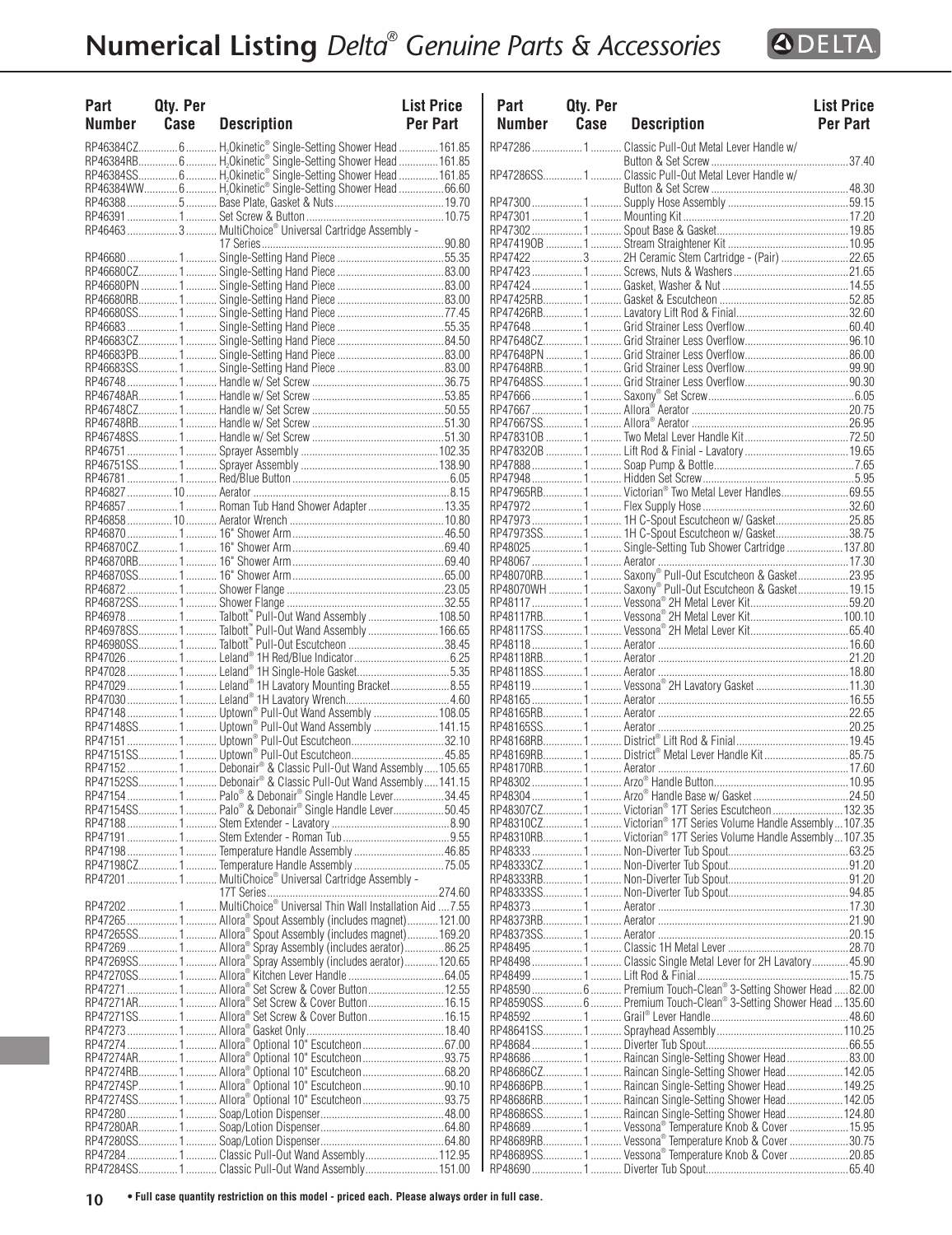| Part<br>Number Case | Qty. Per |                                                                                                                  | <b>List Price</b> |
|---------------------|----------|------------------------------------------------------------------------------------------------------------------|-------------------|
|                     |          | <b>Description</b>                                                                                               | <b>Per Part</b>   |
|                     |          |                                                                                                                  |                   |
|                     |          |                                                                                                                  |                   |
|                     |          | RP48716  1  Classic 14 Series Escutcheon 30.15                                                                   |                   |
|                     |          |                                                                                                                  |                   |
|                     |          | RP48717  3  13/14 Series Handle Assembly 27.75                                                                   |                   |
|                     |          | RP48717BC  1  13/14 Series Handle Assembly 36.80                                                                 |                   |
|                     |          | RP48717SS 1 13/14 Series Handle Assembly 39.80                                                                   |                   |
|                     |          |                                                                                                                  |                   |
|                     |          | RP48719 1  Tub & Shower Single Metal Lever Handle 27.75                                                          |                   |
|                     |          |                                                                                                                  |                   |
|                     |          |                                                                                                                  |                   |
|                     |          |                                                                                                                  |                   |
|                     |          |                                                                                                                  |                   |
|                     |          | RP48770CZ 1  3-Setting Hand Shower - Hand Piece 115.90                                                           |                   |
|                     |          | RP48770PB 1  3-Setting Hand Shower - Hand Piece 115.90                                                           |                   |
|                     |          |                                                                                                                  |                   |
|                     |          | RP48770SS13-Setting Hand Shower - Hand Piece108.20                                                               |                   |
|                     |          | RP48780RB1  Wall Bar End Piece & Mounting Hardware 56.40                                                         |                   |
|                     |          |                                                                                                                  |                   |
|                     |          |                                                                                                                  |                   |
|                     |          |                                                                                                                  |                   |
|                     |          |                                                                                                                  |                   |
|                     |          |                                                                                                                  |                   |
|                     |          |                                                                                                                  |                   |
|                     |          |                                                                                                                  |                   |
|                     |          |                                                                                                                  |                   |
|                     |          |                                                                                                                  |                   |
|                     |          | RP49264CZ 1  Diverter Handle w/ Set Screw  112.50                                                                |                   |
|                     |          |                                                                                                                  |                   |
|                     |          |                                                                                                                  |                   |
|                     |          | RP49285PN  1  Dryden" Single Metal Lever for 2H Lavatory  69.70                                                  |                   |
|                     |          |                                                                                                                  |                   |
|                     |          | RP49286  1  Dryden" Centerset Lift Rod Assembly  13.20<br>RP49286CZ 1  Dryden" Centerset Lift Rod Assembly 21.05 |                   |
|                     |          |                                                                                                                  |                   |
|                     |          |                                                                                                                  |                   |
|                     |          | RP49636 1  Lewiston® Tub & Shower Escutcheon40.15                                                                |                   |
|                     |          | RP49636RB1  Lewiston® Tub & Shower Escutcheon51.80                                                               |                   |
|                     |          | RP49636SS1 Lewiston® Tub & Shower Escutcheon57.65                                                                |                   |
|                     |          | RP49637  1  Lewiston® Temperature Knob & Cover  10.30                                                            |                   |
|                     |          | RP49637RB1 Lewiston® Temperature Knob & Cover15.55                                                               |                   |
|                     |          | RP49637SS1Lewiston® Temperature Knob & Cover 12.80                                                               |                   |
|                     |          | RP49638  1  Lewiston® Single Lever Handle Kit  44.70                                                             |                   |
|                     |          | RP49638RB1  Lewiston® Single Lever Handle Kit88.10                                                               |                   |
|                     |          | RP49638SS1 Lewiston® Single Lever Handle Kit80.60                                                                |                   |
|                     |          |                                                                                                                  |                   |
|                     |          |                                                                                                                  |                   |
|                     |          |                                                                                                                  |                   |
|                     |          |                                                                                                                  |                   |
|                     |          |                                                                                                                  |                   |
|                     |          |                                                                                                                  |                   |
|                     |          |                                                                                                                  |                   |
|                     |          |                                                                                                                  |                   |
|                     |          |                                                                                                                  |                   |
|                     |          |                                                                                                                  |                   |
|                     |          |                                                                                                                  |                   |
|                     |          |                                                                                                                  |                   |
|                     |          |                                                                                                                  |                   |
|                     |          |                                                                                                                  |                   |
|                     |          | RP50587  3  Single Handle DIAMOND" Valve  42.50                                                                  |                   |
|                     |          | RP50587WW3 Single Handle DIAMOND" Valve 43.15                                                                    |                   |
|                     |          |                                                                                                                  |                   |
|                     |          |                                                                                                                  |                   |
|                     |          |                                                                                                                  |                   |
|                     |          |                                                                                                                  |                   |

| Part          | Qty. Per |                                                                       | <b>List Price</b> |
|---------------|----------|-----------------------------------------------------------------------|-------------------|
| <b>Number</b> | Case     | <b>Description</b>                                                    | <b>Per Part</b>   |
|               |          |                                                                       |                   |
|               |          |                                                                       |                   |
|               |          |                                                                       |                   |
|               |          |                                                                       |                   |
|               |          |                                                                       |                   |
|               |          |                                                                       |                   |
|               |          |                                                                       |                   |
|               |          |                                                                       |                   |
|               |          |                                                                       |                   |
|               |          |                                                                       |                   |
|               |          |                                                                       |                   |
|               |          |                                                                       |                   |
|               |          |                                                                       |                   |
|               |          |                                                                       |                   |
|               |          |                                                                       |                   |
|               |          |                                                                       |                   |
|               |          |                                                                       |                   |
|               |          |                                                                       |                   |
|               |          |                                                                       |                   |
|               |          |                                                                       |                   |
|               |          |                                                                       |                   |
|               |          |                                                                       |                   |
|               |          |                                                                       |                   |
|               |          | RP50841SS3 Raincan Single-Setting Shower Head159.30                   |                   |
|               |          | RP50858  1  Lift Rod w/ Finial - Roman Tub 18.70                      |                   |
|               |          | RP50858SS1  Lift Rod w/ Finial - Roman Tub23.55                       |                   |
|               |          |                                                                       |                   |
|               |          |                                                                       |                   |
|               |          |                                                                       |                   |
|               |          |                                                                       |                   |
|               |          |                                                                       |                   |
|               |          |                                                                       |                   |
|               |          |                                                                       |                   |
|               |          |                                                                       |                   |
|               |          |                                                                       |                   |
|               |          |                                                                       |                   |
|               |          |                                                                       |                   |
|               |          |                                                                       |                   |
|               |          |                                                                       |                   |
|               |          |                                                                       |                   |
|               |          |                                                                       |                   |
|               |          |                                                                       |                   |
|               |          |                                                                       |                   |
|               |          |                                                                       |                   |
|               |          |                                                                       |                   |
|               |          |                                                                       |                   |
|               |          | RP51009 1  Spout Tip Assembly for T2787 11.95                         |                   |
|               |          | RP51010 1  Retainer, Top w/ Gasket - Qty. 2 11.95                     |                   |
|               |          |                                                                       |                   |
|               |          |                                                                       |                   |
|               |          |                                                                       |                   |
|               |          |                                                                       |                   |
|               |          |                                                                       |                   |
|               |          | RP51032  6  H <sub>2</sub> Okinetic® Single-Setting Shower Head 81.00 |                   |
|               |          |                                                                       |                   |
|               |          |                                                                       |                   |
|               |          |                                                                       |                   |
|               |          |                                                                       |                   |
|               |          |                                                                       |                   |
|               |          |                                                                       |                   |
|               |          |                                                                       |                   |
|               |          |                                                                       |                   |
|               |          |                                                                       |                   |
|               |          | RP51036  1  Vero <sup>®</sup> 14 Series Escutcheon & Set Screw 52.05  |                   |
|               |          | RP51036CZ 1  Vero <sup>®</sup> 14 Series Escutcheon & Set Screw82.05  |                   |
|               |          | RP51036RB 1  Vero <sup>®</sup> 14 Series Escutcheon & Set Screw83.25  |                   |
|               |          | RP51036SS1 Vero <sup>®</sup> 14 Series Escutcheon & Set Screw74.65    |                   |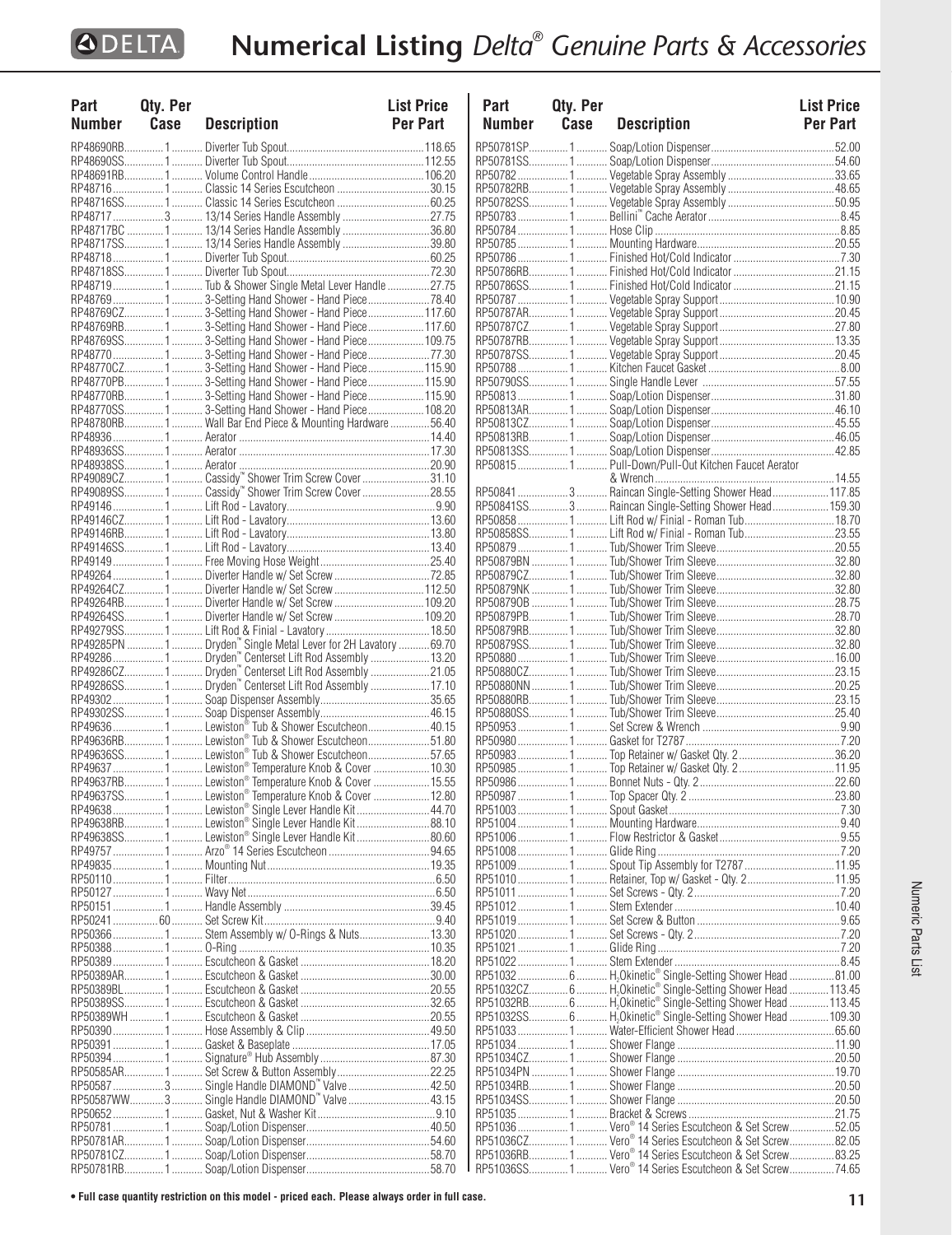| Part<br>Number | Qty. Per<br>Case | <b>Description</b>                                                                                               | <b>List Price</b><br><b>Per Part</b> | Part<br><b>Numb</b>  |
|----------------|------------------|------------------------------------------------------------------------------------------------------------------|--------------------------------------|----------------------|
|                |                  |                                                                                                                  |                                      | RP513469             |
|                |                  |                                                                                                                  |                                      | RP51347.             |
|                |                  |                                                                                                                  |                                      | RP51349.             |
|                |                  |                                                                                                                  |                                      | RP513490<br>RP51349F |
|                |                  | RP51095CZ1 Vero <sup>®</sup> 14 Series Handle Set Screw & Button 21.20                                           |                                      | RP513499             |
|                |                  |                                                                                                                  |                                      | RP51364.             |
|                |                  | RP51095SS 1  Vero <sup>®</sup> 14 Series Handle Set Screw & Button  18.50                                        |                                      | RP51424.             |
|                |                  |                                                                                                                  |                                      | RP51424F             |
|                |                  |                                                                                                                  |                                      | RP514249             |
|                |                  |                                                                                                                  |                                      | RP51425.             |
|                |                  |                                                                                                                  |                                      | RP51425F             |
|                |                  |                                                                                                                  |                                      | RP514259<br>RP51426. |
|                |                  |                                                                                                                  |                                      | RP514269             |
|                |                  |                                                                                                                  |                                      | RP51427F             |
|                |                  |                                                                                                                  |                                      | RP51464.             |
|                |                  |                                                                                                                  |                                      | RP51464F             |
|                |                  |                                                                                                                  |                                      | RP514649             |
|                |                  |                                                                                                                  |                                      | RP51478.             |
|                |                  |                                                                                                                  |                                      | RP51478F             |
|                |                  |                                                                                                                  |                                      | RP514789             |
|                |                  |                                                                                                                  |                                      | RP51479.<br>RP51479F |
|                |                  |                                                                                                                  |                                      | RP514799             |
|                |                  |                                                                                                                  |                                      | RP51480.             |
|                |                  | RP51289  1  Lahara® Roman Tub Handle Assembly (1)  40.35                                                         |                                      | RP51480A             |
|                |                  | RP51289CZ 1  Lahara® Roman Tub Handle Assembly (1) 56.50                                                         |                                      | RP51480F             |
|                |                  | RP51289RB1  Lahara® Roman Tub Handle Assembly (1)56.50                                                           |                                      | RP514809             |
|                |                  | RP51289SS1 Lahara® Roman Tub Handle Assembly (1)60.45                                                            |                                      | RP51481.             |
|                |                  |                                                                                                                  |                                      | RP51481/             |
|                |                  | RP51290CZ1 Lahara® Hand Shower Escutcheon 49.40                                                                  |                                      | RP51481F             |
|                |                  | RP51290RB1 Lahara® Hand Shower Escutcheon 50.10                                                                  |                                      | RP514819             |
|                |                  | RP51290SS1 Lahara® Hand Shower Escutcheon 53.55                                                                  |                                      | RP51488.<br>RP514889 |
|                |                  |                                                                                                                  |                                      | RP51489.             |
|                |                  |                                                                                                                  |                                      | RP514899             |
|                |                  |                                                                                                                  |                                      | RP51490.             |
|                |                  |                                                                                                                  |                                      | RP514909             |
|                |                  |                                                                                                                  |                                      | RP51491.             |
|                |                  |                                                                                                                  |                                      | RP514919             |
|                |                  |                                                                                                                  |                                      | RP51492.             |
|                |                  |                                                                                                                  |                                      | RP514929             |
|                |                  |                                                                                                                  |                                      | RP51493.<br>RP514939 |
|                |                  | RP51304RB1 Lahara® Metal Lever Handle Assembly60.00                                                              |                                      | RP51494.             |
|                |                  | RP51304SS1 Lahara® Metal Lever Handle Assembly55.95                                                              |                                      | RP514949             |
|                |                  |                                                                                                                  |                                      | RP51496.             |
|                |                  | RP51305CZ 1  Raincan Single-Setting Shower Head 120.40                                                           |                                      | RP51496F             |
|                |                  |                                                                                                                  |                                      | RP514969             |
|                |                  |                                                                                                                  |                                      | RP51499.             |
|                |                  |                                                                                                                  |                                      | RP514999             |
|                |                  |                                                                                                                  |                                      | RP51502.             |
|                |                  | RP51306RB1 Lahara® 17 Series Handle Assembly 60.75<br>RP51306SS 1  Lahara® 17 Series Handle Assembly 56.75       |                                      | RP51502/             |
|                |                  | RP51307  1  Lahara® 17 Series Temperature Knob & Cover  15.10                                                    |                                      | RP51502E<br>RP51502E |
|                |                  | RP51307CZ 1  Lahara® 17 Series Temperature Knob & Cover  22.55                                                   |                                      | RP51502F             |
|                |                  | RP51307RB1 Lahara® 17 Series Temperature Knob & Cover22.55                                                       |                                      | RP515029             |
|                |                  | RP51307SS1 Lahara® 17 Series Temperature Knob & Cover21.15                                                       |                                      | RP51503.             |
|                |                  | RP51308  1  Lahara® 17T Series Handle Assembly  61.45                                                            |                                      | RP51505.             |
|                |                  | RP51308CZ 1  Lahara® 17T Series Handle Assembly  90.75                                                           |                                      | RP51511.             |
|                |                  |                                                                                                                  |                                      | RP515119             |
|                |                  | RP51309  1  Lahara® 17T Series Temperature Knob & Cover  44.35                                                   |                                      | RP51512.             |
|                |                  | RP51309CZ1 Lahara® 17T Series Temperature Knob & Cover 65.55                                                     |                                      |                      |
|                |                  | RP51309SS1 Lahara® 17T Series Temperature Knob & Cover 62.05<br>RP51342  1  Lahara® 1H Lavatory Handle Kit 20.15 |                                      | RP515129             |
|                |                  | RP51342SS 1  Lahara® 1H Lavatory Handle Kit 50.55                                                                |                                      | RP51513.             |
|                |                  |                                                                                                                  |                                      | RP515139             |
|                |                  |                                                                                                                  |                                      | RP51514.             |
|                |                  |                                                                                                                  |                                      | RP515149             |
|                |                  |                                                                                                                  |                                      | RP51628.             |
|                |                  |                                                                                                                  |                                      | RP516280             |
|                |                  |                                                                                                                  |                                      | RP51628F             |
|                |                  |                                                                                                                  |                                      | RP516289             |

| Part<br>Number | Qty. Per<br>Case | <b>Description</b>                                                                                             | <b>List Price</b><br><b>Per Part</b> | Part<br>Number | Qty. Per<br>Case | <b>Description</b>                                               | <b>List Price</b><br>Per Part |
|----------------|------------------|----------------------------------------------------------------------------------------------------------------|--------------------------------------|----------------|------------------|------------------------------------------------------------------|-------------------------------|
|                |                  |                                                                                                                |                                      |                |                  | RP51346SS1 Lahara® Lavatory Escutcheon w/ Gasket27.50            |                               |
|                |                  |                                                                                                                |                                      |                |                  |                                                                  |                               |
|                |                  |                                                                                                                |                                      |                |                  |                                                                  |                               |
|                |                  | RP51095 1  Vero <sup>®</sup> 14 Series Handle Set Screw & Button 9.65                                          |                                      |                |                  |                                                                  |                               |
|                |                  | RP51095CZ1 Vero <sup>®</sup> 14 Series Handle Set Screw & Button 21.20                                         |                                      |                |                  |                                                                  |                               |
|                |                  | RP51095RB1 Vero® 14 Series Handle Set Screw & Button 21.20                                                     |                                      |                |                  |                                                                  |                               |
|                |                  | RP51095SS1 Vero® 14 Series Handle Set Screw & Button 18.50                                                     |                                      |                |                  |                                                                  |                               |
|                |                  |                                                                                                                |                                      |                |                  |                                                                  |                               |
|                |                  |                                                                                                                |                                      |                |                  |                                                                  |                               |
|                |                  |                                                                                                                |                                      |                |                  |                                                                  |                               |
|                |                  |                                                                                                                |                                      |                |                  | RP51425RB1 Leland® 17 Series Volume Handle Assembly 63.20        |                               |
|                |                  |                                                                                                                |                                      |                |                  |                                                                  |                               |
|                |                  |                                                                                                                |                                      |                |                  | RP51426SS1 Leland® 17T Series Temperature Knob & Cover64.50      |                               |
|                |                  |                                                                                                                |                                      |                |                  | RP51427RB1 Leland® 17T Series Volume Handle Assembly 95.65       |                               |
|                |                  |                                                                                                                |                                      |                |                  |                                                                  |                               |
|                |                  |                                                                                                                |                                      |                |                  |                                                                  |                               |
|                |                  |                                                                                                                |                                      |                |                  |                                                                  |                               |
|                |                  |                                                                                                                |                                      |                |                  |                                                                  |                               |
|                |                  |                                                                                                                |                                      |                |                  |                                                                  |                               |
|                |                  |                                                                                                                |                                      |                |                  |                                                                  |                               |
|                |                  |                                                                                                                |                                      |                |                  |                                                                  |                               |
|                |                  |                                                                                                                |                                      |                |                  |                                                                  |                               |
|                |                  |                                                                                                                |                                      |                |                  |                                                                  |                               |
|                |                  | RP51289 1  Lahara® Roman Tub Handle Assembly (1)  40.35                                                        |                                      |                |                  |                                                                  |                               |
|                |                  | RP51289CZ1 Lahara® Roman Tub Handle Assembly (1)56.50                                                          |                                      |                |                  |                                                                  |                               |
|                |                  | RP51289RB1 Lahara® Roman Tub Handle Assembly (1)56.50<br>RP51289SS1 Lahara® Roman Tub Handle Assembly (1)60.45 |                                      |                |                  |                                                                  |                               |
|                |                  | RP51290 1  Lahara® Hand Shower Escutcheon 35.80                                                                |                                      |                |                  |                                                                  |                               |
|                |                  | RP51290CZ1 Lahara® Hand Shower Escutcheon 49.40                                                                |                                      |                |                  |                                                                  |                               |
|                |                  | RP51290RB1Lahara® Hand Shower Escutcheon 50.10                                                                 |                                      |                |                  |                                                                  |                               |
|                |                  | RP51290SS1 Lahara® Hand Shower Escutcheon 53.55                                                                |                                      |                |                  |                                                                  |                               |
|                |                  |                                                                                                                |                                      |                |                  |                                                                  |                               |
|                |                  |                                                                                                                |                                      |                |                  |                                                                  |                               |
|                |                  |                                                                                                                |                                      |                |                  |                                                                  |                               |
|                |                  |                                                                                                                |                                      |                |                  |                                                                  |                               |
|                |                  |                                                                                                                |                                      |                |                  |                                                                  |                               |
|                |                  |                                                                                                                |                                      |                |                  | RP51491SS1Debonair® Pull-Out Hub Assembly102.90                  |                               |
|                |                  |                                                                                                                |                                      |                |                  |                                                                  |                               |
|                |                  |                                                                                                                |                                      |                |                  |                                                                  |                               |
|                |                  | RP51304 1  Lahara® Metal Lever Handle Assembly 40.05                                                           |                                      |                |                  | . Uptown® Pull-Out Hub Assembly69.00                             |                               |
|                |                  | RP51304CZ1 Lahara® Metal Lever Handle Assembly60.00<br>RP51304RB1Lahara® Metal Lever Handle Assembly60.00      |                                      |                |                  |                                                                  |                               |
|                |                  | RP51304SS1 Lahara® Metal Lever Handle Assembly55.95                                                            |                                      |                |                  | RP51494SS1Classic Pull-Out Hub Assembly86.05                     |                               |
|                |                  | RP51305 1  Raincan Single-Setting Shower Head75.25                                                             |                                      |                |                  | RP51496 1  Leland® Kitchen/Bar Finished Hot/Cold Indicator 10.10 |                               |
|                |                  | RP51305CZ1 Raincan Single-Setting Shower Head120.40                                                            |                                      |                |                  |                                                                  |                               |
|                |                  | RP51305RB1Raincan Single-Setting Shower Head120.40                                                             |                                      |                |                  |                                                                  |                               |
|                |                  | RP51305SS1 Raincan Single-Setting Shower Head112.80                                                            |                                      |                |                  | RP51499 1  Palo® 1.5 gpm Wand Assembly 35.90                     |                               |
|                |                  | RP51306 1  Lahara® 17 Series Handle Assembly 40.55                                                             |                                      |                |                  |                                                                  |                               |
|                |                  | RP51306CZ1 Lahara® 17 Series Handle Assembly 60.75<br>RP51306RB1 Lahara® 17 Series Handle Assembly60.75        |                                      |                |                  |                                                                  |                               |
|                |                  | RP51306SS1 Lahara® 17 Series Handle Assembly 56.75                                                             |                                      |                |                  |                                                                  |                               |
|                |                  | RP51307 1  Lahara® 17 Series Temperature Knob & Cover  15.10                                                   |                                      |                |                  |                                                                  |                               |
|                |                  | RP51307CZ1Lahara®17 Series Temperature Knob & Cover22.55                                                       |                                      |                |                  |                                                                  |                               |
|                |                  | RP51307RB1Lahara®17 Series Temperature Knob & Cover22.55                                                       |                                      |                |                  |                                                                  |                               |
|                |                  | RP51307SS1 Lahara® 17 Series Temperature Knob & Cover 21.15                                                    |                                      |                |                  |                                                                  |                               |
|                |                  | RP51308 1  Lahara® 17T Series Handle Assembly 61.45                                                            |                                      |                |                  |                                                                  |                               |
|                |                  | RP51308CZ1Lahara®17T Series Handle Assembly 90.75<br>RP51308SS1Lahara®17T Series Handle Assembly85.95          |                                      |                |                  |                                                                  |                               |
|                |                  | RP513091 Lahara® 17T Series Temperature Knob & Cover44.35                                                      |                                      |                |                  |                                                                  |                               |
|                |                  | RP51309CZ1Lahara®17T Series Temperature Knob & Cover 65.55                                                     |                                      |                |                  |                                                                  |                               |
|                |                  | RP51309SS1 Lahara® 17T Series Temperature Knob & Cover 62.05                                                   |                                      |                |                  |                                                                  |                               |
|                |                  | RP51342 …………………1 ………… Lahara® 1H Lavatory Handle Kit ……………………………20.15                                          |                                      |                |                  |                                                                  |                               |
|                |                  | RP51342SS1Lahara®1H Lavatory Handle Kit50.55                                                                   |                                      |                |                  | RP51513 1 Kate® Blue Button (Hot/Cold Indicator Button)8.30      |                               |
|                |                  |                                                                                                                |                                      | RP51513SS1     |                  | Kate <sup>®</sup> Blue Button (Hot/Cold Indicator Button)10.40   |                               |
|                |                  |                                                                                                                |                                      |                |                  | RP51514SS1Kate® Single Sleeve Assembly53.45                      |                               |
|                |                  |                                                                                                                |                                      |                |                  |                                                                  |                               |
|                |                  |                                                                                                                |                                      |                |                  | RP51628CZ1 Roman Tub Handle Base w/Gasket19.45                   |                               |
|                |                  |                                                                                                                |                                      |                |                  | RP51628RB1 Roman Tub Handle Base w/Gasket19.45                   |                               |
|                |                  |                                                                                                                |                                      |                |                  | RP51628SS1 Roman Tub Handle Base w/Gasket18.15                   |                               |
|                |                  | RP51346  1  Lahara® Lavatory Escutcheon w/ Gasket 19.75                                                        |                                      |                |                  |                                                                  |                               |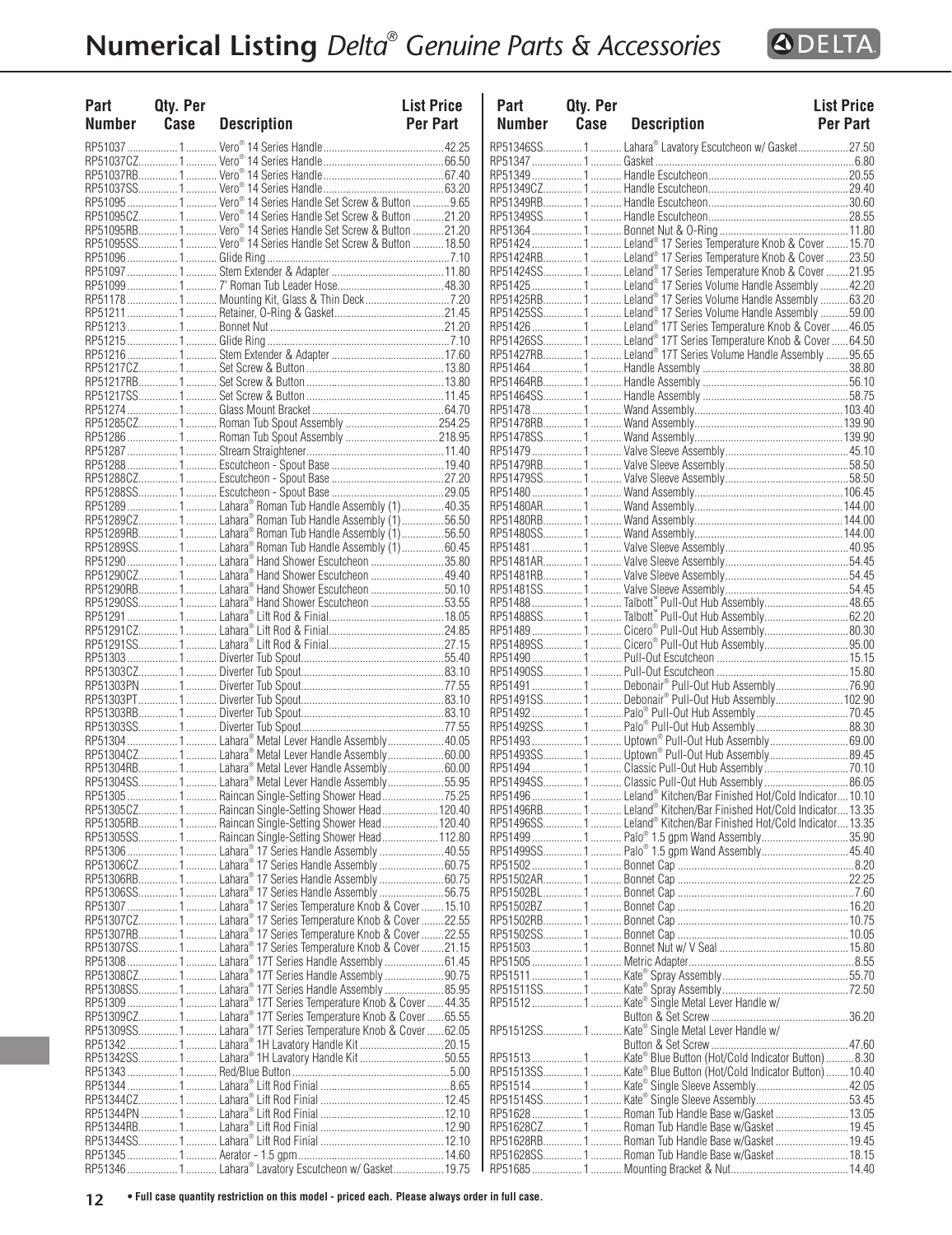| Part<br>Number Case | Qty. Per | <b>Description</b>                                                                                                              | <b>List Price</b><br><b>Per Part</b> |
|---------------------|----------|---------------------------------------------------------------------------------------------------------------------------------|--------------------------------------|
|                     |          |                                                                                                                                 |                                      |
|                     |          | RP51702  1  Saxony® Soap/Lotion Pump & Dispenser  18.45<br>RP51703RB 1  Saxony® Soap/Lotion Body Assembly & Base 40.60          |                                      |
|                     |          |                                                                                                                                 |                                      |
|                     |          |                                                                                                                                 |                                      |
|                     |          |                                                                                                                                 |                                      |
|                     |          |                                                                                                                                 |                                      |
|                     |          |                                                                                                                                 |                                      |
|                     |          |                                                                                                                                 |                                      |
|                     |          |                                                                                                                                 |                                      |
|                     |          |                                                                                                                                 |                                      |
|                     |          |                                                                                                                                 |                                      |
|                     |          | RP51733  1  Victorian® 1H Lavatory Baseplate 5.50                                                                               |                                      |
|                     |          | RP51734 1  Victorian® 1H Lavatory Flange & Gasket  12.25                                                                        |                                      |
|                     |          | RP51734CZ 1  Victorian® 1H Lavatory Flange & Gasket  16.75<br>RP51734RB1 Victorian® 1H Lavatory Flange & Gasket17.95            |                                      |
|                     |          |                                                                                                                                 |                                      |
|                     |          | RP51736  1  Victorian® 1H Lavatory Stem Adapter 5.10                                                                            |                                      |
|                     |          | RP51737  1  Flow Restrictor & Brass Insert - 1.5 gpm  9.65                                                                      |                                      |
|                     |          | RP51739  1  Victorian® & Cassidy™ 1H Lavatory                                                                                   |                                      |
|                     |          |                                                                                                                                 |                                      |
|                     |          |                                                                                                                                 |                                      |
|                     |          |                                                                                                                                 |                                      |
|                     |          |                                                                                                                                 |                                      |
|                     |          | RP51781 1  Roman Tub Spout Assembly  197.55                                                                                     |                                      |
|                     |          |                                                                                                                                 |                                      |
|                     |          |                                                                                                                                 |                                      |
|                     |          |                                                                                                                                 |                                      |
|                     |          |                                                                                                                                 |                                      |
|                     |          | RP517891 Escutcheon - 14 Series Diverter32.80                                                                                   |                                      |
|                     |          |                                                                                                                                 |                                      |
|                     |          |                                                                                                                                 |                                      |
|                     |          |                                                                                                                                 |                                      |
|                     |          |                                                                                                                                 |                                      |
|                     |          |                                                                                                                                 |                                      |
|                     |          |                                                                                                                                 |                                      |
|                     |          |                                                                                                                                 |                                      |
|                     |          |                                                                                                                                 |                                      |
|                     |          |                                                                                                                                 |                                      |
|                     |          | RP519181Three-Setting Diverter Cartridge Assembly109.05                                                                         |                                      |
|                     |          | RP51919  1  Six-Setting Diverter Cartridge Assembly  109.05                                                                     |                                      |
|                     |          |                                                                                                                                 |                                      |
|                     |          | RP51920RB1 Diverter Trim Sleeve & Mounting Sleeve22.05                                                                          |                                      |
|                     |          | RP51920SS 1  Diverter Trim Sleeve & Mounting Sleeve 23.65                                                                       |                                      |
|                     |          |                                                                                                                                 |                                      |
|                     |          |                                                                                                                                 |                                      |
|                     |          | RP51924 1  Three-Setting Diverter Escutcheon 26.50                                                                              |                                      |
|                     |          | RP51924CZ 1  Three-Setting Diverter Escutcheon 38.95                                                                            |                                      |
|                     |          | RP51924PB1 Three-Setting Diverter Escutcheon33.60                                                                               |                                      |
|                     |          | RP51924PT1Three-Setting Diverter Escutcheon39.55                                                                                |                                      |
|                     |          | RP51924RB1 Three-Setting Diverter Escutcheon 39.55<br>RP51924SS1Three-Setting Diverter Escutcheon39.55                          |                                      |
|                     |          |                                                                                                                                 |                                      |
|                     |          |                                                                                                                                 |                                      |
|                     |          |                                                                                                                                 |                                      |
|                     |          |                                                                                                                                 |                                      |
|                     |          |                                                                                                                                 |                                      |
|                     |          |                                                                                                                                 |                                      |
|                     |          |                                                                                                                                 |                                      |
|                     |          |                                                                                                                                 |                                      |
|                     |          |                                                                                                                                 |                                      |
|                     |          |                                                                                                                                 |                                      |
|                     |          |                                                                                                                                 |                                      |
|                     |          |                                                                                                                                 |                                      |
|                     |          |                                                                                                                                 |                                      |
|                     |          |                                                                                                                                 |                                      |
|                     |          |                                                                                                                                 |                                      |
|                     |          |                                                                                                                                 |                                      |
|                     |          | RP52147PN  1  Dryden" 17 Series Temperature Knob & Cover 15.80<br>RP52147PT 1  Dryden" 17 Series Temperature Knob & Cover 15.80 |                                      |
|                     |          | RP52147RB 1 Dryden <sup>**</sup> 17 Series Temperature Knob & Cover 15.80                                                       |                                      |
|                     |          | RP52147SS 1 Dryden <sup>"</sup> 17 Series Temperature Knob & Cover 15.80                                                        |                                      |
|                     |          |                                                                                                                                 |                                      |
|                     |          |                                                                                                                                 |                                      |
|                     |          |                                                                                                                                 |                                      |

| Part          | Qty. Per |                                                                                                                                  | <b>List Price</b> |
|---------------|----------|----------------------------------------------------------------------------------------------------------------------------------|-------------------|
| <b>Number</b> | Case     | <b>Description</b>                                                                                                               | Per Part          |
|               |          |                                                                                                                                  |                   |
|               |          |                                                                                                                                  |                   |
|               |          |                                                                                                                                  |                   |
|               |          | RP521491 In2ition® Two-in-One Shower 104.00                                                                                      |                   |
|               |          |                                                                                                                                  |                   |
|               |          |                                                                                                                                  |                   |
|               |          |                                                                                                                                  |                   |
|               |          |                                                                                                                                  |                   |
|               |          |                                                                                                                                  |                   |
|               |          |                                                                                                                                  |                   |
|               |          |                                                                                                                                  |                   |
|               |          |                                                                                                                                  |                   |
|               |          |                                                                                                                                  |                   |
|               |          |                                                                                                                                  |                   |
|               |          |                                                                                                                                  |                   |
|               |          |                                                                                                                                  |                   |
|               |          |                                                                                                                                  |                   |
|               |          |                                                                                                                                  |                   |
|               |          |                                                                                                                                  |                   |
|               |          |                                                                                                                                  |                   |
|               |          |                                                                                                                                  |                   |
|               |          | RP52382PB1  Raincan Single-Setting Shower Head236.45                                                                             |                   |
|               |          | RP52382RB 1 Raincan Single-Setting Shower Head 230.20                                                                            |                   |
|               |          | RP52382SS 1  Raincan Single-Setting Shower Head 199.15                                                                           |                   |
|               |          | RP52384 1  Cassidy™ Set Screw, Wrench & Cover 6.90                                                                               |                   |
|               |          |                                                                                                                                  |                   |
|               |          | RP52577  1  Victorian® 1H Lavatory Flange & Gasket  15.90                                                                        |                   |
|               |          |                                                                                                                                  |                   |
|               |          |                                                                                                                                  |                   |
|               |          |                                                                                                                                  |                   |
|               |          |                                                                                                                                  |                   |
|               |          |                                                                                                                                  |                   |
|               |          |                                                                                                                                  |                   |
|               |          |                                                                                                                                  |                   |
|               |          |                                                                                                                                  |                   |
|               |          |                                                                                                                                  |                   |
|               |          | <br>RP52585PN 1 Dryden" 17T Series Temperature Knob & Cover63.20<br>RP52585PT 1 Dryden" 17T Series Temperature Knob & Cover65.55 |                   |
|               |          |                                                                                                                                  |                   |
|               |          | RP52585RB 1 Dryden" 17T Series Temperature Knob & Cover65.55<br>RP52585SS 1 Dryden" 17T Series Temperature Knob & Cover63.20     |                   |
|               |          |                                                                                                                                  |                   |
|               |          |                                                                                                                                  |                   |
|               |          |                                                                                                                                  |                   |
|               |          |                                                                                                                                  |                   |
|               |          |                                                                                                                                  |                   |
|               |          |                                                                                                                                  |                   |
|               |          |                                                                                                                                  |                   |
|               |          |                                                                                                                                  |                   |
|               |          |                                                                                                                                  |                   |
|               |          | RP525881 Dryden" 17 Series Escutcheon63.10                                                                                       |                   |
|               |          |                                                                                                                                  |                   |
|               |          |                                                                                                                                  |                   |
|               |          | RP52588RB1 Dryden™ 17 Series Escutcheon88.35                                                                                     |                   |
|               |          |                                                                                                                                  |                   |
|               |          |                                                                                                                                  |                   |
|               |          |                                                                                                                                  |                   |
|               |          |                                                                                                                                  |                   |
|               |          |                                                                                                                                  |                   |
|               |          | RP52589RB1 Dryden™ Roman Tub Hand Shower Assembly76.65                                                                           |                   |
|               |          | RP52589SS 1 Dryden™ Roman Tub Hand Shower Assembly 71.10<br>RP52590  1 Dryden™ Diverter Handle w/ Set Screw 29.45                |                   |
|               |          |                                                                                                                                  |                   |
|               |          | RP52590CZ 1 Dryden" Diverter Handle w/ Set Screw  41.30<br>RP52590PN  1 Dryden" Diverter Handle w/ Set Screw 39.70               |                   |
|               |          |                                                                                                                                  |                   |
|               |          | RP52590RB 1 Dryden™ Diverter Handle w/ Set Screw 41.30<br>RP52590SS 1 Dryden™ Diverter Handle w/ Set Screw 39.70                 |                   |
|               |          |                                                                                                                                  |                   |
|               |          |                                                                                                                                  |                   |
|               |          |                                                                                                                                  |                   |
|               |          |                                                                                                                                  |                   |
|               |          |                                                                                                                                  |                   |
|               |          | RP52592SS1 Dryden™ Three-Setting Diverter Escutcheon 38.95                                                                       |                   |

Numeric Parts List

Numeric Parts List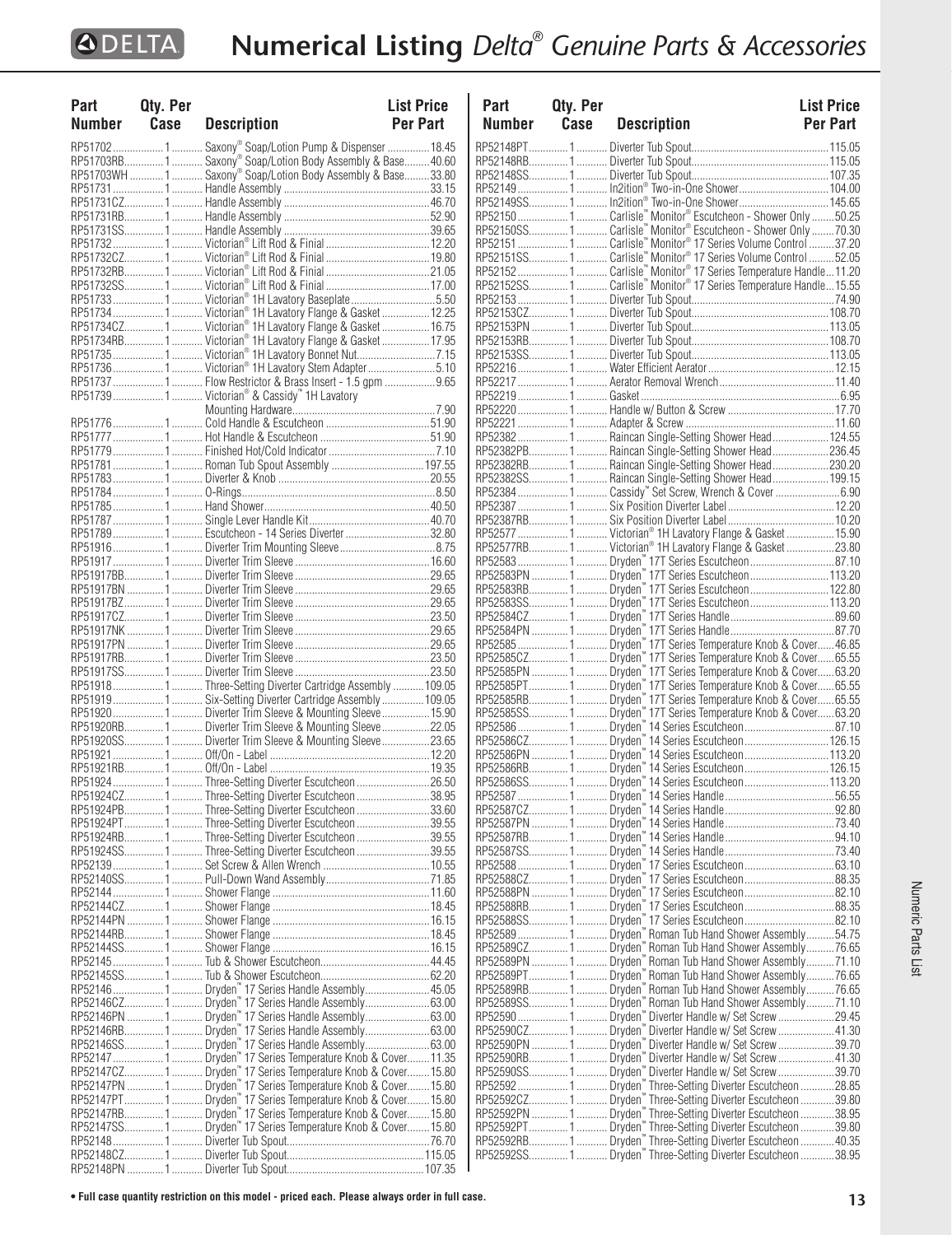

| <b>Part</b><br><b>Number</b> | Qty. Per<br>Case | <b>Description</b>                                                                                                          | <b>List Price</b><br><b>Per Part</b> | P<br>N          |
|------------------------------|------------------|-----------------------------------------------------------------------------------------------------------------------------|--------------------------------------|-----------------|
|                              |                  | RP52593  1  Dryden" Roman Tub Stream Straightener,                                                                          |                                      | RP!             |
|                              |                  |                                                                                                                             |                                      | RP!             |
|                              |                  | RP52594  1  Dryden <sup>"</sup> Six-Setting Diverter Escutcheon 30.25                                                       |                                      | RP.             |
|                              |                  | RP52594CZ 1  Dryden" Six-Setting Diverter Escutcheon  42.45<br>RP52594PN  1  Dryden" Six-Setting Diverter Escutcheon  40.95 |                                      | RP.             |
|                              |                  |                                                                                                                             |                                      | RP.             |
|                              |                  | RP52594RB1 Dryden "Six-Setting Diverter Escutcheon42.45                                                                     |                                      | RP!             |
|                              |                  | RP52594SS1 Dryden" Six-Setting Diverter Escutcheon40.95                                                                     |                                      | RP.             |
|                              |                  |                                                                                                                             |                                      | RP!             |
|                              |                  |                                                                                                                             |                                      | RP!             |
|                              |                  |                                                                                                                             |                                      | RP!             |
|                              |                  |                                                                                                                             |                                      | RP.             |
|                              |                  |                                                                                                                             |                                      | RP!             |
|                              |                  |                                                                                                                             |                                      | RP.             |
|                              |                  |                                                                                                                             |                                      | RP.             |
|                              |                  | RP52610RB1Talbott" Trim Ring, Base & Gasket21.90                                                                            |                                      | RP!             |
|                              |                  |                                                                                                                             |                                      | RP.             |
|                              |                  |                                                                                                                             |                                      | RP:             |
|                              |                  | RP52658200 Dryden Lavatory Set Screws & Covers (2)9.60                                                                      |                                      | RP.             |
|                              |                  | RP52658CZ200 Dryden Lavatory Set Screws & Covers (2)9.60                                                                    |                                      | RP.             |
|                              |                  | RP52658PN 200  Dryden" Lavatory Set Screws & Covers (2)  9.60                                                               |                                      | RP!             |
|                              |                  | RP52658RB200  Dryden " Lavatory Set Screws & Covers (2)9.60<br>RP52658SS 1  Dryden " Lavatory Set Screws & Covers (2)9.60   |                                      | RP!             |
|                              |                  |                                                                                                                             |                                      | RP!             |
|                              |                  | RP52659  1  Dryden" Widespread Lavatory Handle                                                                              |                                      | RP!             |
|                              |                  |                                                                                                                             |                                      | RP.             |
|                              |                  |                                                                                                                             |                                      | RP.             |
|                              |                  |                                                                                                                             |                                      | RP.             |
|                              |                  |                                                                                                                             |                                      | RP.             |
|                              |                  |                                                                                                                             |                                      | RP.             |
|                              |                  | RP52659RB1 Dryden" Widespread Lavatory Handle                                                                               |                                      | RP.             |
|                              |                  |                                                                                                                             |                                      | RP.             |
|                              |                  | RP52659SS1 Dryden" Widespread Lavatory Handle                                                                               |                                      | RP.             |
|                              |                  |                                                                                                                             |                                      | RP.             |
|                              |                  | RP52660  1  Dryden" Widespread Lavatory Spout                                                                               |                                      | RP!             |
|                              |                  |                                                                                                                             |                                      | RP!             |
|                              |                  | RP52661  60  Handle Base, Snap Ring & Gasket 18.15                                                                          |                                      | RP.             |
|                              |                  | RP52661RB 60  Handle Base, Snap Ring & Gasket25.30                                                                          |                                      | RP!             |
|                              |                  | RP52661SS60 Handle Base, Snap Ring & Gasket24.45                                                                            |                                      | RP.             |
|                              |                  | RP52664  200  Dryden" 1H Lavatory Set Screw & Cover 7.15                                                                    |                                      | RP.             |
|                              |                  | RP52664RB 200  Dryden" 1H Lavatory Set Screw & Cover  10.05                                                                 |                                      | RP.             |
|                              |                  | RP52664SS200 Dryden <sup>"</sup> 1H Lavatory Set Screw & Cover9.60                                                          |                                      | RP.             |
|                              |                  |                                                                                                                             |                                      | RP:             |
|                              |                  |                                                                                                                             |                                      | RP.             |
|                              |                  |                                                                                                                             |                                      | RP.             |
|                              |                  |                                                                                                                             |                                      | RP!             |
|                              |                  |                                                                                                                             |                                      | RP!             |
|                              |                  |                                                                                                                             |                                      | RP!             |
|                              |                  |                                                                                                                             |                                      | RP <sub>5</sub> |
|                              |                  |                                                                                                                             |                                      | RP!             |
|                              |                  |                                                                                                                             |                                      | RP!             |
|                              |                  | RP52667  1  Dryden" Single Hole Lavatory Escutcheon                                                                         |                                      | RP!             |
|                              |                  |                                                                                                                             |                                      | RP.             |
|                              |                  | RP52667RB1 Dryden" Single Hole Lavatory Escutcheon                                                                          |                                      | RP!             |
|                              |                  |                                                                                                                             |                                      | RP!             |
|                              |                  | RP52667SS1 Dryden" Single Hole Lavatory Escutcheon                                                                          |                                      | RP.             |
|                              |                  |                                                                                                                             |                                      | RP.             |
|                              |                  | RP52668 1  Dryden <sup>™</sup> Roman Tub Spout Gasket 4.85                                                                  |                                      | RP.             |
|                              |                  | RP52669 100 Accessory Set Screws & Wrench 19.15                                                                             |                                      | RP!             |
|                              |                  | RP52670  100  Mounting Post, Mounting Screws & Anchors  4.50                                                                |                                      | RP!             |
|                              |                  | RP52833  1  Classic 1H Lavatory Metal Lever Handle  18.55                                                                   |                                      | RP.             |
|                              |                  | RP52833SS1 Classic 1H Lavatory Metal Lever Handle24.95                                                                      |                                      | RP.             |
|                              |                  |                                                                                                                             |                                      | RP.             |
|                              |                  |                                                                                                                             |                                      | RP.             |
|                              |                  |                                                                                                                             |                                      | RP:             |
|                              |                  |                                                                                                                             |                                      | RP.             |
|                              |                  |                                                                                                                             |                                      |                 |
|                              |                  |                                                                                                                             |                                      | RP.             |
|                              |                  |                                                                                                                             |                                      |                 |
|                              |                  |                                                                                                                             |                                      | RP!             |
|                              |                  |                                                                                                                             |                                      |                 |
|                              |                  |                                                                                                                             |                                      | RP!             |
|                              |                  |                                                                                                                             |                                      |                 |
|                              |                  |                                                                                                                             |                                      | RP!             |
|                              |                  |                                                                                                                             |                                      |                 |
|                              |                  |                                                                                                                             |                                      | RP!             |
|                              |                  |                                                                                                                             |                                      | RP5             |

| Part          | Qty. Per |                                                                   | <b>List Price</b> |
|---------------|----------|-------------------------------------------------------------------|-------------------|
| <b>Number</b> | Case     | <b>Description</b>                                                | <b>Per Part</b>   |
|               |          |                                                                   |                   |
|               |          | RP532121 Mounting Hardware & Body33.10                            |                   |
|               |          |                                                                   |                   |
|               |          |                                                                   |                   |
|               |          |                                                                   |                   |
|               |          |                                                                   |                   |
|               |          |                                                                   |                   |
|               |          |                                                                   |                   |
|               |          | RP53230  1  Electronic Solenoid Valve - Pilar 289.05              |                   |
|               |          |                                                                   |                   |
|               |          |                                                                   |                   |
|               |          |                                                                   |                   |
|               |          |                                                                   |                   |
|               |          |                                                                   |                   |
|               |          |                                                                   |                   |
|               |          |                                                                   |                   |
|               |          |                                                                   |                   |
|               |          |                                                                   |                   |
|               |          |                                                                   |                   |
|               |          |                                                                   |                   |
|               |          |                                                                   |                   |
|               |          |                                                                   |                   |
|               |          |                                                                   |                   |
|               |          |                                                                   |                   |
|               |          |                                                                   |                   |
|               |          |                                                                   |                   |
|               |          |                                                                   |                   |
|               |          |                                                                   |                   |
|               |          |                                                                   |                   |
|               |          |                                                                   |                   |
|               |          |                                                                   |                   |
|               |          |                                                                   |                   |
|               |          |                                                                   |                   |
|               |          |                                                                   |                   |
|               |          |                                                                   |                   |
|               |          |                                                                   |                   |
|               |          |                                                                   |                   |
|               |          |                                                                   |                   |
|               |          |                                                                   |                   |
|               |          |                                                                   |                   |
|               |          |                                                                   |                   |
|               |          | RP53406SS1 Dryden" 1H Lavatory 3-Hole Escutcheon 28.25            |                   |
|               |          |                                                                   |                   |
|               |          | RP53408 100 Spout Nut, Screws & Washer 10.50                      |                   |
|               |          | RP53409 1  Roman Tub Handle Assembly 36.85                        |                   |
|               |          | RP53409CZ1 Roman Tub Handle Assembly51.50                         |                   |
|               |          | RP53409PN …………. 1 ……… Roman Tub Handle Assembly …………………………… 49.70 |                   |
|               |          |                                                                   |                   |
|               |          | RP53410  60  Roman Tub Handle Base & Gasket  23.80                |                   |
|               |          | RP53410CZ60  Roman Tub Handle Base & Gasket 33.25                 |                   |
|               |          | RP53410PN  60  Roman Tub Handle Base & Gasket 32.05               |                   |
|               |          | RP53410RB60  Roman Tub Handle Base & Gasket 33.25                 |                   |
|               |          | RP53410SS60  Roman Tub Handle Base & Gasket 32.05                 |                   |
|               |          | RP53411 1  Dryden" Roman Tub Lift Rod Assembly10.75               |                   |
|               |          | RP53411CZ 1  Dryden™ Roman Tub Lift Rod Assembly 15.05            |                   |
|               |          | RP53411PN 1  Dryden" Roman Tub Lift Rod Assembly 14.55            |                   |
|               |          | RP53411PT1 Dryden" Roman Tub Lift Rod Assembly15.05               |                   |
|               |          | RP53411RB1 Dryden™ Roman Tub Lift Rod Assembly15.05               |                   |
|               |          | RP53411SS1 Dryden™ Roman Tub Lift Rod Assembly14.55               |                   |
|               |          | RP53412 48 Dryden" Roman Tub Hand Shower Handle                   |                   |
|               |          | RP53412CZ 48  Dryden " Roman Tub Hand Shower Handle               |                   |
|               |          |                                                                   |                   |
|               |          |                                                                   |                   |
|               |          |                                                                   |                   |
|               |          | RP53412RB 48  Dryden " Roman Tub Hand Shower Handle               |                   |
|               |          |                                                                   |                   |
|               |          | RP53412SS48 Dryden "Roman Tub Hand Shower Handle                  |                   |
|               |          |                                                                   |                   |
|               |          | RP534131Grail® 17 Series Temperature Knob & Cover17.05            |                   |
|               |          | RP53413SS1 Grail® 17 Series Temperature Knob & Cover 25.30        |                   |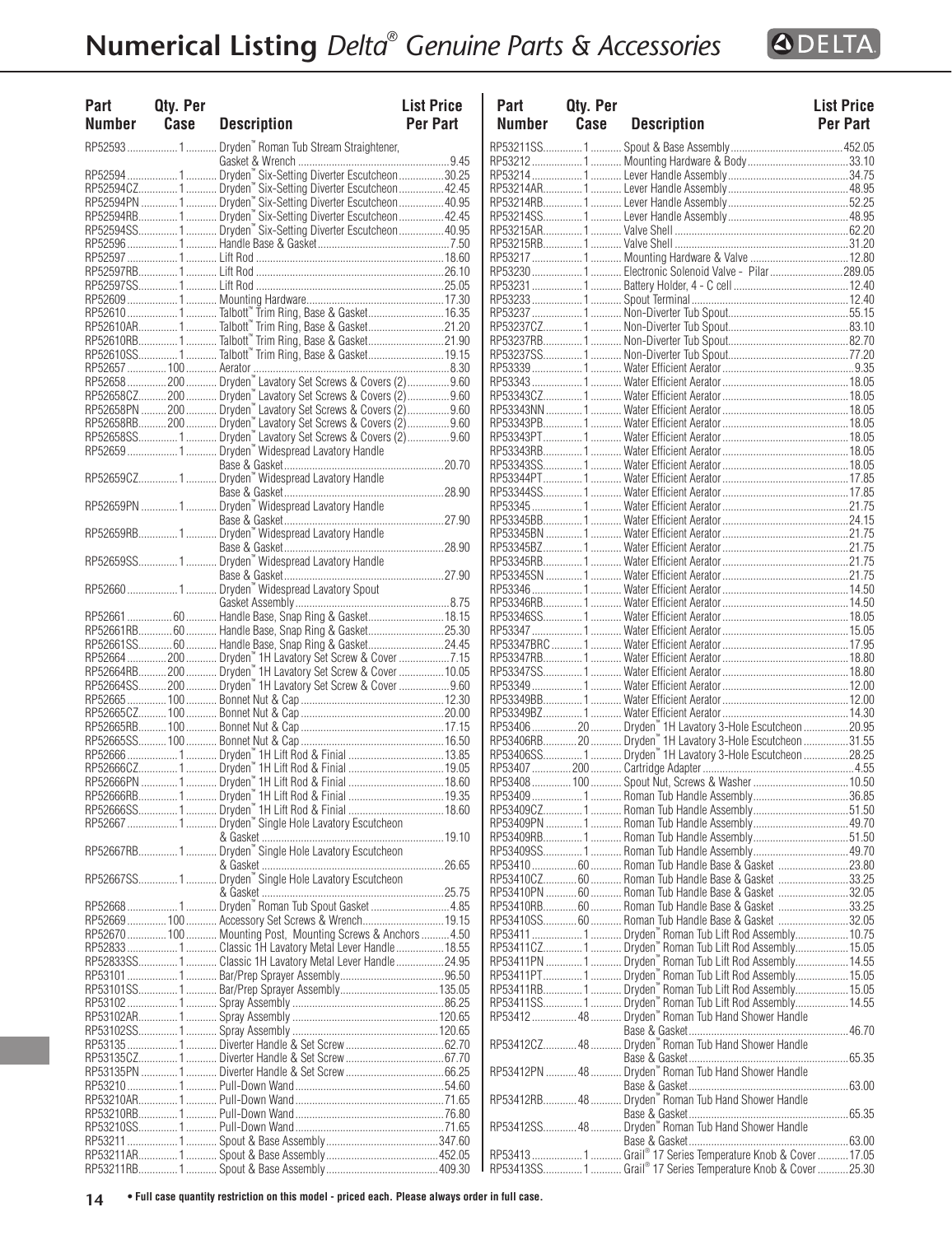$\mathbf{I}$ 

| Part          | Qty. Per |                                                                                                                                                        | <b>List Price</b> |
|---------------|----------|--------------------------------------------------------------------------------------------------------------------------------------------------------|-------------------|
| <b>Number</b> | Case     | <b>Description</b>                                                                                                                                     | <b>Per Part</b>   |
|               |          |                                                                                                                                                        |                   |
|               |          | RP53417  1  Arzo® 17 Series Temperature Knob & Cover  16.75                                                                                            |                   |
|               |          |                                                                                                                                                        |                   |
|               |          |                                                                                                                                                        |                   |
|               |          |                                                                                                                                                        |                   |
|               |          |                                                                                                                                                        |                   |
|               |          |                                                                                                                                                        |                   |
|               |          |                                                                                                                                                        |                   |
|               |          | RP53421  1  Arzo® 17T Series Temperature Knob & Cover  49.20                                                                                           |                   |
|               |          |                                                                                                                                                        |                   |
|               |          |                                                                                                                                                        |                   |
|               |          |                                                                                                                                                        |                   |
|               |          | RP53446  1  Arzo <sup>®</sup> Six-Setting Diverter Escutcheon 28.25                                                                                    |                   |
|               |          |                                                                                                                                                        |                   |
|               |          | RP53447 1 Arzo® Three-Setting Diverter Escutcheon 32.35                                                                                                |                   |
|               |          | RP53447SS 1 Arzo® Three-Setting Diverter Escutcheon  48.50                                                                                             |                   |
|               |          |                                                                                                                                                        |                   |
|               |          |                                                                                                                                                        |                   |
|               |          |                                                                                                                                                        |                   |
|               |          | RP53496  1  Raincan Single-Setting Square Metal                                                                                                        |                   |
|               |          |                                                                                                                                                        |                   |
|               |          |                                                                                                                                                        |                   |
|               |          |                                                                                                                                                        |                   |
|               |          |                                                                                                                                                        |                   |
|               |          |                                                                                                                                                        |                   |
|               |          |                                                                                                                                                        |                   |
|               |          |                                                                                                                                                        |                   |
|               |          |                                                                                                                                                        |                   |
|               |          |                                                                                                                                                        |                   |
|               |          |                                                                                                                                                        |                   |
|               |          |                                                                                                                                                        |                   |
|               |          |                                                                                                                                                        |                   |
|               |          |                                                                                                                                                        |                   |
|               |          | RP53877AR1 Handle w/ Button & Set Screw 40.10                                                                                                          |                   |
|               |          | RP53877CZ1 Handle w/ Button & Set Screw  42.55                                                                                                         |                   |
|               |          | RP53877RB1 Handle w/ Button & Set Screw 43.20                                                                                                          |                   |
|               |          | RP53877SS1 Handle w/ Button & Set Screw 40.10                                                                                                          |                   |
|               |          |                                                                                                                                                        |                   |
|               |          |                                                                                                                                                        |                   |
|               |          |                                                                                                                                                        |                   |
|               |          |                                                                                                                                                        |                   |
|               |          |                                                                                                                                                        |                   |
|               |          |                                                                                                                                                        |                   |
|               |          |                                                                                                                                                        |                   |
|               |          |                                                                                                                                                        |                   |
|               |          |                                                                                                                                                        |                   |
|               |          |                                                                                                                                                        |                   |
|               |          |                                                                                                                                                        |                   |
|               |          |                                                                                                                                                        |                   |
|               |          |                                                                                                                                                        |                   |
|               |          |                                                                                                                                                        |                   |
|               |          |                                                                                                                                                        |                   |
|               |          |                                                                                                                                                        |                   |
|               |          |                                                                                                                                                        |                   |
|               |          |                                                                                                                                                        |                   |
|               |          |                                                                                                                                                        |                   |
|               |          |                                                                                                                                                        |                   |
|               |          |                                                                                                                                                        |                   |
|               |          |                                                                                                                                                        |                   |
|               |          |                                                                                                                                                        |                   |
|               |          |                                                                                                                                                        |                   |
|               |          |                                                                                                                                                        |                   |
|               |          |                                                                                                                                                        |                   |
|               |          |                                                                                                                                                        |                   |
|               |          |                                                                                                                                                        |                   |
|               |          |                                                                                                                                                        |                   |
|               |          |                                                                                                                                                        |                   |
|               |          |                                                                                                                                                        |                   |
|               |          |                                                                                                                                                        |                   |
|               |          |                                                                                                                                                        |                   |
|               |          |                                                                                                                                                        |                   |
|               |          |                                                                                                                                                        |                   |
|               |          |                                                                                                                                                        |                   |
|               |          | RP54095 100 Dryden" Widespread Lavatory Lift Rod & Finial 13.50<br>RP54095CZ 100 Dryden" Widespread Lavatory Lift Rod & Finial 13.50<br>RP54095PN  100 |                   |
|               |          | RP54095PT 100 Dryden" Widespread Lavatory Lift Rod & Finial 18.80<br>RP54095PT 100 Dryden" Widespread Lavatory Lift Rod & Finial 18.80                 |                   |
|               |          |                                                                                                                                                        |                   |
|               |          | RP54095SS100  Dryden" Widespread Lavatory Lift Rod & Finial 18.20                                                                                      |                   |
|               |          | RP54096 200  Roman Tub Button Cover & Set Screw 6.80                                                                                                   |                   |

| Part          | Qty. Per |                                                                                                                            | <b>List Price</b> |
|---------------|----------|----------------------------------------------------------------------------------------------------------------------------|-------------------|
| <b>Number</b> | Case     | <b>Description</b>                                                                                                         | Per Part          |
|               |          | RP54096CZ200  Roman Tub Button Cover & Set Screw 6.70                                                                      |                   |
|               |          | RP54096PN 200  Roman Tub Button Cover & Set Screw 6.80                                                                     |                   |
|               |          | RP54096RB200 Roman Tub Button Cover & Set Screw6.80                                                                        |                   |
|               |          | RP54096SS200  Roman Tub Button Cover & Set Screw 6.80                                                                      |                   |
|               |          | RP542321Handle w/ Button & Set Screw28.60                                                                                  |                   |
|               |          | RP54232SS1 Handle w/ Button & Set Screw 38.55<br>RP54232WH  1  Handle w/ Button & Set Screw 37.15                          |                   |
|               |          |                                                                                                                            |                   |
|               |          |                                                                                                                            |                   |
|               |          |                                                                                                                            |                   |
|               |          |                                                                                                                            |                   |
|               |          |                                                                                                                            |                   |
|               |          |                                                                                                                            |                   |
|               |          |                                                                                                                            |                   |
|               |          |                                                                                                                            |                   |
|               |          |                                                                                                                            |                   |
|               |          |                                                                                                                            |                   |
|               |          |                                                                                                                            |                   |
|               |          |                                                                                                                            |                   |
|               |          |                                                                                                                            |                   |
|               |          |                                                                                                                            |                   |
|               |          |                                                                                                                            |                   |
|               |          |                                                                                                                            |                   |
|               |          |                                                                                                                            |                   |
|               |          |                                                                                                                            |                   |
|               |          |                                                                                                                            |                   |
|               |          |                                                                                                                            |                   |
|               |          |                                                                                                                            |                   |
|               |          |                                                                                                                            |                   |
|               |          |                                                                                                                            |                   |
|               |          |                                                                                                                            |                   |
|               |          |                                                                                                                            |                   |
|               |          |                                                                                                                            |                   |
|               |          |                                                                                                                            |                   |
|               |          |                                                                                                                            |                   |
|               |          |                                                                                                                            |                   |
|               |          | RP54738SS1 Lift Rod & Finial - Lavatory20.15                                                                               |                   |
|               |          | RP54752  6  H <sub>2</sub> Okinetic® Single-Setting Shower Head 55.55                                                      |                   |
|               |          | RP54752CZ 6 H,Okinetic® Single-Setting Shower Head 92.75                                                                   |                   |
|               |          | RP54752RB6 H <sub>2</sub> Okinetic® Single-Setting Shower Head 92.75                                                       |                   |
|               |          | RP54752SS 6  H <sub>2</sub> Okinetic® Single-Setting Shower Head 80.50                                                     |                   |
|               |          | RP548081 Diverter Assembly, O-Rings & Slip Ring4.05                                                                        |                   |
|               |          |                                                                                                                            |                   |
|               |          |                                                                                                                            |                   |
|               |          |                                                                                                                            |                   |
|               |          |                                                                                                                            |                   |
|               |          | RP54870  3  Tub & Shower Renovation Kit - 600 Series  102.15                                                               |                   |
|               |          | RP54870RB3 Tub & Shower Renovation Kit - 600 Series  142.55<br>RP54870SS3 Tub & Shower Renovation Kit - 600 Series  134.25 |                   |
|               |          |                                                                                                                            |                   |
|               |          |                                                                                                                            |                   |
|               |          |                                                                                                                            |                   |
|               |          |                                                                                                                            |                   |
|               |          |                                                                                                                            |                   |
|               |          |                                                                                                                            |                   |
|               |          |                                                                                                                            |                   |
|               |          |                                                                                                                            |                   |
|               |          |                                                                                                                            |                   |
|               |          |                                                                                                                            |                   |
|               |          |                                                                                                                            |                   |
|               |          |                                                                                                                            |                   |
|               |          | RP54977  1  Water Efficient Aerator & Removal Wrench 10.00                                                                 |                   |
|               |          |                                                                                                                            |                   |
|               |          | RP60047SS1 Lewiston® Lift Rod & Finial - Lavatory 19.50                                                                    |                   |
|               |          |                                                                                                                            |                   |
|               |          |                                                                                                                            |                   |
|               |          |                                                                                                                            |                   |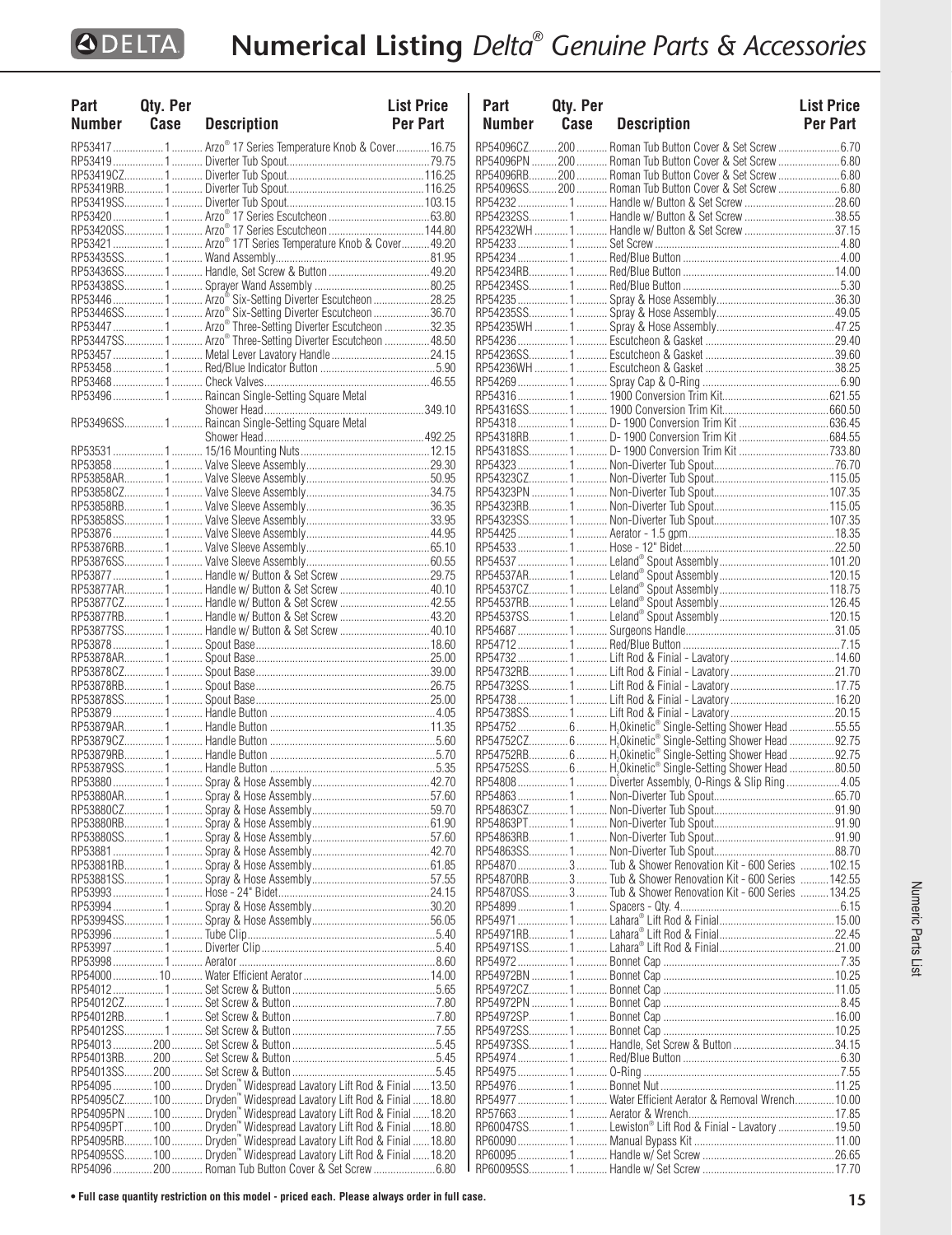

| Part<br>Number | Qty. Per<br>Case | <b>Description</b>                                                | <b>List Price</b><br><b>Per Part</b> | Par<br>Nui   |
|----------------|------------------|-------------------------------------------------------------------|--------------------------------------|--------------|
|                |                  |                                                                   |                                      | <b>RP609</b> |
|                |                  |                                                                   |                                      | <b>RP609</b> |
|                |                  |                                                                   |                                      | RP609        |
|                |                  |                                                                   |                                      | RP609        |
|                |                  |                                                                   |                                      | <b>RP609</b> |
|                |                  |                                                                   |                                      | RP609        |
|                |                  |                                                                   |                                      | RP610        |
|                |                  |                                                                   |                                      | RP610        |
|                |                  |                                                                   |                                      | RP610        |
|                |                  | RP60480  1  Rubber Seat, Mounting Bracket & Nut8.30               |                                      | RP610        |
|                |                  |                                                                   |                                      | RP610        |
|                |                  |                                                                   |                                      | RP610        |
|                |                  |                                                                   |                                      | RP610        |
|                |                  |                                                                   |                                      | RP610        |
|                |                  |                                                                   |                                      | RP610        |
|                |                  |                                                                   |                                      | RP610        |
|                |                  |                                                                   |                                      | RP610        |
|                |                  |                                                                   |                                      | RP610        |
|                |                  | RP60619 1  Mounting Nut Assembly - Spout 12.15                    |                                      | RP610        |
|                |                  |                                                                   |                                      | RP610        |
|                |                  |                                                                   |                                      | RP611        |
|                |                  |                                                                   |                                      | RP611        |
|                |                  |                                                                   |                                      |              |
|                |                  |                                                                   |                                      | RP611        |
|                |                  |                                                                   |                                      | RP611        |
|                |                  | RP60732SS 1  Signature® Pull-Out Wand Assembly 1.5 gpm 59.10      |                                      | RP611        |
|                |                  | RP60734 1  Leland® Pull-Down Wand Assembly 1.5 gpm 37.70          |                                      | RP611        |
|                |                  | RP60734AR 1  Leland® Pull-Down Wand Assembly 1.5 gpm 50.15        |                                      | RP611        |
|                |                  | RP60734SS1 Leland® Pull-Down Wand Assembly 1.5 gpm 50.15          |                                      | RP611        |
|                |                  | RP60735SS 1  Victorian® Pull-Down Wand                            |                                      | RP611        |
|                |                  |                                                                   |                                      | RP611        |
|                |                  |                                                                   |                                      | RP611        |
|                |                  |                                                                   |                                      | RP611        |
|                |                  |                                                                   |                                      | RP612        |
|                |                  |                                                                   |                                      |              |
|                |                  |                                                                   |                                      | RP612        |
|                |                  | RP60932  1  Lewiston® Single Metal Lever Handle Kit 31.60         |                                      |              |
|                |                  | RP60932SS 1  Lewiston® Single Metal Lever Handle Kit  47.70       |                                      | RP612        |
|                |                  |                                                                   |                                      |              |
|                |                  |                                                                   |                                      | RP612        |
|                |                  |                                                                   |                                      |              |
|                |                  |                                                                   |                                      | RP612        |
|                |                  | RP60935RB 1  Escutcheon & Gasket - Pull-Down                      |                                      | RP612        |
|                |                  |                                                                   |                                      | RP612        |
|                |                  | RP60935SS 1  Escutcheon & Gasket - Pull-Down                      |                                      | RP612        |
|                |                  |                                                                   |                                      | RP612        |
|                |                  | RP60937SS 1 Single Metal Lever Handle Kit38.40                    |                                      | RP612        |
|                |                  |                                                                   |                                      | RP612        |
|                |                  | RP60938SS 1  Base & Gasket - 1H Escutcheon  21.40                 |                                      | RP612        |
|                |                  |                                                                   |                                      |              |
|                |                  | RP60962 ……………… 1………. 1H Escutcheon & Gasket ………………………………… 13.95   |                                      | RP612        |
|                |                  |                                                                   |                                      | RP612        |
|                |                  |                                                                   |                                      | RP612        |
|                |                  |                                                                   |                                      | RP612        |
|                |                  |                                                                   |                                      | RP612        |
|                |                  |                                                                   |                                      | RP612        |
|                |                  |                                                                   |                                      | RP612        |
|                |                  |                                                                   |                                      | RP612        |
|                |                  |                                                                   |                                      | RP612        |
|                |                  |                                                                   |                                      | RP612        |
|                |                  |                                                                   |                                      | RP612        |
|                |                  |                                                                   |                                      | RP612        |
|                |                  | RP60965  Lever Handle w/ Button & Set Screw35.00                  |                                      | RP612        |
|                |                  | RP60965AR1 Lever Handle w/ Button & Set Screw 47.20               |                                      | RP612        |
|                |                  | RP60965SS1 Lever Handle w/ Button & Set Screw47.20                |                                      | RP612        |
|                |                  |                                                                   |                                      | RP612        |
|                |                  |                                                                   |                                      | RP612        |
|                |                  |                                                                   |                                      | RP612        |
|                |                  |                                                                   |                                      | RP612        |
|                |                  | RP60970 1  Mounting Kit for Linden <sup>™</sup> & Lewiston® 20.55 |                                      | RP612        |
|                |                  |                                                                   |                                      | RP612        |
|                |                  |                                                                   |                                      | RP612        |
|                |                  |                                                                   |                                      | RP612        |
|                |                  |                                                                   |                                      | RP612        |
|                |                  |                                                                   |                                      | RP612        |
|                |                  |                                                                   |                                      | RP612        |
|                |                  |                                                                   |                                      |              |

| Part<br>Number | Qty. Per<br>Case | <b>Description</b>                                                                                                   | <b>List Price</b><br><b>Per Part</b> | Part<br><b>Number</b> | Qty. Per<br>Case | <b>Description</b>                                                                                                                      | <b>List Price</b><br>Per Part |
|----------------|------------------|----------------------------------------------------------------------------------------------------------------------|--------------------------------------|-----------------------|------------------|-----------------------------------------------------------------------------------------------------------------------------------------|-------------------------------|
|                | RP60097 3        |                                                                                                                      |                                      |                       |                  |                                                                                                                                         |                               |
|                |                  |                                                                                                                      |                                      |                       |                  | RP60979 1  Addison" Kitchen Trim Ring, Base & Gasket 25.10                                                                              |                               |
|                |                  |                                                                                                                      |                                      |                       |                  | RP60979AR 1  Addison" Kitchen Trim Ring, Base & Gasket 33.80                                                                            |                               |
|                |                  |                                                                                                                      |                                      |                       |                  |                                                                                                                                         |                               |
|                |                  |                                                                                                                      |                                      |                       |                  |                                                                                                                                         |                               |
|                |                  | RP60400 1  Two Handle DIAMOND" Valve 22.55                                                                           |                                      |                       |                  |                                                                                                                                         |                               |
|                |                  |                                                                                                                      |                                      |                       |                  | RP61042CZ1 Addison" Handle for 1H Lavatory32.30                                                                                         |                               |
|                |                  |                                                                                                                      |                                      |                       |                  |                                                                                                                                         |                               |
|                |                  | RP60480 1  Rubber Seat, Mounting Bracket & Nut8.30                                                                   |                                      |                       |                  |                                                                                                                                         |                               |
|                |                  |                                                                                                                      |                                      |                       |                  | RP61046 1  Addison" 1H Lavatory Escutcheon & Gasket 19.85                                                                               |                               |
|                |                  |                                                                                                                      |                                      |                       |                  | RP61046CZ 1  Addison" 1H Lavatory Escutcheon & Gasket 29.65                                                                             |                               |
|                |                  |                                                                                                                      |                                      |                       |                  | RP61046PT1 Addison" 1H Lavatory Escutcheon & Gasket29.25                                                                                |                               |
|                |                  |                                                                                                                      |                                      |                       |                  | RP61046RB 1  Addison" 1H Lavatory Escutcheon & Gasket 29.65                                                                             |                               |
|                |                  |                                                                                                                      |                                      |                       |                  | RP61046SS 1  Addison" 1H Lavatory Escutcheon & Gasket 27.80                                                                             |                               |
|                |                  |                                                                                                                      |                                      |                       |                  | RP61058 1  Ceiling Mount Shower Arm & Flange62.75                                                                                       |                               |
|                |                  |                                                                                                                      |                                      |                       |                  | RP61058CZ1 Ceiling Mount Shower Arm & Flange94.00<br>RP61058PN 1  Ceiling Mount Shower Arm & Flange87.80                                |                               |
|                |                  | RP60619 1  Mounting Nut Assembly - Spout12.15                                                                        |                                      |                       |                  | RP61058RB1 Ceiling Mount Shower Arm & Flange94.00                                                                                       |                               |
|                |                  |                                                                                                                      |                                      |                       |                  | RP61058SS1 Ceiling Mount Shower Arm & Flange87.80                                                                                       |                               |
|                |                  |                                                                                                                      |                                      |                       |                  |                                                                                                                                         |                               |
|                |                  |                                                                                                                      |                                      |                       |                  |                                                                                                                                         |                               |
|                |                  |                                                                                                                      |                                      |                       |                  |                                                                                                                                         |                               |
|                |                  | RP60732 1  Signature® Pull-Out Wand Assembly 1.5 gpm 44.35                                                           |                                      |                       |                  |                                                                                                                                         |                               |
|                |                  | RP60732SS1 Signature® Pull-Out Wand Assembly 1.5 gpm 59.10                                                           |                                      |                       |                  |                                                                                                                                         |                               |
|                |                  | RP60734  1  Leland® Pull-Down Wand Assembly 1.5 gpm 37.70                                                            |                                      |                       |                  |                                                                                                                                         |                               |
|                |                  | RP60734AR1 Leland® Pull-Down Wand Assembly 1.5 gpm 50.15<br>RP60734SS1 Leland® Pull-Down Wand Assembly 1.5 gpm 50.15 |                                      |                       |                  | RP61181 1  Raincan Single-Setting Shower Head 49.40                                                                                     |                               |
|                |                  | RP60735SS1 Victorian® Pull-Down Wand                                                                                 |                                      |                       |                  | RP61181BN  1  Raincan Single-Setting Shower Head 70.15<br>RP611810B  1  Raincan Single-Setting Shower Head  95.00                       |                               |
|                |                  |                                                                                                                      |                                      |                       |                  |                                                                                                                                         |                               |
|                |                  |                                                                                                                      |                                      |                       |                  |                                                                                                                                         |                               |
|                |                  |                                                                                                                      |                                      |                       |                  |                                                                                                                                         |                               |
|                |                  |                                                                                                                      |                                      |                       |                  | RP61265 6 H <sub>2</sub> Okinetic <sup>®</sup> Raincan Single-Setting                                                                   |                               |
|                |                  |                                                                                                                      |                                      |                       |                  |                                                                                                                                         |                               |
|                |                  |                                                                                                                      |                                      |                       |                  | RP61265CZ 6  H <sub>2</sub> Okinetic® Raincan Single-Setting                                                                            |                               |
|                |                  | RP60932 1  Lewiston® Single Metal Lever Handle Kit 31.60                                                             |                                      |                       |                  |                                                                                                                                         |                               |
|                |                  | RP60932SS1 Lewiston® Single Metal Lever Handle Kit 47.70                                                             |                                      |                       |                  | RP61265RB 6  H <sub>2</sub> Okinetic <sup>®</sup> Raincan Single-Setting                                                                |                               |
|                |                  |                                                                                                                      |                                      |                       |                  | RP61265SS 6  H <sub>2</sub> Okinetic <sup>®</sup> Raincan Single-Setting                                                                |                               |
|                |                  |                                                                                                                      |                                      |                       |                  |                                                                                                                                         |                               |
|                |                  |                                                                                                                      |                                      |                       |                  |                                                                                                                                         |                               |
|                |                  | RP60935RB1 Escutcheon & Gasket - Pull-Down                                                                           |                                      |                       |                  |                                                                                                                                         |                               |
|                |                  |                                                                                                                      |                                      |                       |                  |                                                                                                                                         |                               |
|                |                  | RP60935SS1 Escutcheon & Gasket - Pull-Down                                                                           |                                      |                       |                  |                                                                                                                                         |                               |
|                |                  |                                                                                                                      |                                      |                       |                  | RP61267 1  Addison <sup>"</sup> Escutcheon 14 Series 26.70                                                                              |                               |
|                |                  | RP60937SS1 Single Metal Lever Handle Kit38.40                                                                        |                                      |                       |                  |                                                                                                                                         |                               |
|                |                  | RP60938RB1 Base & Gasket - 1H Escutcheon20.65                                                                        |                                      |                       |                  | RP61267PT 1  Addison" Escutcheon 14 Series  39.85                                                                                       |                               |
|                |                  | RP60938SS1 Base & Gasket - 1H Escutcheon21.40                                                                        |                                      |                       |                  | RP61267RB1 Addison™ Escutcheon 14 Series39.85                                                                                           |                               |
|                |                  |                                                                                                                      |                                      |                       |                  |                                                                                                                                         |                               |
|                |                  |                                                                                                                      |                                      |                       |                  | RP61268CZ1 Addison" 14 Series Metal Lever Handle Kit 43.50                                                                              |                               |
|                |                  |                                                                                                                      |                                      |                       |                  |                                                                                                                                         |                               |
|                |                  |                                                                                                                      |                                      | RP61268SS1            |                  | . Addison" 14 Series Metal Lever Handle Kit 40.60                                                                                       |                               |
|                |                  |                                                                                                                      |                                      | RP61269 1             |                  |                                                                                                                                         |                               |
|                |                  |                                                                                                                      |                                      | RP61269CZ1            |                  |                                                                                                                                         |                               |
|                |                  |                                                                                                                      |                                      |                       |                  |                                                                                                                                         |                               |
|                |                  |                                                                                                                      |                                      | RP61269RB1            |                  |                                                                                                                                         |                               |
|                |                  |                                                                                                                      |                                      |                       |                  | RP612701 Addison" Escutcheon - 17/17T Series26.70                                                                                       |                               |
|                |                  |                                                                                                                      |                                      |                       |                  |                                                                                                                                         |                               |
|                |                  | RP60965 1  Lever Handle w/ Button & Set Screw 35.00                                                                  |                                      |                       |                  | RP61270PT1 Addison " Escutcheon - 17/17T Series39.85                                                                                    |                               |
|                |                  | RP60965AR1Lever Handle w/ Button & Set Screw47.20                                                                    |                                      |                       |                  | RP61270RB 1  Addison" Escutcheon - 17/17T Series39.85                                                                                   |                               |
|                |                  | RP60965SS1Lever Handle w/ Button & Set Screw47.20                                                                    |                                      |                       |                  | RP61270SS 1  Addison" Escutcheon - 17/17T Series37.25                                                                                   |                               |
|                |                  |                                                                                                                      |                                      |                       |                  | RP61271CZ 1  Addison" 17 Series Volume Handle Assembly  79.60                                                                           |                               |
|                |                  |                                                                                                                      |                                      |                       |                  | RP61271PT1 Addison" 17 Series Volume Handle Assembly79.60                                                                               |                               |
|                |                  |                                                                                                                      |                                      |                       |                  | RP61271RB 1  Addison" 17 Series Volume Handle Assembly  79.60                                                                           |                               |
|                |                  |                                                                                                                      |                                      |                       |                  | RP61271SS1 Addison <sup>™</sup> 17 Series Volume Handle Assembly74.35                                                                   |                               |
|                |                  | RP60970 1  Mounting Kit for Linden"" & Lewiston® 20.55                                                               |                                      |                       |                  | RP61272 1  Addison" 17 Series Temperature Knob & Cover 12.20                                                                            |                               |
|                |                  | RP60976 ………………… 1 ………… Addison™ Wand Assembly …………………………………… 68.90                                                   |                                      |                       |                  | RP61272CZ1 Addison <sup>™</sup> 17 Series Temperature Knob & Cover18.20<br>RP61272RB1 Addison" 17 Series Temperature Knob & Cover 18.20 |                               |
|                |                  |                                                                                                                      |                                      |                       |                  | RP61272SS 1 Addison" 17 Series Temperature Knob & Cover 17.00                                                                           |                               |
|                |                  |                                                                                                                      |                                      |                       |                  |                                                                                                                                         |                               |
|                |                  |                                                                                                                      |                                      |                       |                  |                                                                                                                                         |                               |
|                |                  |                                                                                                                      |                                      |                       |                  |                                                                                                                                         |                               |
|                |                  |                                                                                                                      |                                      |                       |                  |                                                                                                                                         |                               |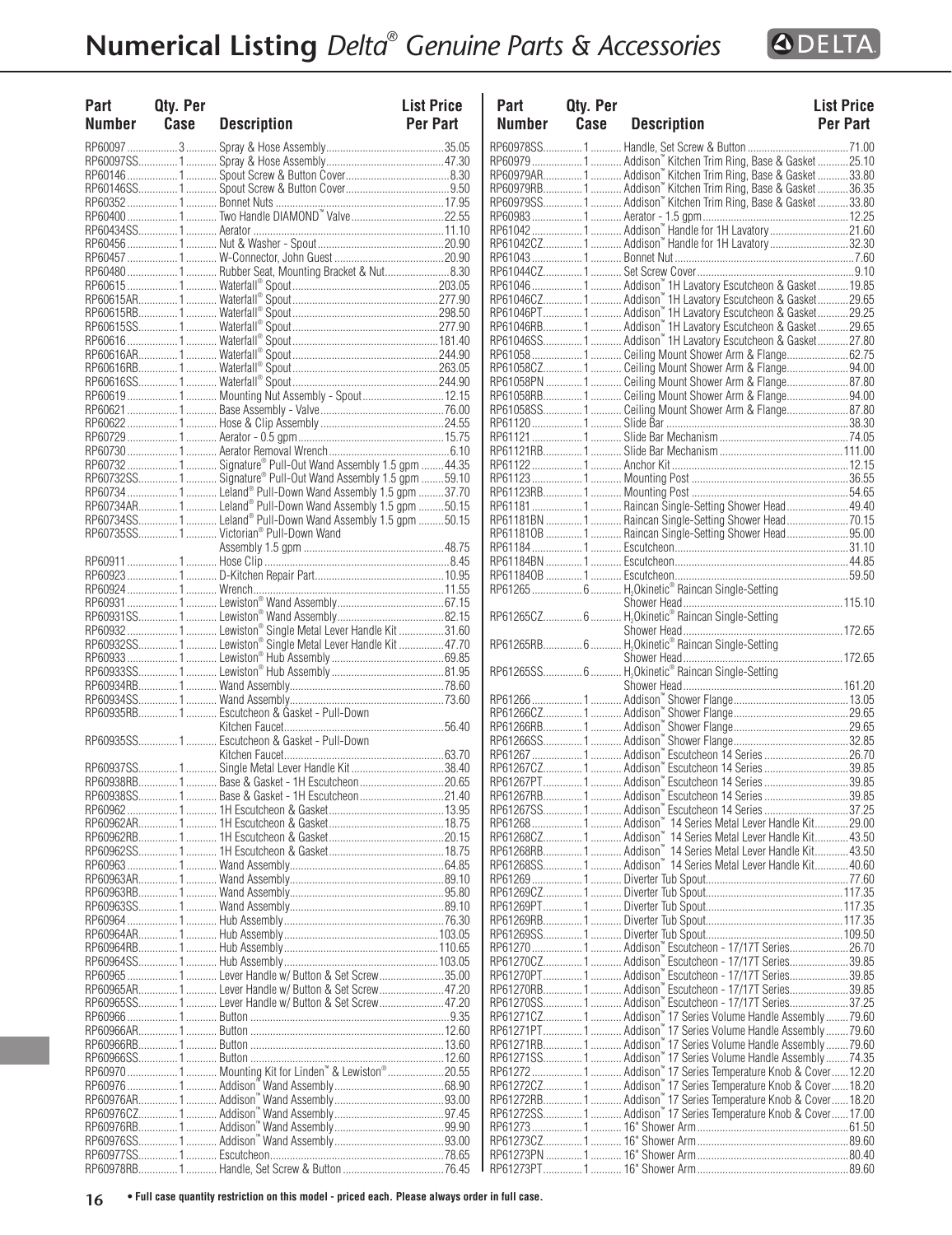| <b>Part</b><br>Number Case | Qty. Per | <b>Description</b>                                                                                           | <b>List Price</b><br><b>Per Part</b> |
|----------------------------|----------|--------------------------------------------------------------------------------------------------------------|--------------------------------------|
|                            |          |                                                                                                              |                                      |
|                            |          |                                                                                                              |                                      |
|                            |          | RP61274  1  H <sub>2</sub> Okinetic <sup>®</sup> Raincan Single-Setting                                      |                                      |
|                            |          |                                                                                                              |                                      |
|                            |          |                                                                                                              |                                      |
|                            |          |                                                                                                              |                                      |
|                            |          |                                                                                                              |                                      |
|                            |          |                                                                                                              |                                      |
|                            |          |                                                                                                              |                                      |
|                            |          |                                                                                                              |                                      |
|                            |          |                                                                                                              |                                      |
|                            |          |                                                                                                              |                                      |
|                            |          | RP61276  1  Addison <sup>*</sup> 17T Temperature Knob & Cover20.05                                           |                                      |
|                            |          | RP61276CZ1 Addison <sup>"</sup> 17T Temperature Knob & Cover29.95                                            |                                      |
|                            |          | RP61276SS1 Addison <sup>"</sup> 17T Temperature Knob & Cover28.05                                            |                                      |
|                            |          | RP61277CZ 1  3 Hole Roman Tub Finial Assembly 17.65                                                          |                                      |
|                            |          | RP61279 1  Set Screw & Button - Roman Tub Handle 5.60                                                        |                                      |
|                            |          | RP61279CZ1 Set Screw & Button - Roman Tub Handle8.25                                                         |                                      |
|                            |          | RP61279SS1 Set Screw & Button - Roman Tub Handle7.75                                                         |                                      |
|                            |          | RP61281  1  Addison" Roman Tub Handle Assembly  45.90                                                        |                                      |
|                            |          |                                                                                                              |                                      |
|                            |          | RP61281RB 1  Addison" Roman Tub Handle Assembly  68.80                                                       |                                      |
|                            |          |                                                                                                              |                                      |
|                            |          | RP612821 Addison" Roman Tub Handle Base, Gasket & Nut36.25                                                   |                                      |
|                            |          | RP61282CZ1  Addison" Roman Tub Handle Base, Gasket & Nut54.35                                                |                                      |
|                            |          | RP61282RB 1 Addison" Roman Tub Handle Base, Gasket & Nut54.35                                                |                                      |
|                            |          | RP61282SS1 Addison <sup>"</sup> Roman Tub Handle Base, Gasket & Nut50.65                                     |                                      |
|                            |          | RP61283  1  Addison" Roman Tub Hand Shower 75.45                                                             |                                      |
|                            |          |                                                                                                              |                                      |
|                            |          |                                                                                                              |                                      |
|                            |          | RP61283RB 1  Addison <sup>"</sup> Roman Tub Hand Shower  113.15                                              |                                      |
|                            |          |                                                                                                              |                                      |
|                            |          | RP61284 1 Addison" Lift Rod Assembly 4 Hole Roman Tub 15.00                                                  |                                      |
|                            |          | RP61284CZ 1  Addison" Lift Rod Assembly 4 Hole Roman Tub22.50                                                |                                      |
|                            |          | RP61284RB 1  Addison" Lift Rod Assembly 4 Hole Roman Tub22.50                                                |                                      |
|                            |          | RP61284SS1 Addison" Lift Rod Assembly 4 Hole Roman Tub21.05                                                  |                                      |
|                            |          |                                                                                                              |                                      |
|                            |          |                                                                                                              |                                      |
|                            |          |                                                                                                              |                                      |
|                            |          |                                                                                                              |                                      |
|                            |          |                                                                                                              |                                      |
|                            |          |                                                                                                              |                                      |
|                            |          |                                                                                                              |                                      |
|                            |          | RP61287  1  Addison" Lavatory Handle Assembly 51.30<br>RP61287CZ 1  Addison" Lavatory Handle Assembly  76.90 |                                      |
|                            |          | RP61287RB 1  Addison" Lavatory Handle Assembly  76.90                                                        |                                      |
|                            |          | RP61287SS 1  Addison" Lavatory Handle Assembly 71.75                                                         |                                      |
|                            |          |                                                                                                              |                                      |
|                            |          |                                                                                                              |                                      |
|                            |          |                                                                                                              |                                      |
|                            |          |                                                                                                              |                                      |
|                            |          | RP61289 1 Addison" Widespread Flange Assembly33.50                                                           |                                      |
|                            |          | RP61289RB 1  Addison" Widespread Flange Assembly50.20                                                        |                                      |
|                            |          |                                                                                                              |                                      |
|                            |          |                                                                                                              |                                      |
|                            |          |                                                                                                              |                                      |
|                            |          |                                                                                                              |                                      |
|                            |          |                                                                                                              |                                      |
|                            |          |                                                                                                              |                                      |
|                            |          |                                                                                                              |                                      |
|                            |          | RP61294 1  Adjustable Wall Mount for Hand Shower35.90                                                        |                                      |
|                            |          | RP61294CZ1 Adjustable Wall Mount for Hand Shower51.70                                                        |                                      |
|                            |          | RP61294PN 1  Adjustable Wall Mount for Hand Shower 50.20                                                     |                                      |
|                            |          |                                                                                                              |                                      |
|                            |          | RP61294SS1 Adjustable Wall Mount for Hand Shower50.20                                                        |                                      |
|                            |          | RP61295CZ1  Addison <sup>"</sup> Diverter Escutcheon 31.80                                                   |                                      |
|                            |          |                                                                                                              |                                      |
|                            |          |                                                                                                              |                                      |
|                            |          |                                                                                                              |                                      |
|                            |          |                                                                                                              |                                      |
|                            |          |                                                                                                              |                                      |
|                            |          |                                                                                                              |                                      |
|                            |          |                                                                                                              |                                      |
|                            |          |                                                                                                              |                                      |
|                            |          | RP61342  1  Porter® & Windemere® 2H Kitchen Aerator 13.55                                                    |                                      |
|                            |          | RP613420B  1  Porter® & Windemere® 2H Kitchen Aerator 17.55                                                  |                                      |
|                            |          | RP61342SS1 Porter® & Windemere® 2H Kitchen Aerator15.45                                                      |                                      |
|                            |          |                                                                                                              |                                      |

| Part          | Qty. Per |                                                                                                                                        | <b>List Price</b> |
|---------------|----------|----------------------------------------------------------------------------------------------------------------------------------------|-------------------|
| <b>Number</b> | Case     | <b>Description</b>                                                                                                                     | <b>Per Part</b>   |
|               |          |                                                                                                                                        |                   |
|               |          |                                                                                                                                        |                   |
|               |          |                                                                                                                                        |                   |
|               |          | RP61600  25  Leland® Accessory Mounting Hardware 8.85                                                                                  |                   |
|               |          |                                                                                                                                        |                   |
|               |          |                                                                                                                                        |                   |
|               |          |                                                                                                                                        |                   |
|               |          |                                                                                                                                        |                   |
|               |          |                                                                                                                                        |                   |
|               |          |                                                                                                                                        |                   |
|               |          |                                                                                                                                        |                   |
|               |          |                                                                                                                                        |                   |
|               |          |                                                                                                                                        |                   |
|               |          |                                                                                                                                        |                   |
|               |          |                                                                                                                                        |                   |
|               |          | RP61819 1  Screws - On Wall Screws 4 Lengths12.00                                                                                      |                   |
|               |          |                                                                                                                                        |                   |
|               |          |                                                                                                                                        |                   |
|               |          |                                                                                                                                        |                   |
|               |          |                                                                                                                                        |                   |
|               |          |                                                                                                                                        |                   |
|               |          |                                                                                                                                        |                   |
|               |          |                                                                                                                                        |                   |
|               |          |                                                                                                                                        |                   |
|               |          | RP61837  1  Dryden" Single Lever Handle - Set Screw Cover  7.15                                                                        |                   |
|               |          |                                                                                                                                        |                   |
|               |          |                                                                                                                                        |                   |
|               |          |                                                                                                                                        |                   |
|               |          |                                                                                                                                        |                   |
|               |          | .<br>RP61839CZ 1 Dryden™ 1H Lavatory - Single Hole Escutcheon 22.90<br>RP61839PN  1 Dryden™ 1H Lavatory - Single Hole Escutcheon 21.40 |                   |
|               |          |                                                                                                                                        |                   |
|               |          |                                                                                                                                        |                   |
|               |          |                                                                                                                                        |                   |
|               |          |                                                                                                                                        |                   |
|               |          |                                                                                                                                        |                   |
|               |          |                                                                                                                                        |                   |
|               |          |                                                                                                                                        |                   |
|               |          | RP61840SS1Dryden " 1H Lavatory - Three Hole Escutcheon 35.80                                                                           |                   |
|               |          |                                                                                                                                        |                   |
|               |          | RP61980 1  Classic Kitchen Sleeve Assembly 27.50                                                                                       |                   |
|               |          | RP61980RB1 Classic Kitchen Sleeve Assembly32.25                                                                                        |                   |
|               |          | RP61980SS1Classic Kitchen Sleeve Assembly32.25                                                                                         |                   |
|               |          |                                                                                                                                        |                   |
|               |          | RP61981RB1Classic Kitchen Button Cover15.60                                                                                            |                   |
|               |          |                                                                                                                                        |                   |
|               |          |                                                                                                                                        |                   |
|               |          |                                                                                                                                        |                   |
|               |          |                                                                                                                                        |                   |
|               |          |                                                                                                                                        |                   |
|               |          |                                                                                                                                        |                   |
|               |          |                                                                                                                                        |                   |
|               |          |                                                                                                                                        |                   |
|               |          | RP62094  1  Roman/Garden Tub Handle Base w/ Gasket (2)  7.05                                                                           |                   |
|               |          | RP62094PB1 Roman/Garden Tub Handle Base w/ Gasket (2)11.70                                                                             |                   |
|               |          | RP62094SS1 Roman/Garden Tub Handle Base w/ Gasket (2) 10.55                                                                            |                   |
|               |          |                                                                                                                                        |                   |
|               |          | RP62097 1  Transfer Valve Handle Kit (1 Handle) 34.85                                                                                  |                   |
|               |          | RP62097SS1 Transfer Valve Handle Kit (1 Handle)48.75                                                                                   |                   |
|               |          |                                                                                                                                        |                   |
|               |          |                                                                                                                                        |                   |
|               |          |                                                                                                                                        |                   |
|               |          | RP621501 Hot & Cold S Lever Handles w/Buttons                                                                                          |                   |
|               |          |                                                                                                                                        |                   |
|               |          | RP621500B 1  Hot & Cold S Lever Handles w/Buttons                                                                                      |                   |
|               |          | RP62150SS1 Hot & Cold S Lever Handles w/Buttons                                                                                        |                   |
|               |          |                                                                                                                                        |                   |
|               |          |                                                                                                                                        |                   |
|               |          |                                                                                                                                        |                   |
|               |          |                                                                                                                                        |                   |
|               |          |                                                                                                                                        |                   |
|               |          |                                                                                                                                        |                   |
|               |          |                                                                                                                                        |                   |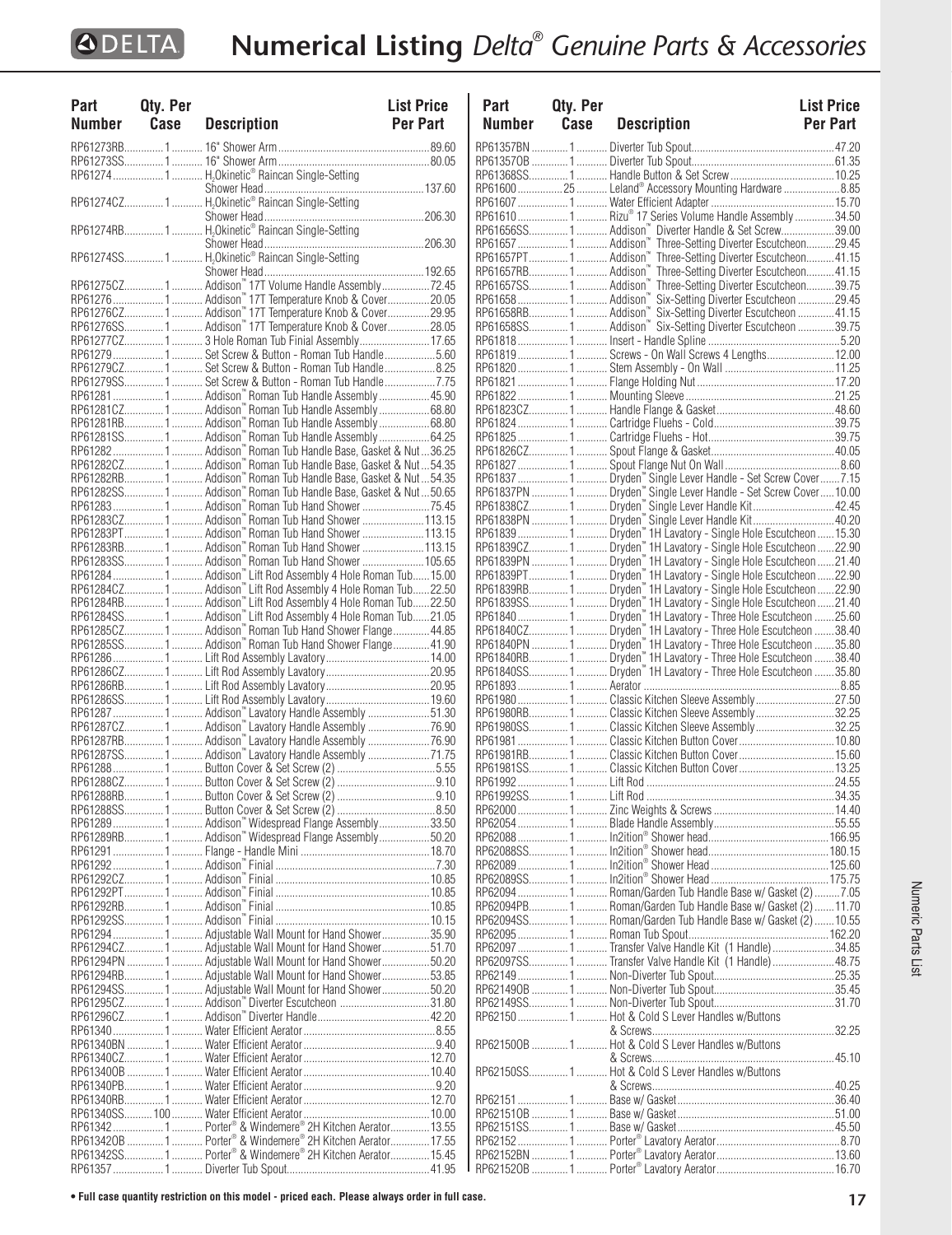

| Part<br><b>Number</b> | Qty. Per<br>Case | <b>Description</b>                                                     | <b>List Price</b><br>Per Part | Part<br><b>Number</b> | Qty. P<br>Case |
|-----------------------|------------------|------------------------------------------------------------------------|-------------------------------|-----------------------|----------------|
|                       |                  | RP62153 1  Porter® Widespread Lavatory Lift Rod 11.35                  |                               | RP62955CZ 1           |                |
|                       |                  | RP62153BN  1  Porter® Widespread Lavatory Lift Rod 13.60               |                               | RP62955RB1            |                |
|                       |                  | RP621530B  1  Porter® Widespread Lavatory Lift Rod  18.85              |                               | RP62955SS1            |                |
|                       |                  |                                                                        |                               | RP62956  1            |                |
|                       |                  |                                                                        |                               | RP62956CZ 1           |                |
|                       |                  | RP62171BN  1  Porter® Monitor® Shower Head  111.20                     |                               | RP62956RB 1           |                |
|                       |                  | RP621710B  1  Porter® Monitor® Shower Head  152.95                     |                               | RP62956SS1            |                |
|                       |                  | RP621911 Porter® Widespread Lavatory Gaskets,                          |                               | RP62957  1            |                |
|                       |                  |                                                                        |                               | RP62957CZ 1           |                |
|                       |                  |                                                                        |                               | RP62957RB1            |                |
|                       |                  | RP622831 Raincan Single-Setting Shower Head89.30                       |                               | RP62957SS1            |                |
|                       |                  | RP62283CZ1 Raincan Single-Setting Shower Head 142.70                   |                               | RP629581              |                |
|                       |                  | RP62283PN 1  Raincan Single-Setting Shower Head  121.85                |                               | RP62958CZ1            |                |
|                       |                  | RP62283RB1 Raincan Single-Setting Shower Head142.70                    |                               | RP62958RB1            |                |
|                       |                  | RP62283SS1 Raincan Single-Setting Shower Head124.95                    |                               | RP62958SS1            |                |
|                       |                  |                                                                        |                               | RP629591              |                |
|                       |                  |                                                                        |                               | RP62959CZ1            |                |
|                       |                  |                                                                        |                               | RP62959RB1            |                |
|                       |                  | RP62380 1  Vero <sup>®</sup> Three-Setting Diverter Escutcheon 37.85   |                               | RP62959SS1            |                |
|                       |                  | RP62380CZ 1  Vero <sup>®</sup> Three-Setting Diverter Escutcheon 60.05 |                               | RP629601              |                |
|                       |                  | RP62380RB1 Vero <sup>®</sup> Three-Setting Diverter Escutcheon60.05    |                               | RP62960CZ1            |                |
|                       |                  |                                                                        |                               | RP62960RB1            |                |
|                       |                  | RP62381 1  Vero <sup>®</sup> Six-Setting Diverter Escutcheon 37.85     |                               | RP62961  1            |                |
|                       |                  | RP62381CZ 1 Vero® Six-Setting Diverter Escutcheon60.05                 |                               | RP62961CZ1            |                |
|                       |                  | RP62381RB1 Vero <sup>®</sup> Six-Setting Diverter Escutcheon60.90      |                               | RP62961RB1            |                |
|                       |                  | RP62381SS1 Vero <sup>®</sup> Six-Setting Diverter Escutcheon56.70      |                               | RP62961SS1            |                |
|                       |                  | RP62401  1  Spout Base, Spacer & Insulator  25.40                      |                               |                       |                |
|                       |                  |                                                                        |                               | RP62962CZ1            |                |
|                       |                  | RP62472BN  1  Plastic Pop-Up Assembly - Less Lift Rod28.70             |                               | RP62962RB1            |                |
|                       |                  | RP624720B  1  Plastic Pop-Up Assembly - Less Lift Rod31.00             |                               |                       |                |
|                       |                  |                                                                        |                               | RP62962SS1            |                |
|                       |                  | RP62472RB1  Plastic Pop-Up Assembly - Less Lift Rod 46.20              |                               | RP630391              |                |
|                       |                  | RP62472SS1 Plastic Pop-Up Assembly - Less Lift Rod37.55                |                               | RP63131 1             |                |
|                       |                  |                                                                        |                               | RP63133 1             |                |
|                       |                  |                                                                        |                               | RP63135 12            |                |
|                       |                  |                                                                        |                               | RP63135MBS 30 ·       |                |
|                       |                  |                                                                        |                               | RP63136 12            |                |
|                       |                  |                                                                        |                               | RP63136MBS60 •        |                |
|                       |                  |                                                                        |                               |                       |                |
|                       |                  |                                                                        |                               |                       |                |
|                       |                  |                                                                        |                               |                       |                |
|                       |                  |                                                                        |                               | RP63193AR 1           |                |
|                       |                  |                                                                        |                               | RP63193RB1            |                |
|                       |                  |                                                                        |                               | RP63193SS1            |                |
|                       |                  |                                                                        |                               | RP63194SS1            |                |
|                       |                  |                                                                        |                               | RP63195AR1            |                |
|                       |                  |                                                                        |                               | RP63195RB1            |                |
|                       |                  |                                                                        |                               | RP63195SS1            |                |
|                       |                  |                                                                        |                               | RP63196RB1            |                |
|                       |                  |                                                                        |                               | RP63196SS1            |                |
|                       |                  |                                                                        |                               | RP63197RB1            |                |
|                       |                  |                                                                        |                               | RP63197SS1            |                |
|                       |                  |                                                                        |                               | RP631981              |                |
|                       |                  |                                                                        |                               | RP63198AR1            |                |
|                       |                  |                                                                        |                               | RP63198CZ1            |                |
|                       |                  |                                                                        |                               | RP63198SS1            |                |
|                       |                  |                                                                        |                               | RP63213SS1            |                |
|                       |                  |                                                                        |                               | RP632140B  10         |                |
|                       |                  |                                                                        |                               |                       |                |
|                       |                  |                                                                        |                               | RP632191              |                |
|                       |                  |                                                                        |                               | RP632201              |                |
|                       |                  |                                                                        |                               | RP632291              |                |
|                       |                  |                                                                        |                               |                       |                |
|                       |                  | RP62846SS1 Handle Base, Flange Support, Gasket                         |                               |                       |                |
|                       |                  |                                                                        |                               | RP632651              |                |
|                       |                  |                                                                        |                               | RP63347  1            |                |
|                       |                  |                                                                        |                               | RP63347CZ1            |                |
|                       |                  |                                                                        |                               | RP63347RB1            |                |
|                       |                  |                                                                        |                               | RP63347SS1            |                |
|                       |                  |                                                                        |                               |                       |                |
|                       |                  |                                                                        |                               | RP63348CZ1            |                |
|                       |                  |                                                                        |                               | RP63348RB1            |                |
|                       |                  |                                                                        |                               | RP63349 1             |                |
|                       |                  |                                                                        |                               | RP63349CZ 1           |                |
|                       |                  |                                                                        |                               | RP63349RB1            |                |
|                       |                  |                                                                        |                               | RP63349SS1            |                |
|                       |                  |                                                                        |                               |                       |                |
|                       |                  | RP62955 1  Raincan Single-Setting Shower Head 271.15                   |                               | RP633501              |                |

| Part   | Qty. Per |                                                                                                                      | <b>List Price</b> |
|--------|----------|----------------------------------------------------------------------------------------------------------------------|-------------------|
| Number | Case     | Description                                                                                                          | Per Part          |
|        |          | RP62955CZ1 Raincan Single-Setting Shower Head430.05                                                                  |                   |
|        |          | RP62955RB 1  Raincan Single-Setting Shower Head 430.05                                                               |                   |
|        |          | RP62955SS1  Raincan Single-Setting Shower Head393.10                                                                 |                   |
|        |          | RP62956 1  Vero® 17 Series Temperature Knob & Cover  17.00                                                           |                   |
|        |          | RP62956CZ 1 Vero <sup>®</sup> 17 Series Temperature Knob & Cover  27.25                                              |                   |
|        |          |                                                                                                                      |                   |
|        |          | n<br>RP62957  1  Vero® 17 Series Handle Assembly 45.10                                                               |                   |
|        |          | RP62957CZ1 Vero <sup>®</sup> 17 Series Handle Assembly71.10                                                          |                   |
|        |          | <br>RP62957RB1 Vero® 17 Series Handle Assembly72.15                                                                  |                   |
|        |          | RP62957SS1 Vero® 17 Series Handle Assembly67.60                                                                      |                   |
|        |          |                                                                                                                      |                   |
|        |          |                                                                                                                      |                   |
|        |          |                                                                                                                      |                   |
|        |          | RP62959 1  Vero <sup>®</sup> 17T Series Temperature Knob & Cover 33.85                                               |                   |
|        |          | <br>RP62959CZ 1  Vero® 17T Series Temperature Knob & Cover 54.40                                                     |                   |
|        |          | RP62959RB1 Vero <sup>®</sup> 17T Series Temperature Knob & Cover 54.40                                               |                   |
|        |          | RP62959SS1 Vero <sup>®</sup> 17T Series Temperature Knob & Cover 50.70                                               |                   |
|        |          | RP629601 Vero <sup>®</sup> 17T Series Handle Assembly42.85                                                           |                   |
|        |          | RP62960CZ1 Vero <sup>®</sup> 17T Series Handle Assembly68.55                                                         |                   |
|        |          |                                                                                                                      |                   |
|        |          |                                                                                                                      |                   |
|        |          |                                                                                                                      |                   |
|        |          |                                                                                                                      |                   |
|        |          | RP62962 1  Vero <sup>®</sup> Diverter Handle Assembly 39.45                                                          |                   |
|        |          | RP62962CZ1 Vero® Diverter Handle Assembly 62.25                                                                      |                   |
|        |          | RP62962RB1 Vero® Diverter Handle Assembly 63.10                                                                      |                   |
|        |          | RP62962SS1 Vero® Diverter Handle Assembly56.35                                                                       |                   |
|        |          |                                                                                                                      |                   |
|        |          |                                                                                                                      |                   |
|        |          |                                                                                                                      |                   |
|        |          |                                                                                                                      |                   |
|        |          |                                                                                                                      |                   |
|        |          |                                                                                                                      |                   |
|        |          | RP63138 6  Repair Kit Assorted Maintenance Parts 160.40                                                              |                   |
|        |          | RP63139  6  Plumber's Box of Assorted Maintenance Parts  262.00                                                      |                   |
|        |          | RP63193AR1 Addison™ Kitchen Handle Assembly59.60                                                                     |                   |
|        |          | RP63193RB1 Addison" Kitchen Handle Assembly64.95                                                                     |                   |
|        |          | RP63193SS1 Addison™ Kitchen Handle Assembly 60.45                                                                    |                   |
|        |          | RP63194SS1 Ashton® Kitchen Handle Assembly43.75                                                                      |                   |
|        |          |                                                                                                                      |                   |
|        |          | RP63195RB1 Handle, Set Screw & Button 55.95                                                                          |                   |
|        |          |                                                                                                                      |                   |
|        |          |                                                                                                                      |                   |
|        |          |                                                                                                                      |                   |
|        |          |                                                                                                                      |                   |
|        |          |                                                                                                                      |                   |
|        |          |                                                                                                                      |                   |
|        |          |                                                                                                                      |                   |
|        |          |                                                                                                                      |                   |
|        |          |                                                                                                                      |                   |
|        |          |                                                                                                                      |                   |
|        |          |                                                                                                                      |                   |
|        |          |                                                                                                                      |                   |
|        |          |                                                                                                                      |                   |
|        |          |                                                                                                                      |                   |
|        |          |                                                                                                                      |                   |
|        |          |                                                                                                                      |                   |
|        |          |                                                                                                                      |                   |
|        |          |                                                                                                                      |                   |
|        |          | RP63348  1  Lever Handle w/ Button & Set Screw  28.25                                                                |                   |
|        |          | RP63348CZ1 Lever Handle w/ Button & Set Screw41.75                                                                   |                   |
|        |          | RP63348RB1 Lever Handle w/ Button & Set Screw41.75<br>RP63349 1  Vero <sup>®</sup> Lavatory Hot Handle Assembly45.10 |                   |
|        |          | RP63349CZ1 Vero <sup>®</sup> Lavatory Hot Handle Assembly66.60                                                       |                   |
|        |          | RP63349RB1 Vero <sup>®</sup> Lavatory Hot Handle Assembly66.60                                                       |                   |
|        |          | RP63349SS1 Vero <sup>®</sup> Lavatory Hot Handle Assembly60.80                                                       |                   |
|        |          | RP63350  1  Vero® Lavatory Cold Handle Assembly45.10                                                                 |                   |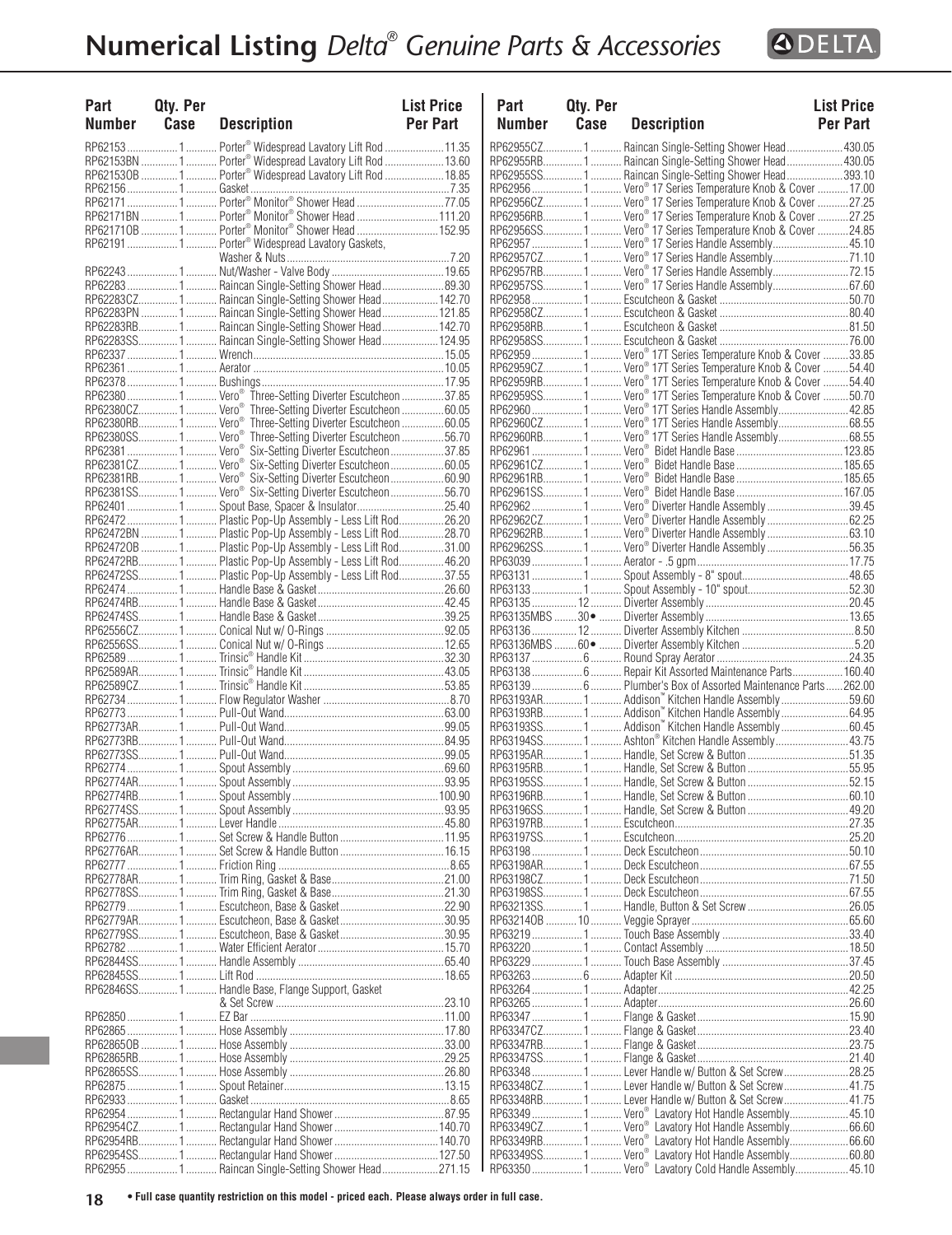| Part   | Qty. Per |                                                                    | <b>List Price</b> |
|--------|----------|--------------------------------------------------------------------|-------------------|
| Number | Case     | <b>Description</b>                                                 | <b>Per Part</b>   |
|        |          |                                                                    |                   |
|        |          | RP63350CZ 1  Vero <sup>®</sup> Lavatory Cold Handle Assembly66.60  |                   |
|        |          | RP63350RB 1  Vero® Lavatory Cold Handle Assembly 67.60             |                   |
|        |          | RP63350SS 1  Vero <sup>®</sup> Lavatory Cold Handle Assembly60.80  |                   |
|        |          |                                                                    |                   |
|        |          |                                                                    |                   |
|        |          | RP63354  1  D-1.32 gpm Flow Regulator & Gasket 9.65                |                   |
|        |          | RP63355 1  Vero <sup>®</sup> Roman Tub Hot Handle Assembly 56.35   |                   |
|        |          | RP63355CZ 1  Vero <sup>®</sup> Roman Tub Hot Handle Assembly 83.30 |                   |
|        |          | RP63355RB 1  Vero <sup>®</sup> Roman Tub Hot Handle Assembly 84.50 |                   |
|        |          |                                                                    |                   |
|        |          | RP63356CZ 1 Vero® Roman Tub Cold Handle Assembly 84.50             |                   |
|        |          | RP63356RB1 Vero <sup>®</sup> Roman Tub Cold Handle Assembly84.50   |                   |
|        |          |                                                                    |                   |
|        |          |                                                                    |                   |
|        |          |                                                                    |                   |
|        |          |                                                                    |                   |
|        |          |                                                                    |                   |
|        |          |                                                                    |                   |
|        |          |                                                                    |                   |
|        |          |                                                                    |                   |
|        |          |                                                                    |                   |
|        |          |                                                                    |                   |
|        |          |                                                                    |                   |
|        |          |                                                                    |                   |
|        |          |                                                                    |                   |
|        |          |                                                                    |                   |
|        |          |                                                                    |                   |
|        |          |                                                                    |                   |
|        |          |                                                                    |                   |
|        |          |                                                                    |                   |
|        |          |                                                                    |                   |
|        |          |                                                                    |                   |
|        |          |                                                                    |                   |
|        |          |                                                                    |                   |
|        |          |                                                                    |                   |
|        |          |                                                                    |                   |
|        |          |                                                                    |                   |
|        |          |                                                                    |                   |
|        |          |                                                                    |                   |
|        |          |                                                                    |                   |
|        |          | RP63988  1  MultiChoice® Universal Thick Wall Rough Kit33.40       |                   |
|        |          |                                                                    |                   |
|        |          |                                                                    |                   |
|        |          | RP64021  1  In2ition® Hose Assemby & Gaskets21.50                  |                   |
|        |          |                                                                    |                   |
|        |          | RP64021RB 1  In2ition® Hose Assemby & Gaskets35.85                 |                   |
|        |          |                                                                    |                   |
|        |          |                                                                    |                   |
|        |          |                                                                    |                   |
|        |          |                                                                    |                   |
|        |          |                                                                    |                   |
|        |          |                                                                    |                   |
|        |          |                                                                    |                   |
|        |          |                                                                    |                   |
|        |          |                                                                    |                   |
|        |          |                                                                    |                   |
|        |          |                                                                    |                   |
|        |          |                                                                    |                   |
|        |          | RP64070  1  Trinsic® Escutcheon & Gasket 64.60                     |                   |
|        |          |                                                                    |                   |
|        |          | RP64070BL 1 Trinsic® Escutcheon & Gasket73.80                      |                   |
|        |          |                                                                    |                   |
|        |          |                                                                    |                   |
|        |          |                                                                    |                   |
|        |          |                                                                    |                   |
|        |          |                                                                    |                   |
|        |          |                                                                    |                   |
|        |          | RP640721Trinsic® Handle Set Screw & Button10.85                    |                   |
|        |          | RP64072AR 1  Trinsic® Handle Set Screw & Button  12.15             |                   |
|        |          | RP64072CZ 1  Trinsic® Handle Set Screw & Button  13.25             |                   |
|        |          |                                                                    |                   |
|        |          | RP64074  1  Gasket Only - Pull-Down Faucet  13.25                  |                   |
|        |          |                                                                    |                   |
|        |          |                                                                    |                   |
|        |          |                                                                    |                   |

| Part                 | Qty. Per |                                                                                                 | <b>List Price</b> |
|----------------------|----------|-------------------------------------------------------------------------------------------------|-------------------|
| Number               | Case     | <b>Description</b>                                                                              | <b>Per Part</b>   |
|                      |          |                                                                                                 |                   |
|                      |          |                                                                                                 |                   |
|                      |          | RP64095CZ 6  Premium 3-Setting Shower Head  125.20                                              |                   |
|                      |          |                                                                                                 |                   |
|                      |          |                                                                                                 |                   |
|                      |          |                                                                                                 |                   |
|                      |          |                                                                                                 |                   |
|                      |          |                                                                                                 |                   |
|                      |          |                                                                                                 |                   |
|                      |          |                                                                                                 |                   |
|                      |          |                                                                                                 |                   |
|                      |          |                                                                                                 |                   |
|                      |          | RP641521 Slide Mechanism Transitional55.15                                                      |                   |
|                      |          | RP64152CZ1 Slide Mechanism Transitional 82.65                                                   |                   |
|                      |          | RP64152RB1 Slide Mechanism Transitional 82.65                                                   |                   |
|                      |          | RP64152SS1 Slide Mechanism Transitional 77.20                                                   |                   |
|                      |          |                                                                                                 |                   |
|                      |          |                                                                                                 |                   |
|                      |          |                                                                                                 |                   |
|                      |          |                                                                                                 |                   |
|                      |          |                                                                                                 |                   |
|                      |          |                                                                                                 |                   |
|                      |          |                                                                                                 |                   |
|                      |          |                                                                                                 |                   |
|                      |          | RP64155SS1 Slide Mechanism Traditional88.35                                                     |                   |
|                      |          |                                                                                                 |                   |
|                      |          |                                                                                                 |                   |
|                      |          |                                                                                                 |                   |
|                      |          |                                                                                                 |                   |
|                      |          |                                                                                                 |                   |
|                      |          |                                                                                                 |                   |
|                      |          |                                                                                                 |                   |
|                      |          |                                                                                                 |                   |
|                      |          |                                                                                                 |                   |
|                      |          |                                                                                                 |                   |
|                      |          |                                                                                                 |                   |
|                      |          | RP64165 1  Lahara® Flextech Lift Rod & Finial17.20                                              |                   |
|                      |          | RP64165RB1 Lahara® Flextech Lift Rod & Finial26.35                                              |                   |
|                      |          | RP64165SS1 Lahara® Flextech Lift Rod & Finial24.55                                              |                   |
|                      |          |                                                                                                 |                   |
|                      |          |                                                                                                 |                   |
|                      |          |                                                                                                 |                   |
|                      |          |                                                                                                 |                   |
|                      |          |                                                                                                 |                   |
| RP64170RB 1  Addison |          | Flextech Lift Rod & Finial 26.70                                                                |                   |
|                      |          | RP64170SS1 Addison"' Flextech Lift Rod & Finial 24.90                                           |                   |
|                      |          |                                                                                                 |                   |
|                      |          |                                                                                                 |                   |
|                      |          |                                                                                                 |                   |
|                      |          | RP64237 1  Mounting Hardware Contemporary 8.15                                                  |                   |
|                      |          |                                                                                                 |                   |
|                      |          |                                                                                                 |                   |
|                      |          |                                                                                                 |                   |
|                      |          |                                                                                                 |                   |
|                      |          |                                                                                                 |                   |
|                      |          | RP64239 1  Slide Mechanism Contemporary 32.25                                                   |                   |
|                      |          | RP64239CZ1Slide Mechanism Contemporary47.60                                                     |                   |
|                      |          | RP64239PN 1  Slide Mechanism Contemporary 45.05                                                 |                   |
|                      |          | RP64239SS1 Slide Mechanism Contemporary45.05<br>RP64240 1  Mounting Bracket Contemporary  15.00 |                   |
|                      |          | RP64240CZ1 Mounting Bracket Contemporary22.50                                                   |                   |
|                      |          | RP64240PN  1  Mounting Bracket Contemporary  21.00                                              |                   |
|                      |          | RP64240RB1 Mounting Bracket Contemporary22.50                                                   |                   |
|                      |          | RP64240SS1 Mounting Bracket Contemporary21.00                                                   |                   |
|                      |          |                                                                                                 |                   |
|                      |          |                                                                                                 |                   |
|                      |          |                                                                                                 |                   |
|                      |          |                                                                                                 |                   |
|                      |          |                                                                                                 |                   |
|                      |          |                                                                                                 |                   |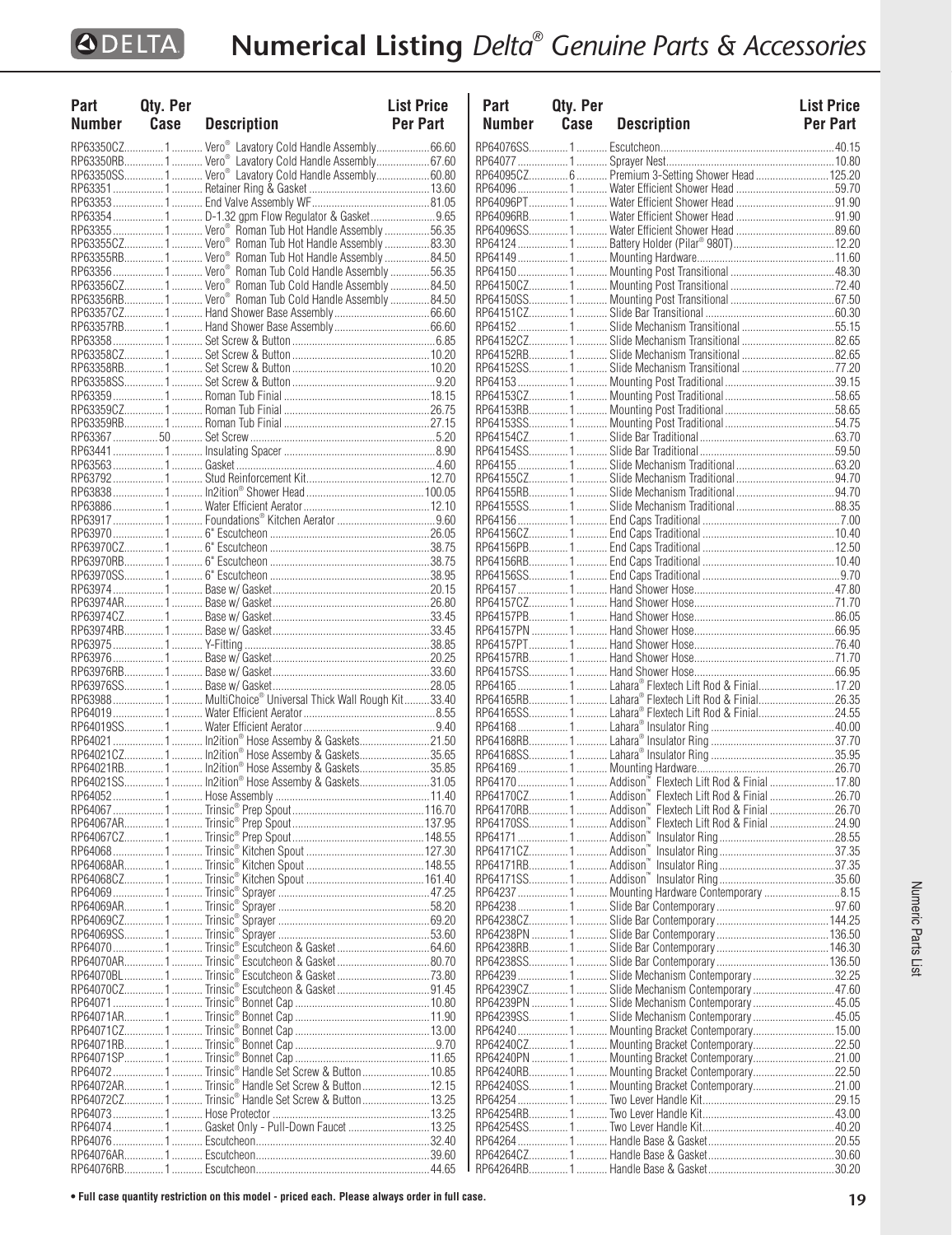

| Part<br><b>Number</b> | Qty. Per<br>Case | <b>Description</b>                                                                                                                       | <b>List Price</b><br><b>Per Part</b> |
|-----------------------|------------------|------------------------------------------------------------------------------------------------------------------------------------------|--------------------------------------|
|                       |                  |                                                                                                                                          |                                      |
|                       |                  |                                                                                                                                          |                                      |
|                       |                  |                                                                                                                                          |                                      |
|                       |                  |                                                                                                                                          |                                      |
|                       |                  |                                                                                                                                          |                                      |
|                       |                  | RP64364  1  Lockwood" Lavatory Metal Lever Handle Kit 32.95                                                                              |                                      |
|                       |                  | RP64364SS1 Lockwood" Lavatory Metal Lever Handle Kit46.20                                                                                |                                      |
|                       |                  |                                                                                                                                          |                                      |
|                       |                  |                                                                                                                                          |                                      |
|                       |                  |                                                                                                                                          |                                      |
|                       |                  |                                                                                                                                          |                                      |
|                       |                  | RP6438936 Spout Flange, Gasket & O-Ring20.40                                                                                             |                                      |
|                       |                  | RP64389CZ1 Spout Flange, Gasket & O-Ring31.10                                                                                            |                                      |
|                       |                  | RP64389RB 1  Spout Flange, Gasket & O-Ring 31.10<br>RP64389SS1 Spout Flange, Gasket & O-Ring25.50                                        |                                      |
|                       |                  |                                                                                                                                          |                                      |
|                       |                  | RP64392  36  Handle Flange, Gasket & O-Ring  20.80                                                                                       |                                      |
|                       |                  | RP64392CZ1 Handle Flange, Gasket & O-Ring21.15                                                                                           |                                      |
|                       |                  | RP64392RB 1  Handle Flange, Gasket & O-Ring21.15                                                                                         |                                      |
|                       |                  | RP64392SS36  Handle Flange, Gasket & O-Ring26.00                                                                                         |                                      |
|                       |                  | RP64449 1  2 Metal Blade Handle Kit - Hot & Cold26.80                                                                                    |                                      |
|                       |                  |                                                                                                                                          |                                      |
|                       |                  |                                                                                                                                          |                                      |
|                       |                  |                                                                                                                                          |                                      |
|                       |                  |                                                                                                                                          |                                      |
|                       |                  |                                                                                                                                          |                                      |
|                       |                  |                                                                                                                                          |                                      |
|                       |                  |                                                                                                                                          |                                      |
|                       |                  |                                                                                                                                          |                                      |
|                       |                  |                                                                                                                                          |                                      |
|                       |                  |                                                                                                                                          |                                      |
|                       |                  |                                                                                                                                          |                                      |
|                       |                  |                                                                                                                                          |                                      |
|                       |                  |                                                                                                                                          |                                      |
|                       |                  |                                                                                                                                          |                                      |
|                       |                  | RP64526 1  Transitional Slide Bar - Retrofit 58.30                                                                                       |                                      |
|                       |                  |                                                                                                                                          |                                      |
|                       |                  | RP64602 1  Monitor® 14 Series Tub & Shower Escutcheon 37.00                                                                              |                                      |
|                       |                  | RP64602RB1 Monitor® 14 Series Tub & Shower Escutcheon 88.05                                                                              |                                      |
|                       |                  | RP64602SS1 Monitor® 14 Series Tub & Shower Escutcheon 52.50<br>RP64603RB 1  Monitor <sup>®</sup> 14 Series Tub & Shower Handle Kit 55.45 |                                      |
|                       |                  | RP64603SS 1  Monitor® 14 Series Tub & Shower Handle Kit  46.80                                                                           |                                      |
|                       |                  |                                                                                                                                          |                                      |
|                       |                  | RP64634 1  Wall Mount Assembly (Pot Filler) 28.80                                                                                        |                                      |
|                       |                  | RP64634SS1 Wall Mount Assembly (Pot Filler) 32.25                                                                                        |                                      |
|                       |                  | RP64704CZ1Traditional Slide Bar - Retrofit78.65                                                                                          |                                      |
|                       |                  | RP64704RB1Traditional Slide Bar - Retrofit78.65                                                                                          |                                      |
|                       |                  | RP64706  1  Talbott" 2H Lavatory Metal Lever Handle Kit 37.85<br>RP64706RB1Talbott" 2H Lavatory Metal Lever Handle Kit61.00              |                                      |
|                       |                  | RP64706SS1Talbott" 2H Lavatory Metal Lever Handle Kit50.85                                                                               |                                      |
|                       |                  |                                                                                                                                          |                                      |
|                       |                  |                                                                                                                                          |                                      |
|                       |                  |                                                                                                                                          |                                      |
|                       |                  |                                                                                                                                          |                                      |
|                       |                  |                                                                                                                                          |                                      |
|                       |                  |                                                                                                                                          |                                      |
|                       |                  |                                                                                                                                          |                                      |
|                       |                  |                                                                                                                                          |                                      |
|                       |                  |                                                                                                                                          |                                      |
|                       |                  |                                                                                                                                          |                                      |
|                       |                  |                                                                                                                                          |                                      |
|                       |                  | RP64759  1  Stem Assembly, Seat & Spring, B Nut & Washer  17.25<br>RP64760  1  Stem, Seat & Spring, B Nut & Washer (centerset)23.85      |                                      |
|                       |                  | RP64761 1 Stem, Seat & Spring, B Nut & Washer                                                                                            |                                      |
|                       |                  |                                                                                                                                          |                                      |
|                       |                  |                                                                                                                                          |                                      |
|                       |                  | RP64772 1  Stem, Seat & Spring, B Nut & Washer 23.85                                                                                     |                                      |
|                       |                  | RP64851  1  3 & 6-Setting Diverter Bonnet  16.70<br>RP64859  1  Raincan Single-Setting Touch-Clean®                                      |                                      |
|                       |                  |                                                                                                                                          |                                      |
|                       |                  |                                                                                                                                          |                                      |

| Part<br>Number | Qty. Per<br>Case | <b>Description</b>                                                                                                                                                                                                             | <b>List Price</b><br><b>Per Part</b> |
|----------------|------------------|--------------------------------------------------------------------------------------------------------------------------------------------------------------------------------------------------------------------------------|--------------------------------------|
|                |                  | RP64859RB1 Raincan Single-Setting Touch-Clean®                                                                                                                                                                                 |                                      |
|                |                  |                                                                                                                                                                                                                                |                                      |
|                |                  |                                                                                                                                                                                                                                |                                      |
|                |                  |                                                                                                                                                                                                                                |                                      |
|                |                  |                                                                                                                                                                                                                                |                                      |
|                |                  |                                                                                                                                                                                                                                |                                      |
|                |                  |                                                                                                                                                                                                                                |                                      |
|                |                  |                                                                                                                                                                                                                                |                                      |
|                |                  |                                                                                                                                                                                                                                |                                      |
|                |                  |                                                                                                                                                                                                                                |                                      |
|                |                  | RP64870  1  Single Lever Transitional Beverage21.90                                                                                                                                                                            |                                      |
|                |                  | RP64870AR1 Single Lever Transitional Beverage38.30                                                                                                                                                                             |                                      |
|                |                  | RP64870CZ1 Single Lever Transitional Beverage38.30                                                                                                                                                                             |                                      |
|                |                  | RP64870RB 1  Single Lever Transitional Beverage32.85<br>RP64870SS1 Single Lever Transitional Beverage 8.80                                                                                                                     |                                      |
|                |                  |                                                                                                                                                                                                                                |                                      |
|                |                  |                                                                                                                                                                                                                                |                                      |
|                |                  |                                                                                                                                                                                                                                |                                      |
|                |                  |                                                                                                                                                                                                                                |                                      |
|                |                  |                                                                                                                                                                                                                                |                                      |
|                |                  |                                                                                                                                                                                                                                |                                      |
|                |                  |                                                                                                                                                                                                                                |                                      |
|                |                  |                                                                                                                                                                                                                                |                                      |
|                |                  |                                                                                                                                                                                                                                |                                      |
|                |                  |                                                                                                                                                                                                                                |                                      |
|                |                  |                                                                                                                                                                                                                                |                                      |
|                |                  |                                                                                                                                                                                                                                |                                      |
|                |                  |                                                                                                                                                                                                                                |                                      |
|                |                  |                                                                                                                                                                                                                                |                                      |
|                |                  | RP64877AR1 Beverage Air Gap Escutcheon21.95                                                                                                                                                                                    |                                      |
|                |                  | RP64877CZ1 Beverage Air Gap Escutcheon32.45                                                                                                                                                                                    |                                      |
|                |                  |                                                                                                                                                                                                                                |                                      |
|                |                  |                                                                                                                                                                                                                                |                                      |
|                |                  |                                                                                                                                                                                                                                |                                      |
|                |                  | RP64879 1  Single Lever Traditional Beverage 22.25<br>RP64879AR1  Single Lever Traditional Beverage 36.10                                                                                                                      |                                      |
|                |                  | RP64879CZ 1  Single Lever Traditional Beverage  41.05                                                                                                                                                                          |                                      |
|                |                  | RP64879RB1 Single Lever Traditional Beverage 33.30                                                                                                                                                                             |                                      |
|                |                  | RP64879SS1Single Lever Traditional Beverage 12.30                                                                                                                                                                              |                                      |
|                |                  |                                                                                                                                                                                                                                |                                      |
|                |                  |                                                                                                                                                                                                                                |                                      |
|                |                  |                                                                                                                                                                                                                                |                                      |
|                |                  |                                                                                                                                                                                                                                |                                      |
|                |                  |                                                                                                                                                                                                                                |                                      |
|                |                  |                                                                                                                                                                                                                                |                                      |
|                |                  | RP70171 1 H <sub>2</sub> Okinetic® Raincan Single-Setting                                                                                                                                                                      |                                      |
|                |                  |                                                                                                                                                                                                                                |                                      |
|                |                  |                                                                                                                                                                                                                                |                                      |
|                |                  |                                                                                                                                                                                                                                |                                      |
|                |                  |                                                                                                                                                                                                                                |                                      |
|                |                  |                                                                                                                                                                                                                                |                                      |
|                |                  | ENERED TRANSPORTED TRANSPORTED TRANSPORTED TRANSPORTED TRANSPORTED TRANSPORTED TRANSPORTED TRANSPORTED TRANSPORTED TRANSPORTED TRANSPORTED TRANSPORTED TRANSPORTED TRANSPORTED TRANSPORTED TRANSPORTED TRANSPORTED TRANSPORTED |                                      |
|                |                  |                                                                                                                                                                                                                                |                                      |
|                |                  |                                                                                                                                                                                                                                |                                      |
|                |                  |                                                                                                                                                                                                                                |                                      |
|                |                  |                                                                                                                                                                                                                                |                                      |
|                |                  | RP70172CZ1H,Okinetic® Raincan Single-Setting                                                                                                                                                                                   |                                      |
|                |                  |                                                                                                                                                                                                                                |                                      |
|                |                  | RP70172PN 1  H <sub>2</sub> Okinetic® Raincan Single-Setting                                                                                                                                                                   |                                      |
|                |                  |                                                                                                                                                                                                                                |                                      |
|                |                  |                                                                                                                                                                                                                                |                                      |
|                |                  |                                                                                                                                                                                                                                |                                      |
|                |                  | سسسسسسسسسسس سی در استندام می در دارد.<br>H,Okinetic® Raincan Single-Setting اسسسال 1 میلیون در RP70172SS                                                                                                                       |                                      |
|                |                  |                                                                                                                                                                                                                                |                                      |
|                |                  |                                                                                                                                                                                                                                |                                      |
|                |                  |                                                                                                                                                                                                                                |                                      |
|                |                  |                                                                                                                                                                                                                                |                                      |
|                |                  |                                                                                                                                                                                                                                |                                      |
|                |                  |                                                                                                                                                                                                                                |                                      |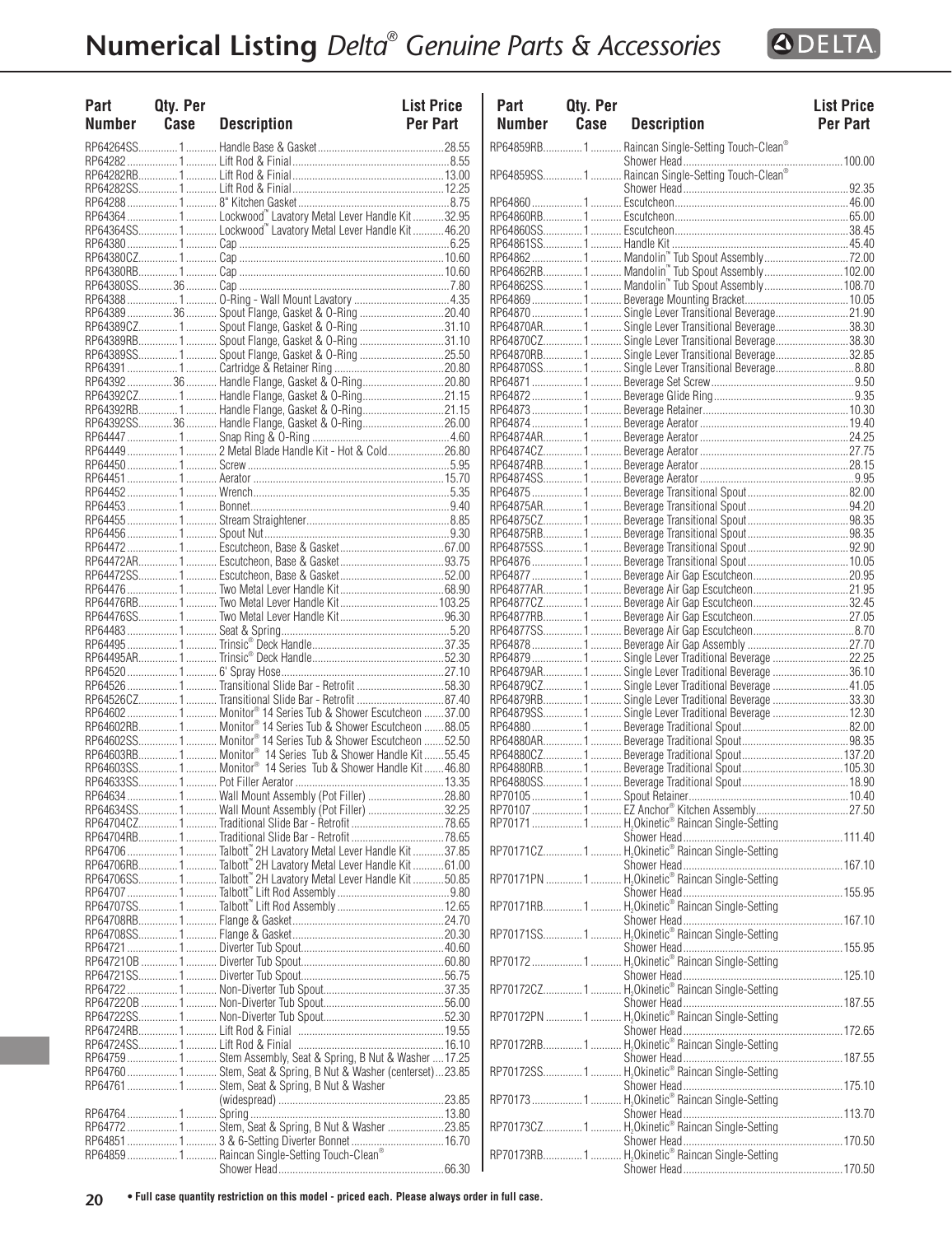| Part          | Qty. Per |                                                                                                                              | <b>List Price</b> |
|---------------|----------|------------------------------------------------------------------------------------------------------------------------------|-------------------|
| <b>Number</b> | Case     | <b>Description</b>                                                                                                           | <b>Per Part</b>   |
|               |          | RP70173SS1 H <sub>2</sub> Okinetic® Raincan Single-Setting                                                                   |                   |
|               |          |                                                                                                                              |                   |
|               |          |                                                                                                                              |                   |
|               |          |                                                                                                                              |                   |
|               |          |                                                                                                                              |                   |
|               |          |                                                                                                                              |                   |
|               |          |                                                                                                                              |                   |
|               |          |                                                                                                                              |                   |
|               |          |                                                                                                                              |                   |
|               |          |                                                                                                                              |                   |
|               |          |                                                                                                                              |                   |
|               |          |                                                                                                                              |                   |
|               |          |                                                                                                                              |                   |
|               |          |                                                                                                                              |                   |
|               |          |                                                                                                                              |                   |
|               |          |                                                                                                                              |                   |
|               |          |                                                                                                                              |                   |
|               |          |                                                                                                                              |                   |
|               |          |                                                                                                                              |                   |
|               |          |                                                                                                                              |                   |
|               |          |                                                                                                                              |                   |
|               |          |                                                                                                                              |                   |
|               |          |                                                                                                                              |                   |
|               |          |                                                                                                                              |                   |
|               |          |                                                                                                                              |                   |
|               |          |                                                                                                                              |                   |
|               |          |                                                                                                                              |                   |
|               |          |                                                                                                                              |                   |
|               |          |                                                                                                                              |                   |
|               |          |                                                                                                                              |                   |
|               |          |                                                                                                                              |                   |
|               |          | RP70623CZ1 Single Lever Handle Assembly42.35                                                                                 |                   |
|               |          | RP70623RB 1  Single Lever Handle Assembly  42.95                                                                             |                   |
|               |          | RP70623SS1 Single Lever Handle Assembly28.70                                                                                 |                   |
|               |          |                                                                                                                              |                   |
|               |          |                                                                                                                              |                   |
|               |          |                                                                                                                              |                   |
|               |          | RP70635  1  Roman Tub Two Lever Handle Kit 38.80                                                                             |                   |
|               |          | RP70635CZ1 Roman Tub Two Lever Handle Kit58.15                                                                               |                   |
|               |          | RP70635RB 1  Roman Tub Two Lever Handle Kit58.15                                                                             |                   |
|               |          | RP70635SS1 Roman Tub Two Lever Handle Kit54.30                                                                               |                   |
|               |          |                                                                                                                              |                   |
|               |          |                                                                                                                              |                   |
|               |          |                                                                                                                              |                   |
|               |          |                                                                                                                              |                   |
|               |          |                                                                                                                              |                   |
|               |          |                                                                                                                              |                   |
|               |          |                                                                                                                              |                   |
|               |          |                                                                                                                              |                   |
|               |          |                                                                                                                              |                   |
|               |          |                                                                                                                              |                   |
|               |          | RP70639 1  Metal Lever Handle Assembly 38.50                                                                                 |                   |
|               |          | RP70639CZ1 Metal Lever Handle Assembly57.65                                                                                  |                   |
|               |          | RP70639RB1 Metal Lever Handle Assembly57.65                                                                                  |                   |
|               |          | RP70639SS1 Metal Lever Handle Assembly53.85                                                                                  |                   |
|               |          | RP70640 1  Linden" 17 Series Volume Handle Assembly 39.00                                                                    |                   |
|               |          |                                                                                                                              |                   |
|               |          |                                                                                                                              |                   |
|               |          | RP70640SS1 Linden" 17 Series Volume Handle Assembly 54.60                                                                    |                   |
|               |          | RP70641  1  Linden" 17 Series Temperature Knob & Cover  14.50<br>RP70641CZ 1 Linden" 17 Series Temperature Knob & Cover21.80 |                   |
|               |          | RP70641RB 1  Linden" 17 Series Temperature Knob & Cover  21.80                                                               |                   |
|               |          |                                                                                                                              |                   |
|               |          |                                                                                                                              |                   |
|               |          |                                                                                                                              |                   |
|               |          |                                                                                                                              |                   |
|               |          |                                                                                                                              |                   |
|               |          |                                                                                                                              |                   |
|               |          |                                                                                                                              |                   |

| Part          | Qty. Per |                                                                                                                                   | <b>List Price</b> |
|---------------|----------|-----------------------------------------------------------------------------------------------------------------------------------|-------------------|
| <b>Number</b> | Case     | <b>Description</b>                                                                                                                | <b>Per Part</b>   |
|               |          |                                                                                                                                   |                   |
|               |          |                                                                                                                                   |                   |
|               |          | RP70676  1  Cartridge, Bonnet, Seat & Spring  27.50                                                                               |                   |
|               |          |                                                                                                                                   |                   |
|               |          |                                                                                                                                   |                   |
|               |          |                                                                                                                                   |                   |
|               |          |                                                                                                                                   |                   |
|               |          |                                                                                                                                   |                   |
|               |          |                                                                                                                                   |                   |
|               |          | RP70694 1  Plastic Mounting Bracket & Nut  14.25                                                                                  |                   |
|               |          |                                                                                                                                   |                   |
|               |          |                                                                                                                                   |                   |
|               |          |                                                                                                                                   |                   |
|               |          |                                                                                                                                   |                   |
|               |          | RP70704SS1 Single Metal Lever Handle Kit50.90                                                                                     |                   |
|               |          | RP70706SS1  Single Metal Lever Handle Kit  43.80                                                                                  |                   |
|               |          |                                                                                                                                   |                   |
|               |          | RP70708  1  Berkley® Pulldown Wand Assembly 68.70                                                                                 |                   |
|               |          | RP70709SS11H Lever, Button & Set Screw 43.20                                                                                      |                   |
|               |          |                                                                                                                                   |                   |
|               |          |                                                                                                                                   |                   |
|               |          | RP70714SS 1  Escutcheon w/ Baseplate & Nuts 61.55                                                                                 |                   |
|               |          |                                                                                                                                   |                   |
|               |          |                                                                                                                                   |                   |
|               |          |                                                                                                                                   |                   |
|               |          |                                                                                                                                   |                   |
|               |          |                                                                                                                                   |                   |
|               |          | RP70735  1  Linden <sup>"</sup> Pull-Out Wand Assembly 79.75<br>RP70735AR 1  Linden <sup>"</sup> Pull-Out Wand Assembly           |                   |
|               |          |                                                                                                                                   |                   |
|               |          | RP70735SS1  Linden <sup>"</sup> Pull-Out Wand Assembly95.60                                                                       |                   |
|               |          |                                                                                                                                   |                   |
|               |          |                                                                                                                                   |                   |
|               |          |                                                                                                                                   |                   |
|               |          |                                                                                                                                   |                   |
|               |          |                                                                                                                                   |                   |
|               |          |                                                                                                                                   |                   |
|               |          |                                                                                                                                   |                   |
|               |          |                                                                                                                                   |                   |
|               |          |                                                                                                                                   |                   |
|               |          |                                                                                                                                   |                   |
|               |          |                                                                                                                                   |                   |
|               |          |                                                                                                                                   |                   |
|               |          |                                                                                                                                   |                   |
|               |          |                                                                                                                                   |                   |
|               |          |                                                                                                                                   |                   |
|               |          |                                                                                                                                   |                   |
|               |          |                                                                                                                                   |                   |
|               |          | RP71019RB1 Single Metal Lever Handle Kit46.35                                                                                     |                   |
|               |          | RP71019SS1 Single Metal Lever Handle Kit55.50<br>RP71020  1  Nura <sup>®</sup> Water Efficient Touch-Clean <sup>®</sup>           |                   |
|               |          |                                                                                                                                   |                   |
|               |          |                                                                                                                                   |                   |
|               |          |                                                                                                                                   |                   |
|               |          | RP71021  1  Nura® Monitor® Escutcheon - 14 Series55.30                                                                            |                   |
|               |          | RP71021RB 1  Nura® Monitor® Escutcheon - 14 Series77.55                                                                           |                   |
|               |          | RP71021SS1  Nura® Monitor® Escutcheon - 14 Series73.45                                                                            |                   |
|               |          | RP71022  1  Nura® Monitor® Tub Spout - Pull-Up Diverter 63.80<br>RP71022RB 1  Nura® Monitor® Tub Spout - Pull-Up Diverter  129.95 |                   |
|               |          | RP71022SS1 Nura® Monitor® Tub Spout - Pull-Up Diverter 91.50                                                                      |                   |
|               |          | RP71023  1  Nura® Monitor® Single Metal Lever Handle Kit 45.35                                                                    |                   |
|               |          | RP71023CZ 1  Nura® Monitor® Single Metal Lever Handle Kit84.00                                                                    |                   |
|               |          | RP71023PN  1  Nura® Monitor® Single Metal Lever Handle Kit 72.50                                                                  |                   |
|               |          |                                                                                                                                   |                   |
|               |          |                                                                                                                                   |                   |
|               |          | RP71024SS1 Nura® Monitor® Handle Accents - Finished11.05                                                                          |                   |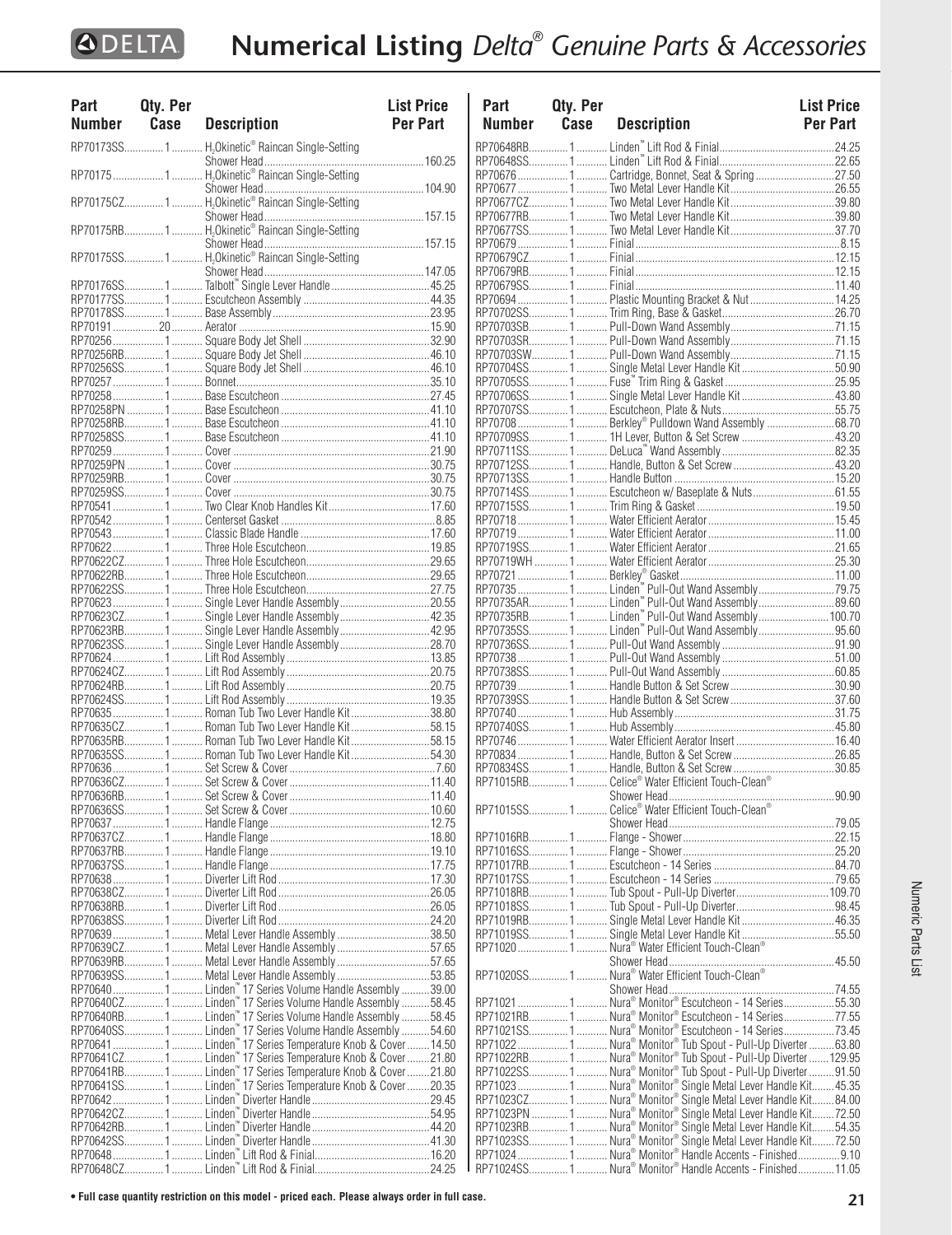

| <b>Part</b><br>Number Case | Qty. Per | <b>Description</b>                                                                                                                  | <b>List Price</b><br><b>Per Part</b> | Part<br><b>Numb</b>  |
|----------------------------|----------|-------------------------------------------------------------------------------------------------------------------------------------|--------------------------------------|----------------------|
|                            |          | RP71024WH  1  Nura® Monitor® Handle Accents - Finished 8.25                                                                         |                                      | RP71506.             |
|                            |          |                                                                                                                                     |                                      | RP71543.             |
|                            |          |                                                                                                                                     |                                      | RP71543A             |
|                            |          |                                                                                                                                     |                                      | RP71543C             |
|                            |          | RP71032  1  Nura® Single Metal Lever Handle Kit36.70<br>RP71032SS 1  Nura® Single Metal Lever Handle Kit59.80                       |                                      | RP71543R<br>RP71545. |
|                            |          |                                                                                                                                     |                                      | RP71545A             |
|                            |          |                                                                                                                                     |                                      | RP71545C             |
|                            |          |                                                                                                                                     |                                      | RP71545R             |
|                            |          |                                                                                                                                     |                                      | RP71655.             |
|                            |          |                                                                                                                                     |                                      | RP71655A             |
|                            |          |                                                                                                                                     |                                      | RP71655C<br>RP71656. |
|                            |          |                                                                                                                                     |                                      | RP71656A             |
|                            |          | RP71115RB1 Handle Escutcheon w/ Gasket 37.40                                                                                        |                                      | RP71656C             |
|                            |          | RP71116 1  Nura® Two Metal Lever Handle Kit38.25                                                                                    |                                      | RP71715.             |
|                            |          | RP71116SS 1  Nura® Two Metal Lever Handle Kit 46.85                                                                                 |                                      | RP71716.             |
|                            |          |                                                                                                                                     |                                      | RP71717.             |
|                            |          |                                                                                                                                     |                                      | RP71718              |
|                            |          | RP71230  1  Griffen" Handle, Button & Set Screw 59.55                                                                               |                                      | RP72130.             |
|                            |          | RP71230SS1Griffen" Handle, Button & Set Screw67.95                                                                                  |                                      | RP72130C<br>RP72130R |
|                            |          |                                                                                                                                     |                                      | RP72130S             |
|                            |          |                                                                                                                                     |                                      | RP72131C             |
|                            |          | RP71233  1  Dennison" Bonnet & Cartridge Assembly 18.35                                                                             |                                      | RP72131P             |
|                            |          | RP71238 1  Nura® Lavatory 2H Accent- Button 8.15                                                                                    |                                      | RP72131R             |
|                            |          |                                                                                                                                     |                                      | RP72131S             |
|                            |          | RP71238S  1  Nura® Lavatory 2H Accent- Button 8.55<br>RP71238WH  1  Nura® Lavatory 2H Accent- Button 6.15                           |                                      | RP72131W             |
|                            |          | RP71239  1  Nura® Lavatory 2H Escutcheon w/ Gasket  15.15                                                                           |                                      | RP72160.             |
|                            |          | RP71239SS 1  Nura® Lavatory 2H Escutcheon w/ Gasket  20.85                                                                          |                                      | RP72171.             |
|                            |          | RP71240  1  Sentiment® Lavatory Two Metal Lever                                                                                     |                                      | RP72289              |
|                            |          |                                                                                                                                     |                                      | RP72289S             |
|                            |          |                                                                                                                                     |                                      | RP72402              |
|                            |          |                                                                                                                                     |                                      | RP72432<br>RP72432C  |
|                            |          |                                                                                                                                     |                                      | RP72432P             |
|                            |          | RP71241 1  Sentiment® Two Metal Cross Handle Kit47.40                                                                               |                                      | RP72432R             |
|                            |          | RP712421 Handle Escutcheon w/ Gasket17.25                                                                                           |                                      | RP72432S             |
|                            |          |                                                                                                                                     |                                      | RP72559.             |
|                            |          | RP71243  1  Nyla® Lavatory Two Metal Lever Handle Kit 46.25                                                                         |                                      | RP72559C             |
|                            |          | RP71244  1  Nyla® Lavatory Handle Escutcheon w/ Gasket  18.90                                                                       |                                      | RP72559P             |
|                            |          | RP71245  1  Nyla® Lavatory Lift Rod & Finial  11.25                                                                                 |                                      | RP72559R             |
|                            |          | RP71245SS 1 Nyla® Lavatory Lift Rod & Finial 11.30<br>RP71246  1  Nyla® Lavatory Single Lever Handle Kit25.80                       |                                      | RP72559S<br>RP72560. |
|                            |          | RP71246SS 1  Nyla® Lavatory Single Lever Handle Kit30.85                                                                            |                                      | RP72560C             |
|                            |          |                                                                                                                                     |                                      | <b>RP72560P</b>      |
|                            |          |                                                                                                                                     |                                      | RP72560R             |
|                            |          |                                                                                                                                     |                                      | RP72560S             |
|                            |          |                                                                                                                                     |                                      | RP72561              |
|                            |          | RP71250  1  Nyla® Lavatory Gasket & Baseplate 20.85                                                                                 |                                      | RP72561C             |
|                            |          |                                                                                                                                     |                                      | RP72561P             |
|                            |          |                                                                                                                                     |                                      | RP72561R             |
|                            |          | RP71252 1  Single Hole Kitchen/Bar Faucet Mounting                                                                                  |                                      | RP72561S             |
|                            |          |                                                                                                                                     |                                      | RP72562.             |
|                            |          | RP71254  1  Porter® Lavatory Single Metal Lever Handle Kit21.90<br>RP71254BN 1  Porter® Lavatory Single Metal Lever Handle Kit26.60 |                                      | RP72562C<br>RP72562P |
|                            |          | RP712540B 1  Porter® Lavatory Single Metal Lever Handle Kit31.05                                                                    |                                      | RP72562R             |
|                            |          | RP71255  1  Porter® 1H Lavatory Bonnet Nut 12.05                                                                                    |                                      | RP72562S             |
|                            |          | RP71255BN  1  Porter® 1H Lavatory Bonnet Nut  14.15                                                                                 |                                      | RP72563.             |
|                            |          | RP712550B 1  Porter® 1H Lavatory Bonnet Nut  16.00                                                                                  |                                      | RP72563C             |
|                            |          | RP71256 1  Porter® Lavatory Lift Rod & Finial  10.00                                                                                |                                      | RP72563P             |
|                            |          | RP71256BN  1  Porter® Lavatory Lift Rod & Finial  12.35                                                                             |                                      | RP72563R             |
|                            |          | RP712560B  1  Porter® Lavatory Lift Rod & Finial  18.05                                                                             |                                      | RP72563S             |
|                            |          | RP71257 1  Porter® Lavatory Base Plate, Gasket & Nuts 11.10                                                                         |                                      | RP72564.             |
|                            |          | RP71257BN  1  Porter® Lavatory Base Plate, Gasket & Nuts  11.35                                                                     |                                      | RP72564C             |
|                            |          | RP712570B  1  Porter® Lavatory Base Plate, Gasket & Nuts  13.65                                                                     |                                      | RP72564P             |
|                            |          | RP71291  1  Porter® 1H Lavatory Escutcheon & Gasket 20.15<br>RP71291BN 1  Porter® 1H Lavatory Escutcheon & Gasket 25.80             |                                      | RP72564R<br>RP72564S |
|                            |          | RP712910B  1  Porter <sup>®</sup> 1H Lavatory Escutcheon & Gasket 30.70                                                             |                                      | RP72565.             |
|                            |          |                                                                                                                                     |                                      | RP72565C             |
|                            |          |                                                                                                                                     |                                      | RP72565P             |
|                            |          |                                                                                                                                     |                                      | <b>RP72565R</b>      |
|                            |          |                                                                                                                                     |                                      | RP72565S             |
|                            |          |                                                                                                                                     |                                      | RP72566              |
|                            |          |                                                                                                                                     |                                      | RP72566C             |

| Part          | Qty. Per    |                                                                                                                     | <b>List Price</b> |
|---------------|-------------|---------------------------------------------------------------------------------------------------------------------|-------------------|
| <b>Number</b> | <b>Case</b> | <b>Description</b>                                                                                                  | <b>Per Part</b>   |
|               |             |                                                                                                                     |                   |
|               |             |                                                                                                                     |                   |
|               |             |                                                                                                                     |                   |
|               |             |                                                                                                                     |                   |
|               |             |                                                                                                                     |                   |
|               |             |                                                                                                                     |                   |
|               |             |                                                                                                                     |                   |
|               |             |                                                                                                                     |                   |
|               |             |                                                                                                                     |                   |
|               |             |                                                                                                                     |                   |
|               |             |                                                                                                                     |                   |
|               |             | RP717151Red/Blue Pad Print Escutcheon39.20                                                                          |                   |
|               |             | RP71716  1  Red/Blue Pad Print Escutcheon 34.15                                                                     |                   |
|               |             |                                                                                                                     |                   |
|               |             | RP72130 1  Decorative InnoFlex® Covers - Copper53.05                                                                |                   |
|               |             | RP72130CZ 1  Decorative InnoFlex® Covers - Copper 102.80                                                            |                   |
|               |             | RP72130RB1Decorative InnoFlex® Covers - Copper85.50                                                                 |                   |
|               |             | RP72130SS1Decorative InnoFlex® Covers - Copper80.10<br>RP72131CZ3 Decorative InnoFlex® Covers - Vinyl 8.95          |                   |
|               |             | RP72131PN  3  Decorative InnoFlex® Covers - Vinyl  8.95                                                             |                   |
|               |             | RP72131RB3 Decorative InnoFlex® Covers - Vinyl 8.95                                                                 |                   |
|               |             | RP72131SS3 Decorative InnoFlex® Covers - Vinyl 8.95                                                                 |                   |
|               |             | RP72131WH  3  Decorative InnoFlex® Covers - Vinyl  8.95<br>RP72160  1  Set Screw for Body Jets - 50102 & 84110 5.85 |                   |
|               |             |                                                                                                                     |                   |
|               |             |                                                                                                                     |                   |
|               |             |                                                                                                                     |                   |
|               |             |                                                                                                                     |                   |
|               |             | RP72432CZ 1  End Cap, Screw & Top Elbow  12.40                                                                      |                   |
|               |             | RP72432PN  1  End Cap, Screw & Top Elbow  12.50                                                                     |                   |
|               |             | RP72432RB1  End Cap, Screw & Top Elbow  12.40<br>RP72432SS 1 End Cap, Screw & Top Elbow 11.60                       |                   |
|               |             |                                                                                                                     |                   |
|               |             |                                                                                                                     |                   |
|               |             |                                                                                                                     |                   |
|               |             |                                                                                                                     |                   |
|               |             |                                                                                                                     |                   |
|               |             |                                                                                                                     |                   |
|               |             |                                                                                                                     |                   |
|               |             |                                                                                                                     |                   |
|               |             |                                                                                                                     |                   |
|               |             |                                                                                                                     |                   |
|               |             |                                                                                                                     |                   |
|               |             |                                                                                                                     |                   |
|               |             |                                                                                                                     |                   |
|               |             |                                                                                                                     |                   |
|               |             |                                                                                                                     |                   |
|               |             |                                                                                                                     |                   |
|               |             |                                                                                                                     |                   |
|               |             |                                                                                                                     |                   |
|               |             |                                                                                                                     |                   |
|               |             |                                                                                                                     |                   |
|               |             |                                                                                                                     |                   |
|               |             |                                                                                                                     |                   |
|               |             |                                                                                                                     |                   |
|               |             |                                                                                                                     |                   |
|               |             |                                                                                                                     |                   |
|               |             |                                                                                                                     |                   |
|               |             |                                                                                                                     |                   |
|               |             |                                                                                                                     |                   |
|               |             |                                                                                                                     |                   |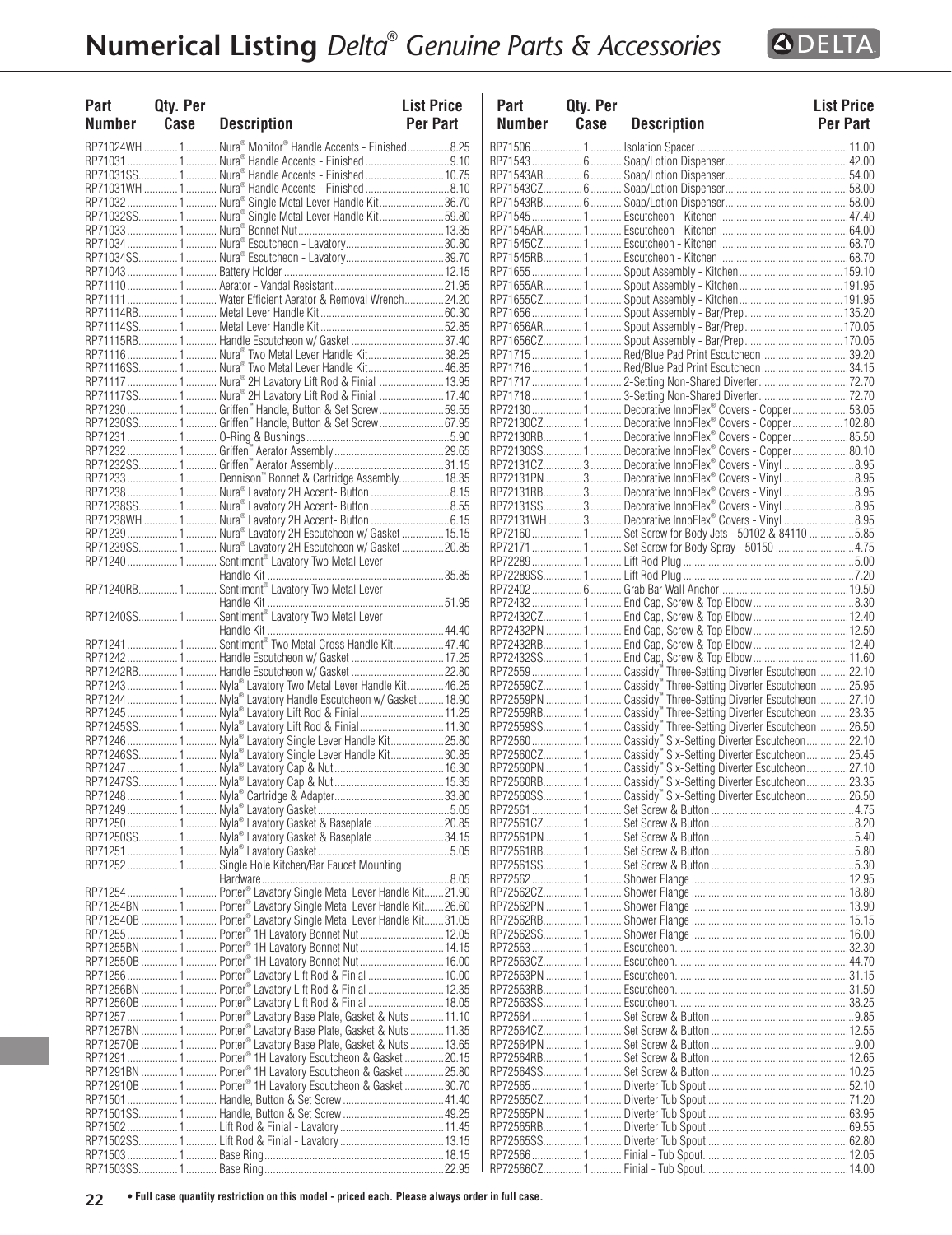| Part   | Qty. Per |                                                     | <b>List Price</b> |
|--------|----------|-----------------------------------------------------|-------------------|
| Number |          | <b>Case</b> Description                             | <b>Per Part</b>   |
|        |          |                                                     |                   |
|        |          |                                                     |                   |
|        |          |                                                     |                   |
|        |          |                                                     |                   |
|        |          |                                                     |                   |
|        |          |                                                     |                   |
|        |          |                                                     |                   |
|        |          |                                                     |                   |
|        |          |                                                     |                   |
|        |          | RP725681 Raincan Single-Setting Touch-Clean®        |                   |
|        |          |                                                     |                   |
|        |          |                                                     |                   |
|        |          |                                                     |                   |
|        |          |                                                     |                   |
|        |          |                                                     |                   |
|        |          |                                                     |                   |
|        |          |                                                     |                   |
|        |          |                                                     |                   |
|        |          |                                                     |                   |
|        |          |                                                     |                   |
|        |          |                                                     |                   |
|        |          |                                                     |                   |
|        |          |                                                     |                   |
|        |          |                                                     |                   |
|        |          |                                                     |                   |
|        |          |                                                     |                   |
|        |          |                                                     |                   |
|        |          |                                                     |                   |
|        |          |                                                     |                   |
|        |          |                                                     |                   |
|        |          |                                                     |                   |
|        |          |                                                     |                   |
|        |          |                                                     |                   |
|        |          |                                                     |                   |
|        |          |                                                     |                   |
|        |          |                                                     |                   |
|        |          |                                                     |                   |
|        |          |                                                     |                   |
|        |          |                                                     |                   |
|        |          |                                                     |                   |
|        |          |                                                     |                   |
|        |          |                                                     |                   |
|        |          |                                                     |                   |
|        |          |                                                     |                   |
|        |          |                                                     |                   |
|        |          |                                                     |                   |
|        |          |                                                     |                   |
|        |          |                                                     |                   |
|        |          |                                                     |                   |
|        |          | RP72681  1  Cassidy" Bar/Prep Spout Assembly  90.45 |                   |
|        |          |                                                     |                   |
|        |          |                                                     |                   |
|        |          |                                                     |                   |
|        |          |                                                     |                   |
|        |          |                                                     |                   |
|        |          |                                                     |                   |
|        |          |                                                     |                   |
|        |          |                                                     |                   |
|        |          |                                                     |                   |
|        |          |                                                     |                   |
|        |          |                                                     |                   |
|        |          |                                                     |                   |
|        |          |                                                     |                   |
|        |          |                                                     |                   |
|        |          |                                                     |                   |
|        |          |                                                     |                   |
|        |          |                                                     |                   |
|        |          |                                                     |                   |
|        |          |                                                     |                   |
|        |          |                                                     |                   |
|        |          |                                                     |                   |
|        |          |                                                     |                   |
|        |          |                                                     |                   |
|        |          |                                                     |                   |
|        |          |                                                     |                   |
|        |          |                                                     |                   |
|        |          |                                                     |                   |
|        |          |                                                     |                   |

| Part<br>Number | Qty. Per<br>Case | <b>Description</b>                                           | <b>List Price</b><br>Per Part |
|----------------|------------------|--------------------------------------------------------------|-------------------------------|
|                |                  |                                                              |                               |
|                |                  |                                                              |                               |
|                |                  |                                                              |                               |
|                |                  |                                                              |                               |
|                |                  | RP72711CZ1 Cassidy" Single-Hole Lavatory & Bar Escutcheon    |                               |
|                |                  | RP72711PN 1.  Cassidy" Single-Hole Lavatory & Bar Escutcheon |                               |
|                |                  |                                                              |                               |
|                |                  |                                                              |                               |
|                |                  |                                                              |                               |
|                |                  |                                                              |                               |
|                |                  | RP72712CZ1 Cassidy" 1H Lavatory 1 Hole Escutcheon            |                               |
|                |                  | RP72712PN 1  Cassidy" 1H Lavatory 1 Hole Escutcheon          |                               |
|                |                  |                                                              |                               |
|                |                  |                                                              |                               |
|                |                  |                                                              |                               |
|                |                  |                                                              |                               |
|                |                  |                                                              |                               |
|                |                  |                                                              |                               |
|                |                  |                                                              |                               |
|                |                  | RP72714 1  Casssidy" 2H Buttons & Set Screws 6.40            |                               |
|                |                  |                                                              |                               |
|                |                  |                                                              |                               |
|                |                  |                                                              |                               |
|                |                  |                                                              |                               |
|                |                  |                                                              |                               |
|                |                  |                                                              |                               |
|                |                  |                                                              |                               |
|                |                  |                                                              |                               |
|                |                  |                                                              |                               |
|                |                  |                                                              |                               |
|                |                  |                                                              |                               |
|                |                  |                                                              |                               |
|                |                  |                                                              |                               |
|                |                  |                                                              |                               |
|                |                  |                                                              |                               |
|                |                  |                                                              |                               |
|                |                  |                                                              |                               |
|                |                  |                                                              |                               |
|                |                  |                                                              |                               |
|                |                  |                                                              |                               |
|                |                  | RP72718CZ1 Cassidy" Low Arc Roman Tub Spout Base             |                               |
|                |                  | RP72718PN  1  Cassidy" Low Arc Roman Tub Spout Base          |                               |
|                |                  | RP72718RB1 Cassidy" Low Arc Roman Tub Spout Base             |                               |
|                |                  | RP72718SS1 Cassidy" Low Arc Roman Tub Spout Base             |                               |
|                |                  |                                                              |                               |
|                |                  |                                                              |                               |
|                |                  |                                                              |                               |
|                |                  |                                                              |                               |
|                |                  |                                                              |                               |
|                |                  | RP72720  1  Cassidy" Roman Tub Handle Button                 |                               |
|                |                  | RP72720CZ1 Cassidy" Roman Tub Handle Button                  |                               |
|                |                  | RP72720PN 1  Cassidy" Roman Tub Handle Button                |                               |
|                |                  | RP72720RB1 Cassidy" Roman Tub Handle Button                  |                               |
|                |                  |                                                              |                               |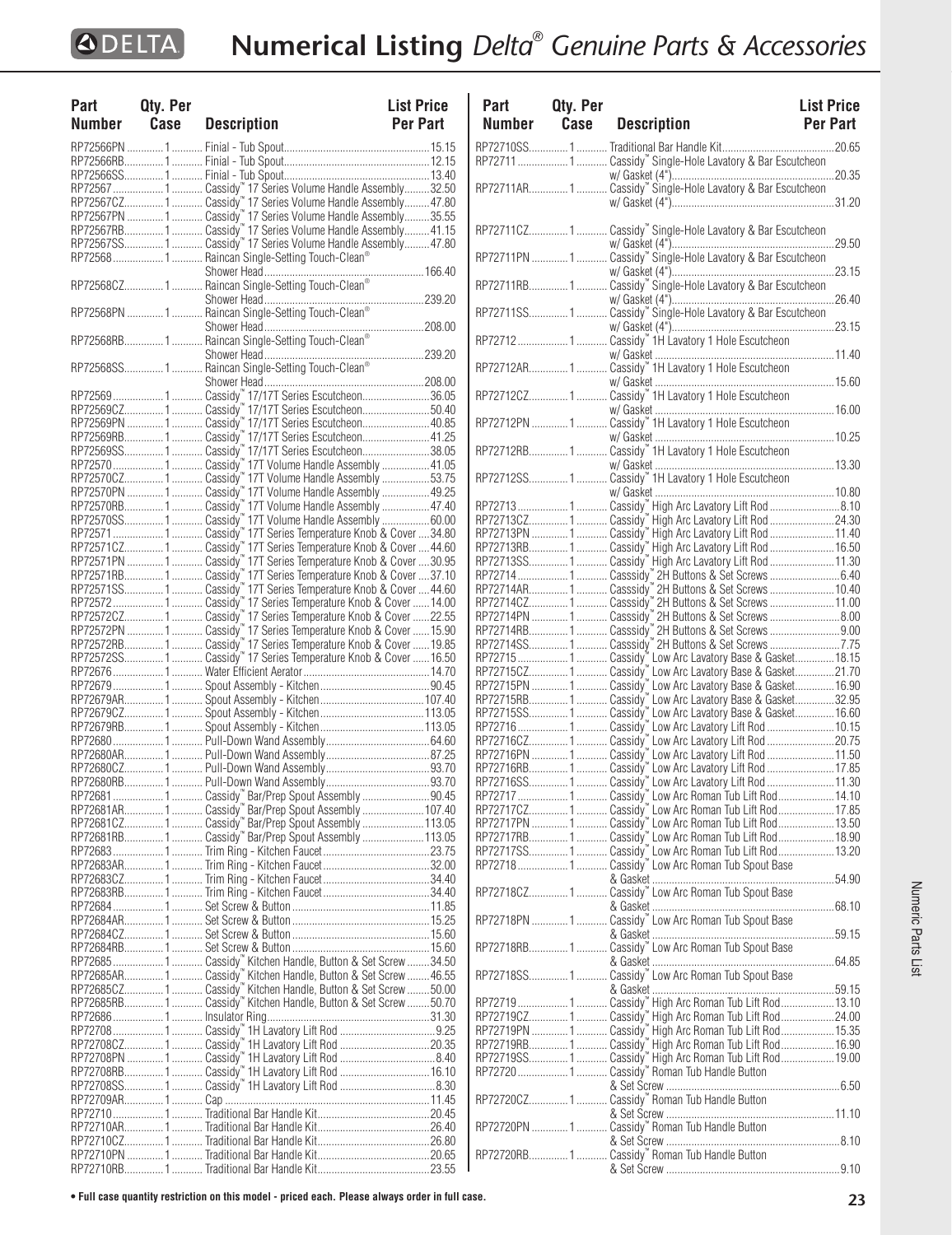| Part<br><b>Number</b> | Qty. Per<br>Case | <b>Description</b>                                                                                             | P<br><b>List Price</b><br>N<br><b>Per Part</b> |
|-----------------------|------------------|----------------------------------------------------------------------------------------------------------------|------------------------------------------------|
|                       |                  | RP72720SS 1  Cassidy" Roman Tub Handle Button                                                                  | RP <sub>7</sub>                                |
|                       |                  |                                                                                                                | RP7                                            |
|                       |                  |                                                                                                                | RP7<br>RP <sub>7</sub>                         |
|                       |                  |                                                                                                                | RP <sub>7</sub><br>RP <sub>7</sub>             |
|                       |                  | RP72721PN  1  Cassidy" Roman Tub Hand Shower Base                                                              | RP7<br>RP7                                     |
|                       |                  | RP72721RB1 Cassidy" Roman Tub Hand Shower Base                                                                 | RP <sub>7</sub>                                |
|                       |                  |                                                                                                                | RP7<br>RP <sub>7</sub>                         |
|                       |                  |                                                                                                                | RP7                                            |
|                       |                  |                                                                                                                | RP7                                            |
|                       |                  |                                                                                                                |                                                |
|                       |                  |                                                                                                                | RP <sub>7</sub>                                |
|                       |                  |                                                                                                                |                                                |
|                       |                  |                                                                                                                | RP <sub>7</sub>                                |
|                       |                  | RP72723  1  Cassidy" High Arc Roman Tub Spout Base                                                             | RP <sub>7</sub>                                |
|                       |                  |                                                                                                                | RP7<br>RP7                                     |
|                       |                  | RP72723PN  1  Cassidy" High Arc Roman Tub Spout Base                                                           | RP <sub>7</sub><br>RP <sub>7</sub>             |
|                       |                  | RP72723RB1 Cassidy" High Arc Roman Tub Spout Base                                                              | RP <sub>7</sub>                                |
|                       |                  |                                                                                                                | RP7<br>RP7                                     |
|                       |                  |                                                                                                                | RP7                                            |
|                       |                  | RP72724  1  Cassidy" Roman Tub Finial Assembly  9.95                                                           | RP <sub>7</sub>                                |
|                       |                  | RP72724CZ 1  Cassidy" Roman Tub Finial Assembly13.80<br>RP72724PN  1  Cassidy" Roman Tub Finial Assembly 11.30 | RP7                                            |
|                       |                  |                                                                                                                | RP <sub>7</sub>                                |
|                       |                  |                                                                                                                | RP <sub>7</sub>                                |
|                       |                  |                                                                                                                | RP <sub>7</sub>                                |
|                       |                  | RP72725  1  Cassidy" Wall Mount Lavatory Spout Flange                                                          | RP7                                            |
|                       |                  |                                                                                                                | RP <sub>7</sub><br>RP7                         |
|                       |                  | RP72725PN  1  Cassidy" Wall Mount Lavatory Spout Flange                                                        | RP7<br>RP7                                     |
|                       |                  | RP72725RB 1  Cassidy" Wall Mount Lavatory Spout Flange                                                         | RP7                                            |
|                       |                  |                                                                                                                | RP7<br>RP7                                     |
|                       |                  |                                                                                                                | RP <sub>7</sub><br>RP7                         |
|                       |                  |                                                                                                                | RP7                                            |
|                       |                  |                                                                                                                | RP7                                            |
|                       |                  |                                                                                                                | RP <sub>7</sub>                                |
|                       |                  |                                                                                                                | RP7                                            |
|                       |                  |                                                                                                                | RP <sub>7</sub>                                |
|                       |                  |                                                                                                                | RP7                                            |
|                       |                  |                                                                                                                | RP7                                            |
|                       |                  |                                                                                                                | RP7                                            |
|                       |                  |                                                                                                                | RP7                                            |
|                       |                  |                                                                                                                | RP7                                            |
|                       |                  | RP72730  1  Water Efficient Aerator - 1.0 gpm  12.45                                                           | RP7                                            |
|                       |                  |                                                                                                                | RP7                                            |
|                       |                  |                                                                                                                | RP7                                            |
|                       |                  |                                                                                                                | RP7                                            |
|                       |                  |                                                                                                                | RP7                                            |
|                       |                  |                                                                                                                | RP7                                            |
|                       |                  |                                                                                                                | RP7                                            |
|                       |                  | RP72749CZ 1  Single Metal Lever Handle Kit  105.50                                                             | RP7                                            |
|                       |                  | RP72749RB1 Single Metal Lever Handle Kit105.50                                                                 | RP7                                            |
|                       |                  |                                                                                                                | RP7                                            |
|                       |                  |                                                                                                                | RP7                                            |
|                       |                  |                                                                                                                | RP7                                            |
|                       |                  |                                                                                                                | RP7                                            |
|                       |                  |                                                                                                                | RP7                                            |
|                       |                  |                                                                                                                | RP7                                            |
|                       |                  |                                                                                                                | RP7                                            |
|                       |                  |                                                                                                                | RP7                                            |
|                       |                  |                                                                                                                | RP7                                            |
|                       |                  |                                                                                                                | RP7<br>RP7                                     |
|                       |                  | RP72767CZLHP 3  Roman Tub Hand Shower w/ Transfer Valve  585.00                                                | RP7                                            |

| Part          | Qty. Per |                                                                                                                  | <b>List Price</b> |
|---------------|----------|------------------------------------------------------------------------------------------------------------------|-------------------|
| <b>Number</b> | Case     | <b>Description</b>                                                                                               | <b>Per Part</b>   |
|               |          | RP72767PNLHP3 Roman Tub Hand Shower w/ Transfer Valve527.00                                                      |                   |
|               |          | RP72767RBLHP 3  Roman Tub Hand Shower w/ Transfer Valve  585.00                                                  |                   |
|               |          | RP72767SSLHP 3  Roman Tub Hand Shower w/ Transfer Valve  527.00                                                  |                   |
|               |          | RP72795  1  Soline Lavatory Single Lever Handle Kit 18.95<br>RP72796  1  Soline Lavatory Bonnet Nut & Cap  16.85 |                   |
|               |          | RP72797 1  Soline Lavatory Valve Stem Extender 7.35                                                              |                   |
|               |          | RP727981 Soline Centerset Lavatory Base Plate & Gasket22.40                                                      |                   |
|               |          | RP72799 1 Soline Centerset Lavatory Base Ring & Gasket 14.10                                                     |                   |
|               |          | RP72800 1  Soline Centerset Lavatory Lift Rod & Finial  15.10                                                    |                   |
|               |          |                                                                                                                  |                   |
|               |          |                                                                                                                  |                   |
|               |          | RP72991  1  Trinsic® 1H Lavatory 3 Hole Escutcheon                                                               |                   |
|               |          |                                                                                                                  |                   |
|               |          |                                                                                                                  |                   |
|               |          |                                                                                                                  |                   |
|               |          |                                                                                                                  |                   |
|               |          |                                                                                                                  |                   |
|               |          |                                                                                                                  |                   |
|               |          |                                                                                                                  |                   |
|               |          |                                                                                                                  |                   |
|               |          |                                                                                                                  |                   |
|               |          | RP72995  1  Compel® Handle Button & Set Screw 31.20                                                              |                   |
|               |          | RP72995SS 1  Compel® Handle Button & Set Screw  42.15                                                            |                   |
|               |          | RP72996  1  Trinsic® Handle Button & Set Screw 29.15                                                             |                   |
|               |          | RP72996CZ1  Trinsic® Handle Button & Set Screw43.70                                                              |                   |
|               |          | RP72996RB1  Trinsic® Handle Button & Set Screw43.70                                                              |                   |
|               |          | RP72996SS1Trinsic® Handle Button & Set Screw39.35                                                                |                   |
|               |          |                                                                                                                  |                   |
|               |          |                                                                                                                  |                   |
|               |          |                                                                                                                  |                   |
|               |          |                                                                                                                  |                   |
|               |          |                                                                                                                  |                   |
|               |          | RP73000  1  Euro-Motion DIAMOND" Valve - Short Stem  45.00                                                       |                   |
|               |          |                                                                                                                  |                   |
|               |          |                                                                                                                  |                   |
|               |          |                                                                                                                  |                   |
|               |          |                                                                                                                  |                   |
|               |          |                                                                                                                  |                   |
|               |          |                                                                                                                  |                   |
|               |          |                                                                                                                  |                   |
|               |          | RP73050RB1 Handle Assembly w/ Button & Set Screw53.00                                                            |                   |
|               |          | RP73050SS 1  Handle Assembly w/ Button & Set Screw 35.50                                                         |                   |
|               |          |                                                                                                                  |                   |
|               |          | RP730521 Lakeview® Pull-Down Faucet Gaskets 9.50                                                                 |                   |
|               |          |                                                                                                                  |                   |
|               |          |                                                                                                                  |                   |
|               |          |                                                                                                                  |                   |
|               |          | RP73055RB 1  Handle Assembly w/ Button & Set Screw 53.00                                                         |                   |
|               |          | RP73055SS1 Handle Assembly w/ Button & Set Screw34.20                                                            |                   |
|               |          |                                                                                                                  |                   |
|               |          | RP73060SS1 Single Handle Lever Kit w/ Button & Set Screw41.10                                                    |                   |
|               |          |                                                                                                                  |                   |
|               |          |                                                                                                                  |                   |
|               |          |                                                                                                                  |                   |
|               |          |                                                                                                                  |                   |
|               |          |                                                                                                                  |                   |
|               |          |                                                                                                                  |                   |
|               |          |                                                                                                                  |                   |
|               |          |                                                                                                                  |                   |
|               |          |                                                                                                                  |                   |
|               |          |                                                                                                                  |                   |
|               |          |                                                                                                                  |                   |
|               |          |                                                                                                                  |                   |
|               |          |                                                                                                                  |                   |
|               |          | RP73162BR1 Set Screw & Button - Roman Tub Spout15.85                                                             |                   |
|               |          | RP73162GR  1  Set Screw & Button - Roman Tub Spout 15.85                                                         |                   |
|               |          |                                                                                                                  |                   |
|               |          |                                                                                                                  |                   |

RP72767LHP ...........3 ........... Roman Tub Hand Shower w/ Transfer Valve..........390.00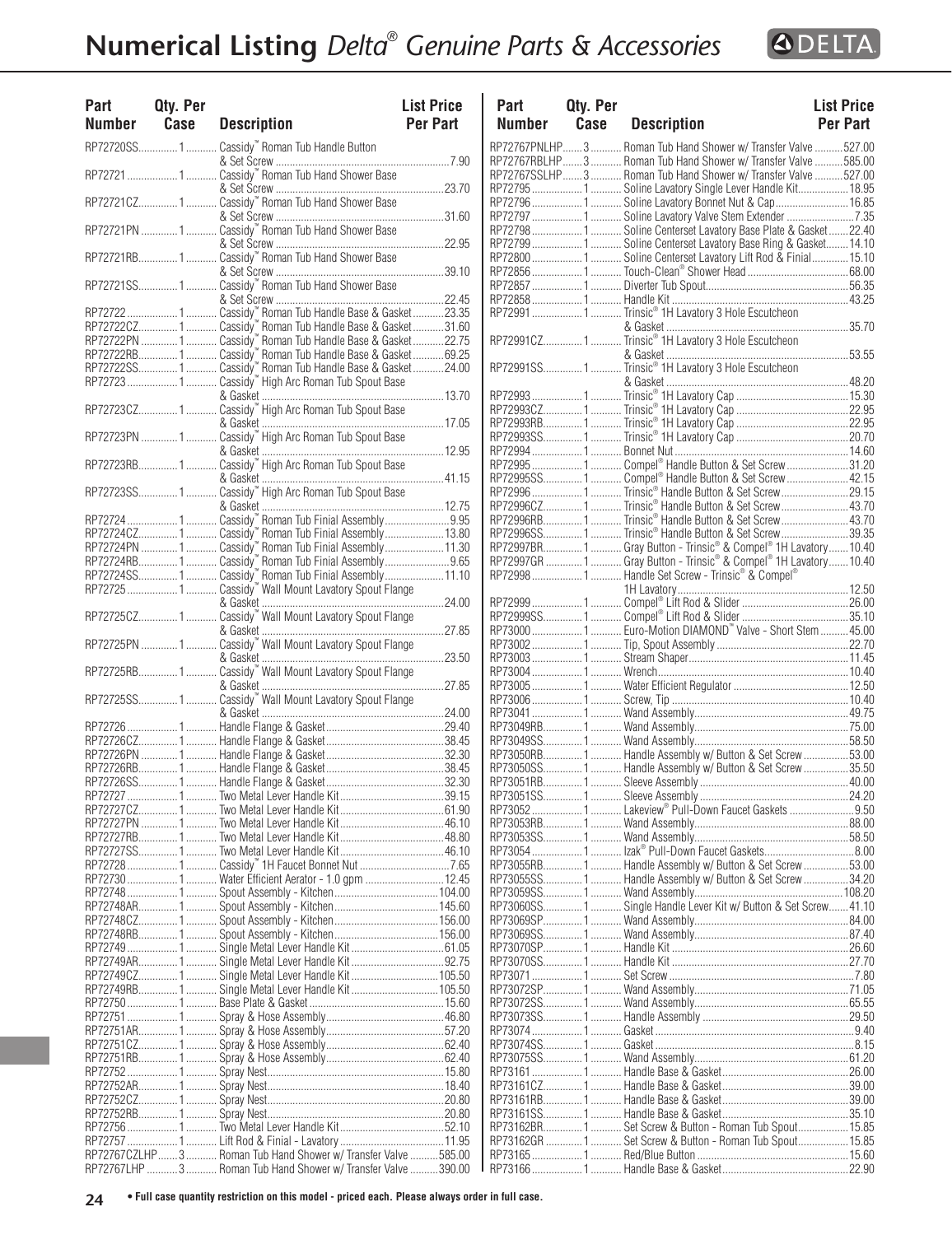| Part   | Qty. Per |                                                                                                            | <b>List Price</b> |
|--------|----------|------------------------------------------------------------------------------------------------------------|-------------------|
| Number | Case     | <b>Description</b>                                                                                         | <b>Per Part</b>   |
|        |          |                                                                                                            |                   |
|        |          |                                                                                                            |                   |
|        |          |                                                                                                            |                   |
|        |          |                                                                                                            |                   |
|        |          |                                                                                                            |                   |
|        |          | RP73170 1  Traditional Bar Spout Assembly  156.00                                                          |                   |
|        |          | RP73170AR 1 Traditional Bar Spout Assembly  182.00                                                         |                   |
|        |          | RP73170CZ1Traditional Bar Spout Assembly 208.00                                                            |                   |
|        |          | RP73170RB1Traditional Bar Spout Assembly208.00                                                             |                   |
|        |          |                                                                                                            |                   |
|        |          |                                                                                                            |                   |
|        |          | RP73172AR 1 Traditional Bar Bonnet, Washer & Retainer Clip  17.70                                          |                   |
|        |          | RP73172CZ1 Traditional Bar Bonnet, Washer & Retainer Clip 18.75                                            |                   |
|        |          | RP73172RB1 Traditional Bar Bonnet, Washer & Retainer Clip 18.75                                            |                   |
|        |          |                                                                                                            |                   |
|        |          |                                                                                                            |                   |
|        |          |                                                                                                            |                   |
|        |          |                                                                                                            |                   |
|        |          |                                                                                                            |                   |
|        |          | RP73284SS1 Cassidy" Roman Tub Spout Set Screw & Button7.65                                                 |                   |
|        |          |                                                                                                            |                   |
|        |          |                                                                                                            |                   |
|        |          | RP73365  1  Diverter Handle w/ Set Screw 35.70                                                             |                   |
|        |          | RP73365CZ1 Diverter Handle w/ Set Screw53.55                                                               |                   |
|        |          | RP73365RB1  Diverter Handle w/ Set Screw 53.55                                                             |                   |
|        |          |                                                                                                            |                   |
|        |          |                                                                                                            |                   |
|        |          | RP73366SS1 Diverter Handle w/ Set Screw57.80                                                               |                   |
|        |          |                                                                                                            |                   |
|        |          |                                                                                                            |                   |
|        |          |                                                                                                            |                   |
|        |          |                                                                                                            |                   |
|        |          |                                                                                                            |                   |
|        |          |                                                                                                            |                   |
|        |          |                                                                                                            |                   |
|        |          |                                                                                                            |                   |
|        |          | RP73373CZ 1 Trinsic® & Compel® 14 Series Escutcheon68.85                                                   |                   |
|        |          |                                                                                                            |                   |
|        |          |                                                                                                            |                   |
|        |          | RP73374 1 Trinsic® & Compel® 17 Series Escutcheon 45.90                                                    |                   |
|        |          | RP73374CZ1Trinsic®&Compel®17 Series Escutcheon68.85<br>RP73374RB1Trinsic®&Compel®17 Series Escutcheon68.85 |                   |
|        |          |                                                                                                            |                   |
|        |          | RP73374SS1Trinsic® & Compel® 17 Series Escutcheon62.00                                                     |                   |
|        |          | RP73375  1  Trinsic® 14 Series Handle Kit 40.80                                                            |                   |
|        |          |                                                                                                            |                   |
|        |          |                                                                                                            |                   |
|        |          | RP73375SS1  Trinsic® 14 Series Handle Kit 55.10                                                            |                   |
|        |          |                                                                                                            |                   |
|        |          |                                                                                                            |                   |
|        |          |                                                                                                            |                   |
|        |          | RP73377CZ1  Trinsic® 17 Series Volume Handle Assembly 68.85                                                |                   |
|        |          | RP73377RB1  Trinsic® 17 Series Volume Handle Assembly 68.85                                                |                   |
|        |          | RP73377SS1Trinsic® 17 Series Volume Handle Assembly 62.00                                                  |                   |
|        |          | RP73378 1  Trinsic® 17 Series Temperature Knob & Cover 51.00                                               |                   |
|        |          | RP73378CZ1 Trinsic® 17 Series Temperature Knob & Cover32.15                                                |                   |
|        |          | RP73378RB1 Trinsic® 17 Series Temperature Knob & Cover 32.15                                               |                   |
|        |          | RP73378SS 1  Trinsic® 17 Series Temperature Knob & Cover  68.85                                            |                   |
|        |          | RP73379 1  Compel® 17 Series Volume Handle Assembly 41.00                                                  |                   |
|        |          | RP73379SS 1 Compel® 17 Series Volume Handle Assembly55.40                                                  |                   |
|        |          |                                                                                                            |                   |
|        |          |                                                                                                            |                   |
|        |          | RP73380SS 1  Compel <sup>®</sup> 17 Series Temperature Knob & Cover 34.80                                  |                   |
|        |          | RP73384  1  Roman Tub Hand Shower, 2.0 gpm 71.40                                                           |                   |
|        |          | RP73384CZ1 Roman Tub Hand Shower, 2.0 gpm 107.10                                                           |                   |
|        |          | RP73384RB 1  Roman Tub Hand Shower, 2.0 gpm  107.10                                                        |                   |
|        |          | RP73384SS1 Roman Tub Hand Shower, 2.0 gpm 96.40                                                            |                   |
|        |          |                                                                                                            |                   |
|        |          |                                                                                                            |                   |
|        |          |                                                                                                            |                   |
|        |          |                                                                                                            |                   |
|        |          | RP73386  1  Trinsic® Roman Tub Handle Button & Set Screw  6.25                                             |                   |
|        |          |                                                                                                            |                   |
|        |          |                                                                                                            |                   |
|        |          |                                                                                                            |                   |
|        |          |                                                                                                            |                   |
|        |          | RP73390  1  Single Metal Lever Handle Assembly 25.50                                                       |                   |
|        |          | RP73390CZ1 Single Metal Lever Handle Assembly38.25                                                         |                   |
|        |          | RP73390RB1  Single Metal Lever Handle Assembly 38.25                                                       |                   |

| Part   | Qty. Per |                                                                                                                  | <b>List Price</b> |
|--------|----------|------------------------------------------------------------------------------------------------------------------|-------------------|
| Number | Case     | <b>Description</b>                                                                                               | Per Part          |
|        |          | RP73390SS1 Single Metal Lever Handle Assembly34.45                                                               |                   |
|        |          | RP73391  1  Cassidy" 2H Kitchen Faucet Spout Retainer                                                            |                   |
|        |          |                                                                                                                  |                   |
|        |          |                                                                                                                  |                   |
|        |          |                                                                                                                  |                   |
|        |          |                                                                                                                  |                   |
|        |          |                                                                                                                  |                   |
|        |          |                                                                                                                  |                   |
|        |          | RP73730 1 Compel® Roman Tub Lift Rod & Knob 42.25                                                                |                   |
|        |          | RP73730SS 1  Compel® Roman Tub Lift Rod & Knob57.05                                                              |                   |
|        |          |                                                                                                                  |                   |
|        |          |                                                                                                                  |                   |
|        |          | RP73747  1  Carlisle" In2ition® Shower Head Assembly 27.55                                                       |                   |
|        |          |                                                                                                                  |                   |
|        |          |                                                                                                                  |                   |
|        |          | RP73748SS1Carlisle" Hand Shower Assembly47.65                                                                    |                   |
|        |          |                                                                                                                  |                   |
|        |          |                                                                                                                  |                   |
|        |          |                                                                                                                  |                   |
|        |          |                                                                                                                  |                   |
|        |          |                                                                                                                  |                   |
|        |          |                                                                                                                  |                   |
|        |          |                                                                                                                  |                   |
|        |          |                                                                                                                  |                   |
|        |          |                                                                                                                  |                   |
|        |          |                                                                                                                  |                   |
|        |          |                                                                                                                  |                   |
|        |          | RP738390B  1  Porter® Two Metal Lever Handle Kit 101.85                                                          |                   |
|        |          | RP73840  1  Porter® Roman Tub O-Rings - Spout5.00                                                                |                   |
|        |          |                                                                                                                  |                   |
|        |          |                                                                                                                  |                   |
|        |          |                                                                                                                  |                   |
|        |          |                                                                                                                  |                   |
|        |          |                                                                                                                  |                   |
|        |          |                                                                                                                  |                   |
|        |          |                                                                                                                  |                   |
|        |          |                                                                                                                  |                   |
|        |          |                                                                                                                  |                   |
|        |          |                                                                                                                  |                   |
|        |          |                                                                                                                  |                   |
|        |          |                                                                                                                  |                   |
|        |          |                                                                                                                  |                   |
|        |          |                                                                                                                  |                   |
|        |          |                                                                                                                  |                   |
|        |          |                                                                                                                  |                   |
|        |          |                                                                                                                  |                   |
|        |          | RP741481 Foundations® Shower Lever Handle w/ Set Screw28.65                                                      |                   |
|        |          | RP74148SS1 Foundations® Shower Lever Handle w/ Set Screw36.95<br>RP74149  1  Foundations® Shower Escutcheon36.95 |                   |
|        |          | RP74149SS1 Foundations® Shower Escutcheon52.30                                                                   |                   |
|        |          |                                                                                                                  |                   |
|        |          |                                                                                                                  |                   |
|        |          |                                                                                                                  |                   |
|        |          |                                                                                                                  |                   |
|        |          |                                                                                                                  |                   |
|        |          |                                                                                                                  |                   |
|        |          |                                                                                                                  |                   |
|        |          | RP74152SS1 Foundations® Widespread Lavatory Lift Rod 10.15                                                       |                   |
|        |          | RP74235  1  Trinsic® Roman Tub Lift Rod & Finial 25.90                                                           |                   |
|        |          | RP74235CZ 1  Trinsic® Roman Tub Lift Rod & Finial 37.55                                                          |                   |
|        |          | RP74235RB1Trinsic® Roman Tub Lift Rod & Finial37.55                                                              |                   |
|        |          |                                                                                                                  |                   |
|        |          | RP74236  1  MultiChoice® Universal 13/14 Series Ceramic                                                          |                   |
|        |          |                                                                                                                  |                   |
|        |          |                                                                                                                  |                   |
|        |          | RP74418  1  Stem Unit, Seat & Spring, Bonnet Nut & Washer 31.70                                                  |                   |
|        |          |                                                                                                                  |                   |
|        |          |                                                                                                                  |                   |
|        |          |                                                                                                                  |                   |
|        |          |                                                                                                                  |                   |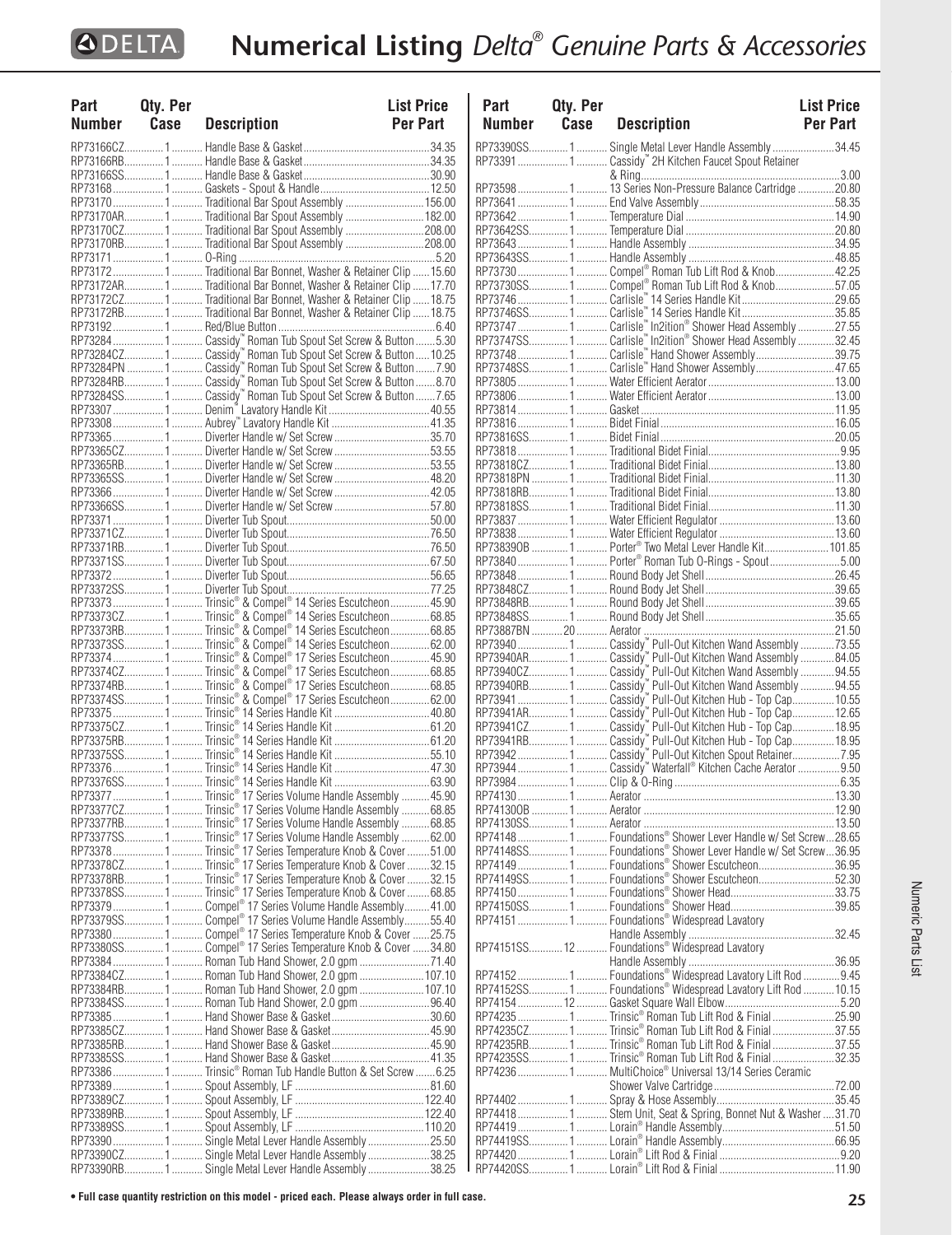

| Part | Qty. Per<br>Number Case | <b>Description</b>                                                                                                   | <b>List Price</b><br>Per Part |
|------|-------------------------|----------------------------------------------------------------------------------------------------------------------|-------------------------------|
|      |                         |                                                                                                                      |                               |
|      |                         |                                                                                                                      |                               |
|      |                         |                                                                                                                      |                               |
|      |                         |                                                                                                                      |                               |
|      |                         |                                                                                                                      |                               |
|      |                         |                                                                                                                      |                               |
|      |                         |                                                                                                                      |                               |
|      |                         |                                                                                                                      |                               |
|      |                         |                                                                                                                      |                               |
|      |                         |                                                                                                                      |                               |
|      |                         |                                                                                                                      |                               |
|      |                         | RP74427SS 1  Dawson" Lift Rod Assembly  12.65                                                                        |                               |
|      |                         | RP74533 1  Set Screw & Button Cover - Spout  4.10<br>RP74603 1  Trinsic® Kitchen Set Screw Button Cover 4.55         |                               |
|      |                         | RP74603AR1Trinsic® Kitchen Set Screw Button Cover5.70                                                                |                               |
|      |                         | RP74603BL1Trinsic® Kitchen Set Screw Button Cover6.60                                                                |                               |
|      |                         |                                                                                                                      |                               |
|      |                         |                                                                                                                      |                               |
|      |                         |                                                                                                                      |                               |
|      |                         |                                                                                                                      |                               |
|      |                         | RP74605AR 1 Trinsic® Kitchen Pull-Out Spray Wand44.85<br>RP74605BL 1 Trinsic® Kitchen Pull-Out Spray Wand52.05       |                               |
|      |                         |                                                                                                                      |                               |
|      |                         |                                                                                                                      |                               |
|      |                         | RP74608  1  Trinsic <sup>®</sup> Pull-Out Kitchen Hose, Clip                                                         |                               |
|      |                         |                                                                                                                      |                               |
|      |                         |                                                                                                                      |                               |
|      |                         |                                                                                                                      |                               |
|      |                         | RP74609BL1Trinsic® Pull-Out Kitchen Hub32.05                                                                         |                               |
|      |                         | RP74610  1  Trinsic® Kitchen Handle, Set Screw & Cover  22.10                                                        |                               |
|      |                         | RP74610AR 1  Trinsic® Kitchen Handle, Set Screw & Cover 27.65                                                        |                               |
|      |                         | RP74610BL1 Trinsic® Kitchen Handle, Set Screw & Cover32.05                                                           |                               |
|      |                         | RP74666 1  Trinsic® 1H Lavatory Lift Rod & Finial 26.40<br>RP74666CZ 1  Trinsic® 1H Lavatory Lift Rod & Finial 39.00 |                               |
|      |                         | RP74666RB 1  Trinsic® 1H Lavatory Lift Rod & Finial 39.60                                                            |                               |
|      |                         | RP74666SS 1 Trinsic® 1H Lavatory Lift Rod & Finial35.65                                                              |                               |
|      |                         |                                                                                                                      |                               |
|      |                         |                                                                                                                      |                               |
|      |                         |                                                                                                                      |                               |
|      |                         | RP74808 1 Floor Mount Tub Filler Hand Shower                                                                         |                               |
|      |                         |                                                                                                                      |                               |
|      |                         |                                                                                                                      |                               |
|      |                         |                                                                                                                      |                               |
|      |                         |                                                                                                                      |                               |
|      |                         |                                                                                                                      |                               |
|      |                         |                                                                                                                      |                               |
|      |                         |                                                                                                                      |                               |
|      |                         |                                                                                                                      |                               |
|      |                         | RP74809 1  Contemporary Floor Mount Tub Filler                                                                       |                               |
|      |                         | RP74809CZ 1  Contemporary Floor Mount Tub Filler                                                                     |                               |
|      |                         |                                                                                                                      |                               |
|      |                         | RP74809RB1 Contemporary Floor Mount Tub Filler                                                                       |                               |
|      |                         |                                                                                                                      |                               |
|      |                         | RP74809SS1 Contemporary Floor Mount Tub Filler                                                                       |                               |
|      |                         |                                                                                                                      |                               |
|      |                         | RP74810  1  Contemporary Floor Mount Tub Filler                                                                      |                               |
|      |                         |                                                                                                                      |                               |
|      |                         | RP74811  1  Contemporary Floor Mount Tub Filler Spout  81.60                                                         |                               |
|      |                         |                                                                                                                      |                               |
|      |                         | RP74811SS1 Contemporary Floor Mount Tub Filler Spout102.00                                                           |                               |
|      |                         | RP748121 Floor Mount Tub Filler O-Rings5.20                                                                          |                               |
|      |                         |                                                                                                                      |                               |
|      |                         | RP74814  1  Floor Mount Tub Filler Threaded Studs  20.40                                                             |                               |
|      |                         | RP74815  1  Floor Mount Tub Filler Supply Tubes Rough                                                                |                               |
|      |                         |                                                                                                                      |                               |
|      |                         |                                                                                                                      |                               |
|      |                         | RP74817 1  Floor Mount Tub Filler Plasterguard 10.20                                                                 |                               |
|      |                         | RP748181 Floor Mount Tub Filler Trim Sleeve  12.50<br>RP74818CZ1  Floor Mount Tub Filler Trim Sleeve  18.10          |                               |
|      |                         | RP74818PN 1  Floor Mount Tub Filler Trim Sleeve  15.60                                                               |                               |
|      |                         | RP74818RB1 Floor Mount Tub Filler Trim Sleeve 18.10                                                                  |                               |
|      |                         | RP74818SS1 Floor Mount Tub Filler Trim Sleeve 15.60                                                                  |                               |

| Part   | Qty. Per |                                                                                                                                                                                                         | <b>List Price</b> |
|--------|----------|---------------------------------------------------------------------------------------------------------------------------------------------------------------------------------------------------------|-------------------|
| Number | Case     | <b>Description</b>                                                                                                                                                                                      | Per Part          |
|        |          | RP74819  1  Floor Mount Tub Filler Mounting Nuts & Washers  7.15                                                                                                                                        |                   |
|        |          |                                                                                                                                                                                                         |                   |
|        |          |                                                                                                                                                                                                         |                   |
|        |          |                                                                                                                                                                                                         |                   |
|        |          |                                                                                                                                                                                                         |                   |
|        |          |                                                                                                                                                                                                         |                   |
|        |          |                                                                                                                                                                                                         |                   |
|        |          |                                                                                                                                                                                                         |                   |
|        |          |                                                                                                                                                                                                         |                   |
|        |          |                                                                                                                                                                                                         |                   |
|        |          |                                                                                                                                                                                                         |                   |
|        |          |                                                                                                                                                                                                         |                   |
|        |          |                                                                                                                                                                                                         |                   |
|        |          |                                                                                                                                                                                                         |                   |
|        |          |                                                                                                                                                                                                         |                   |
|        |          |                                                                                                                                                                                                         |                   |
|        |          |                                                                                                                                                                                                         |                   |
|        |          |                                                                                                                                                                                                         |                   |
|        |          | RP75076  1  Classic & Collins <sup>*</sup> Kitchen Spout Tip Clip  10.35<br>RP75136 1  TempAssure® 17T Series Extension Kit 47.00                                                                       |                   |
|        |          | RP75137  1  3 & 6-Setting Diverter Extension Kit32.25                                                                                                                                                   |                   |
|        |          | RP75190 1  Dryden" Touch <sub>2</sub> O <sub>xt</sub> ® Escutcheon, Spacer                                                                                                                              |                   |
|        |          |                                                                                                                                                                                                         |                   |
|        |          |                                                                                                                                                                                                         |                   |
|        |          |                                                                                                                                                                                                         |                   |
|        |          |                                                                                                                                                                                                         |                   |
|        |          |                                                                                                                                                                                                         |                   |
|        |          |                                                                                                                                                                                                         |                   |
|        |          |                                                                                                                                                                                                         |                   |
|        |          |                                                                                                                                                                                                         |                   |
|        |          |                                                                                                                                                                                                         |                   |
|        |          |                                                                                                                                                                                                         |                   |
|        |          |                                                                                                                                                                                                         |                   |
|        |          | $RPT5191 1 1 1. [Pyden" Touch204® Insulator Base 20.40\nRP75191C2 1 1. [Pyden" Touch204® Insulator Base 28.60\nRP75191PN 1 1. [Pyden" Touch204® Insulator Base 24.50\nRP75191R5 1 1. [Pyden" Touch204®$ |                   |
|        |          |                                                                                                                                                                                                         |                   |
|        |          |                                                                                                                                                                                                         |                   |
|        |          |                                                                                                                                                                                                         |                   |
|        |          |                                                                                                                                                                                                         |                   |
|        |          |                                                                                                                                                                                                         |                   |
|        |          | RP75401  1  Ara® 1H Lavatory Handle, Set Screw & Cover 34.00<br>RP75401SS 1  Ara® 1H Lavatory Handle, Set Screw & Cover  45.90                                                                          |                   |
|        |          |                                                                                                                                                                                                         |                   |
|        |          | RP75404 1 Ara® 1H Lavatory Cap & O-Ring 10.40                                                                                                                                                           |                   |
|        |          | RP75404SS 1  Ara® 1H Lavatory Cap & O-Ring 14.05                                                                                                                                                        |                   |
|        |          |                                                                                                                                                                                                         |                   |
|        |          |                                                                                                                                                                                                         |                   |
|        |          |                                                                                                                                                                                                         |                   |
|        |          | RP75407SS1 Ara" 1H Lavatory Lift Rod & Slider21.10                                                                                                                                                      |                   |
|        |          | RP75408  1  Ara® Lavatory Aerator, Wrench & Set Screw  29.15                                                                                                                                            |                   |
|        |          | RP75409 1  Ara® 1 H Flow Regulator, Adapter & O-Ring 20.80                                                                                                                                              |                   |
|        |          | RP75410 1 Ara® 1H Lavatory Spout Base & Gasket18.00                                                                                                                                                     |                   |
|        |          | RP75410SS 1 Ara® 1H Lavatory Spout Base & Gasket24.30<br>RP75429 1 Ara™ Widespread Lavatory Handle Base & Gasket20.80                                                                                   |                   |
|        |          |                                                                                                                                                                                                         |                   |
|        |          | RP75429SS 1  Ara" Widespread Lavatory Handle Base & Gasket 28.10<br>RP75430  1  Ara" Widespread Lavatory Lift Rod & Slider  15.60                                                                       |                   |
|        |          |                                                                                                                                                                                                         |                   |
|        |          | RP75431 1  Ara® Flow Regulator Assembly 39.55                                                                                                                                                           |                   |
|        |          | RP75432 1  Ara® 1.32gpm Flow Restrictor  10.40                                                                                                                                                          |                   |
|        |          |                                                                                                                                                                                                         |                   |
|        |          |                                                                                                                                                                                                         |                   |
|        |          |                                                                                                                                                                                                         |                   |
|        |          |                                                                                                                                                                                                         |                   |
|        |          | RP75436  1  Ara® 14 Series Escutcheon & Gasket 70.00                                                                                                                                                    |                   |
|        |          | RP75436SS 1  Ara® 14 Series Escutcheon & Gasket94.50                                                                                                                                                    |                   |
|        |          | RP75437 1  Ara® 14 Series Metal Lever Handle Assembly  41.60                                                                                                                                            |                   |
|        |          | RP75437SS1  Ara® 14 Series Metal Lever Handle Assembly 56.20                                                                                                                                            |                   |
|        |          | RP75438  1  Ara® 17 Series Escutcheon & Gasket70.00                                                                                                                                                     |                   |
|        |          | RP75438SS1 Ara <sup>®</sup> 17 Series Escutcheon & Gasket94.50                                                                                                                                          |                   |
|        |          |                                                                                                                                                                                                         |                   |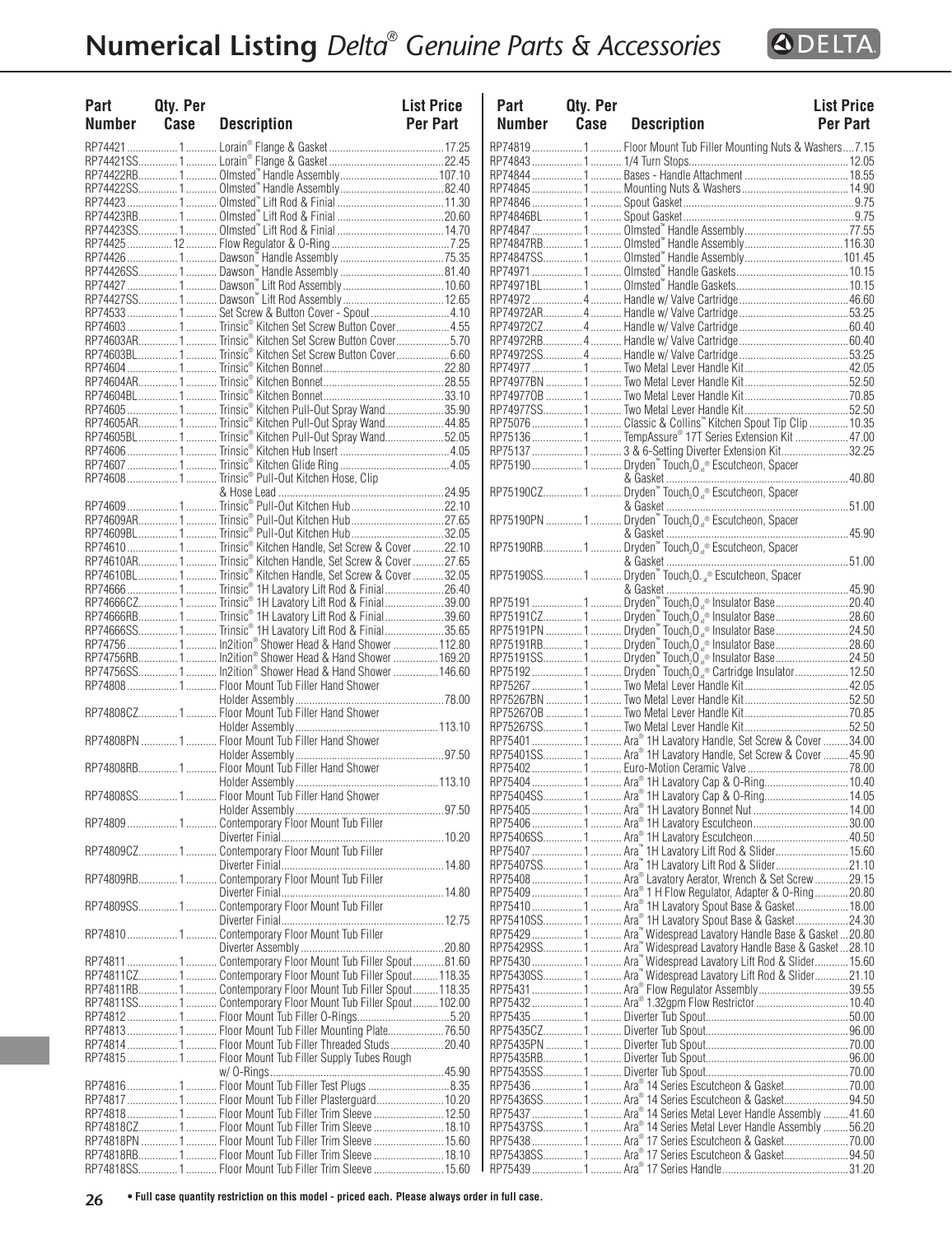| Part   | Qty. Per |                                                                                                                                                               | <b>List Price</b> |
|--------|----------|---------------------------------------------------------------------------------------------------------------------------------------------------------------|-------------------|
| Number | Case     | <b>Description</b>                                                                                                                                            | <b>Per Part</b>   |
|        |          |                                                                                                                                                               |                   |
|        |          | RP75440 1  Ara® 17 Series Temperature Knob & Cover 20.80                                                                                                      |                   |
|        |          | RP75440SS1  Ara® 17 Series Temperature Knob & Cover 28.10                                                                                                     |                   |
|        |          | RP75441  1  Ara® 17T Series Temperature Knob & Cover 22.90                                                                                                    |                   |
|        |          | RP75441SS1 Ara® 17T Series Temperature Knob & Cover 30.90                                                                                                     |                   |
|        |          |                                                                                                                                                               |                   |
|        |          |                                                                                                                                                               |                   |
|        |          | RP75443  1  Ara" Diverter Handle w/ Set Screw  40.00                                                                                                          |                   |
|        |          | RP75443SS 1  Ara <sup>™</sup> Diverter Handle w/ Set Screw 54.00                                                                                              |                   |
|        |          | RP75460  10  Ara" Wall Mount Lavatory Handle Flange                                                                                                           |                   |
|        |          |                                                                                                                                                               |                   |
|        |          |                                                                                                                                                               |                   |
|        |          |                                                                                                                                                               |                   |
|        |          |                                                                                                                                                               |                   |
|        |          |                                                                                                                                                               |                   |
|        |          |                                                                                                                                                               |                   |
|        |          |                                                                                                                                                               |                   |
|        |          |                                                                                                                                                               |                   |
|        |          | RP75462SS 12  Ara® Wall Mount Lavatory Handle Assembly (2)  75.00                                                                                             |                   |
|        |          | RP7546350 Ara® Wall Mount Lavatory Aerator, Wrench                                                                                                            |                   |
|        |          |                                                                                                                                                               |                   |
|        |          |                                                                                                                                                               |                   |
|        |          | RP7546550 Ara® Wall Mount Lavatory Handle Glide Ring5.20                                                                                                      |                   |
|        |          | RP75466 50  Ara® Wall Mount Lavatory Handle Set Screw                                                                                                         |                   |
|        |          |                                                                                                                                                               |                   |
|        |          |                                                                                                                                                               |                   |
|        |          |                                                                                                                                                               |                   |
|        |          |                                                                                                                                                               |                   |
|        |          | RP75477SS1 Ara® Roman Tub Handle Base & Gasket30.90                                                                                                           |                   |
|        |          | RP75478 1  Ara® Roman Tub Spout & Handle Gaskets (3)  10.40                                                                                                   |                   |
|        |          |                                                                                                                                                               |                   |
|        |          | RP75494  18  Ara® Wall Mount Lavatory Spout Adapter 36.40<br>RP75497  1  Ara® Roman Tub Hand Shower Base 35.00                                                |                   |
|        |          |                                                                                                                                                               |                   |
|        |          | RP75498 1  Ara" Roman Tub Diverter& Lift Rod 36.40                                                                                                            |                   |
|        |          | RP75498SS1  Ara" Roman Tub Diverter& Lift Rod49.15                                                                                                            |                   |
|        |          | RP75499  1  Ara® Roman Tub Set Screw, Cover & Wrench 12.50                                                                                                    |                   |
|        |          |                                                                                                                                                               |                   |
|        |          |                                                                                                                                                               |                   |
|        |          | RP75526  1  Dryden" Touch <sub>2</sub> O <sub>x®</sub> Flexible Lift Rod Assembly  17.60                                                                      |                   |
|        |          | RP75526CZ 1  Dryden <sup>**</sup> Touch <sub>2</sub> O. <sub>x<sup>®</sup></sub> Flexible Lift Rod Assembly 26.40                                             |                   |
|        |          |                                                                                                                                                               |                   |
|        |          |                                                                                                                                                               |                   |
|        |          | RP75526RB 1  Dryden™ Touch, O <sub>x®</sub> Flexible Lift Rod Assembly 26.40<br>RP75526SS 1  Dryden™ Touch, O. <sub>x®</sub> Flexible Lift Rod Assembly 24.60 |                   |
|        |          | RP75544 1  Traditional Touch Beverage Spout Assembly 79.45                                                                                                    |                   |
|        |          | RP75544AR 1 Traditional Touch Beverage Spout Assembly88.90                                                                                                    |                   |
|        |          | RP75544RB 1 Traditional Touch Beverage Spout Assembly92.20                                                                                                    |                   |
|        |          | RP75544SS1Traditional Touch Beverage Spout Assembly88.90                                                                                                      |                   |
|        |          |                                                                                                                                                               |                   |
|        |          |                                                                                                                                                               |                   |
|        |          |                                                                                                                                                               |                   |
|        |          |                                                                                                                                                               |                   |
|        |          |                                                                                                                                                               |                   |
|        |          | RP75548  1  Touch Beverage Inlet Tube Assembly & O-Rings 17.05                                                                                                |                   |
|        |          | RP75550 1  Transitional Touch Beverage Spout Assembly 79.45                                                                                                   |                   |
|        |          | RP75550AR 1  Transitional Touch Beverage Spout Assembly 88.90                                                                                                 |                   |
|        |          | RP75550RB1 Transitional Touch Beverage Spout Assembly92.20                                                                                                    |                   |
|        |          | RP75550SS1  Transitional Touch Beverage Spout Assembly 88.90                                                                                                  |                   |
|        |          |                                                                                                                                                               |                   |
|        |          |                                                                                                                                                               |                   |
|        |          |                                                                                                                                                               |                   |
|        |          | RP75612 1  Flow Regulator, Connector & O-Ring 8.40                                                                                                            |                   |
|        |          |                                                                                                                                                               |                   |
|        |          | RP75614 6 Escutcheon, Base Plate & Bolts36.50                                                                                                                 |                   |
|        |          |                                                                                                                                                               |                   |
|        |          |                                                                                                                                                               |                   |
|        |          |                                                                                                                                                               |                   |
|        |          |                                                                                                                                                               |                   |
|        |          | RP76058 1  Ara® Roman Tub Spout Base & Gasket25.00                                                                                                            |                   |
|        |          | RP76058SS1 Ara® Roman Tub Spout Base & Gasket31.25                                                                                                            |                   |
|        |          |                                                                                                                                                               |                   |
|        |          |                                                                                                                                                               |                   |
|        |          |                                                                                                                                                               |                   |
|        |          |                                                                                                                                                               |                   |
|        |          |                                                                                                                                                               |                   |

| Part          | Qty. Per |                                                                                                                            | <b>List Price</b> |
|---------------|----------|----------------------------------------------------------------------------------------------------------------------------|-------------------|
| <b>Number</b> | Case     | <b>Description</b>                                                                                                         | Per Part          |
|               |          | RP76533 1  Handle Assembly - Widespread 58.25                                                                              |                   |
|               |          | RP76533RB1 Handle Assembly - Widespread 78.45                                                                              |                   |
|               |          | RP76533SS1 Handle Assembly - Widespread 69.25                                                                              |                   |
|               |          |                                                                                                                            |                   |
|               |          |                                                                                                                            |                   |
|               |          |                                                                                                                            |                   |
|               |          |                                                                                                                            |                   |
|               |          |                                                                                                                            |                   |
|               |          |                                                                                                                            |                   |
|               |          |                                                                                                                            |                   |
|               |          |                                                                                                                            |                   |
|               |          |                                                                                                                            |                   |
|               |          |                                                                                                                            |                   |
|               |          |                                                                                                                            |                   |
|               |          |                                                                                                                            |                   |
|               |          |                                                                                                                            |                   |
|               |          |                                                                                                                            |                   |
|               |          |                                                                                                                            |                   |
|               |          | RP76929  1  Addison" 14 Series Escutcheon w/                                                                               |                   |
|               |          |                                                                                                                            |                   |
|               |          |                                                                                                                            |                   |
|               |          |                                                                                                                            |                   |
|               |          |                                                                                                                            |                   |
|               |          |                                                                                                                            |                   |
|               |          |                                                                                                                            |                   |
|               |          |                                                                                                                            |                   |
|               |          |                                                                                                                            |                   |
|               |          |                                                                                                                            |                   |
|               |          |                                                                                                                            |                   |
|               |          |                                                                                                                            |                   |
|               |          | <br>RP77034RB 1  Olmsted" Tub & Shower Handle Assembly61.75<br>RP77034SS 1  Olmsted" Tub & Shower Handle Assembly53.65     |                   |
|               |          | RP77035RB 1  Olmsted" 14 Series Tub & Shower Escutcheon  71.50                                                             |                   |
|               |          | RP77035SS1 Olmsted" 14 Series Tub & Shower Escutcheon58.65                                                                 |                   |
|               |          |                                                                                                                            |                   |
|               |          |                                                                                                                            |                   |
|               |          |                                                                                                                            |                   |
|               |          |                                                                                                                            |                   |
|               |          | RP77063 1  Ashlyn® 3 & 6-Setting Diverter Handle30.60                                                                      |                   |
|               |          |                                                                                                                            |                   |
|               |          |                                                                                                                            |                   |
|               |          | RP770641 Ashlyn® Three-Setting Diverter Escutcheon30.60                                                                    |                   |
|               |          | RP77064RB 1 Ashlyn® Three-Setting Diverter Escutcheon 42.85<br>RP77064SS 1 Ashlyn® Three-Setting Diverter Escutcheon 41.35 |                   |
|               |          |                                                                                                                            |                   |
|               |          |                                                                                                                            |                   |
|               |          |                                                                                                                            |                   |
|               |          |                                                                                                                            |                   |
|               |          |                                                                                                                            |                   |
|               |          |                                                                                                                            |                   |
|               |          | RP77090 1 Ashlyn® 14 Series Metal Lever                                                                                    |                   |
|               |          |                                                                                                                            |                   |
|               |          |                                                                                                                            |                   |
|               |          |                                                                                                                            |                   |
|               |          |                                                                                                                            |                   |
|               |          |                                                                                                                            |                   |
|               |          |                                                                                                                            |                   |
|               |          |                                                                                                                            |                   |
|               |          |                                                                                                                            |                   |
|               |          |                                                                                                                            |                   |
|               |          |                                                                                                                            |                   |
|               |          | RP77162 1  Ashlyn® 17 Series Escutcheon 40.80                                                                              |                   |
|               |          | RP77162RB1 Ashlyn® 17 Series Escutcheon 61.20                                                                              |                   |
|               |          | RP77162SS1 Ashlyn® 17 Series Escutcheon 57.15                                                                              |                   |
|               |          | RP77163 1  Ashlyn® 17 Series Handle Assembly 39.80                                                                         |                   |
|               |          | RP77163RB1 Ashlyn® 17 Series Handle Assembly59.70                                                                          |                   |
|               |          | RP77163SS1 Ashlyn® 17 Series Handle Assembly55.70                                                                          |                   |
|               |          | RP771641 Ashlyn® 17 Series Temperature Knob & Cover17.10                                                                   |                   |
|               |          |                                                                                                                            |                   |
|               |          |                                                                                                                            |                   |
|               |          |                                                                                                                            |                   |
|               |          |                                                                                                                            |                   |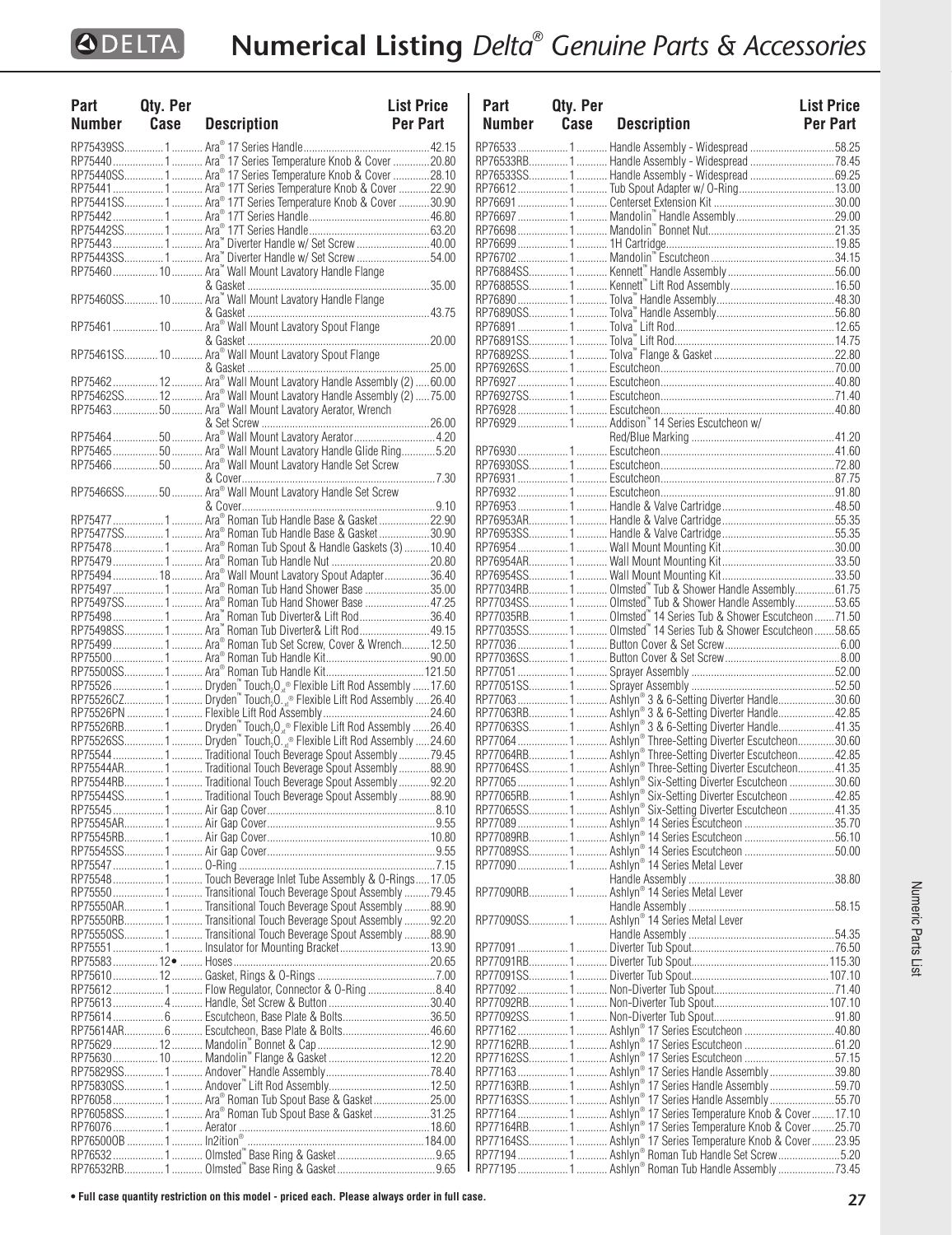

| <b>Part</b><br>Number Case | <b>Qty. Per</b> | <b>Description</b>                                            | <b>List Price</b><br><b>Per Part</b> | Par<br>Nur                   |
|----------------------------|-----------------|---------------------------------------------------------------|--------------------------------------|------------------------------|
|                            |                 |                                                               |                                      |                              |
|                            |                 | RP77195SS 1  Ashlyn® Roman Tub Handle Assembly  106.50        |                                      | <b>RP777</b>                 |
|                            |                 | RP77196  1  Ashlyn® Roman Tub Handle Base, Gasket & Nut 36.40 |                                      |                              |
|                            |                 |                                                               |                                      | <b>RP777</b>                 |
|                            |                 | RP77196SS 1  Ashlyn® Roman Tub Handle Base, Gasket & Nut52.80 |                                      | <b>RP777</b>                 |
|                            |                 | RP77263  1  Ashlyn® 1H Lavatory Three-Hole Escutcheon 29.60   |                                      | <b>RP777</b>                 |
|                            |                 | RP77263RB 1 Ashlyn® 1H Lavatory Three-Hole Escutcheon 44.90   |                                      | <b>RP777</b><br><b>RP777</b> |
|                            |                 |                                                               |                                      | <b>RP777</b>                 |
|                            |                 | RP77264RB 1  Ashlyn® 1H Lavatory Handle Assembly  44.90       |                                      | <b>RP777</b>                 |
|                            |                 |                                                               |                                      | <b>RP777</b>                 |
|                            |                 |                                                               |                                      | <b>RP777</b>                 |
|                            |                 |                                                               |                                      | <b>RP777</b>                 |
|                            |                 |                                                               |                                      | <b>RP777</b>                 |
|                            |                 | RP77266  1  Ashlyn® 1H Lavatory Single-Hole Escutcheon 16.35  |                                      | <b>RP777</b>                 |
|                            |                 |                                                               |                                      | <b>RP777</b><br><b>RP777</b> |
|                            |                 | RP77308  3  MultiChoice® Universal 13/14 Series               |                                      | <b>RP777</b>                 |
|                            |                 |                                                               |                                      | <b>RP777</b>                 |
|                            |                 |                                                               |                                      | <b>RP777</b>                 |
|                            |                 |                                                               |                                      | <b>RP777</b>                 |
|                            |                 |                                                               |                                      | <b>RP777</b>                 |
|                            |                 |                                                               |                                      | <b>RP777</b>                 |
|                            |                 | RP77414 1 EZ Anchor® Widespread Lavatory End                  |                                      | <b>RP777</b>                 |
|                            |                 |                                                               |                                      | <b>RP777</b>                 |
|                            |                 |                                                               |                                      | <b>RP777</b>                 |
|                            |                 |                                                               |                                      | <b>RP777</b><br><b>RP777</b> |
|                            |                 |                                                               |                                      | <b>RP777</b>                 |
|                            |                 |                                                               |                                      | <b>RP777</b>                 |
|                            |                 |                                                               |                                      | <b>RP777</b>                 |
|                            |                 |                                                               |                                      | <b>RP777</b>                 |
|                            |                 |                                                               |                                      | <b>RP777</b>                 |
|                            |                 |                                                               |                                      | <b>RP777</b>                 |
|                            |                 |                                                               |                                      | <b>RP777</b>                 |
|                            |                 |                                                               |                                      | <b>RP777</b><br><b>RP777</b> |
|                            |                 |                                                               |                                      | <b>RP777</b>                 |
|                            |                 |                                                               |                                      | <b>RP777</b>                 |
|                            |                 |                                                               |                                      | <b>RP777</b>                 |
|                            |                 |                                                               |                                      | <b>RP777</b>                 |
|                            |                 | RP77421  1  Ashlyn® Widespread Lavatory Spout Assembly  61.20 |                                      | <b>RP777</b>                 |
|                            |                 | RP77421RB 1 Ashlyn® Widespread Lavatory Spout Assembly81.60   |                                      | <b>RP777</b>                 |
|                            |                 | RP77421SS 1  Ashlyn® Widespread Lavatory Spout Assembly71.40  |                                      | <b>RP777</b>                 |
|                            |                 |                                                               |                                      | <b>RP777</b>                 |
|                            |                 |                                                               |                                      | <b>RP777</b><br><b>RP777</b> |
|                            |                 | RP77473  1  EZ Anchor® Widespread Wrench  12.50               |                                      |                              |
|                            |                 |                                                               |                                      | <b>RP777</b>                 |
|                            |                 |                                                               |                                      |                              |
|                            |                 |                                                               |                                      | <b>RP777</b>                 |
|                            |                 |                                                               |                                      |                              |
|                            |                 |                                                               |                                      | <b>RP777</b>                 |
|                            |                 |                                                               |                                      | <b>RP778</b>                 |
|                            |                 |                                                               |                                      | <b>RP778</b>                 |
|                            |                 |                                                               |                                      | <b>RP778</b><br><b>RP778</b> |
|                            |                 |                                                               |                                      | <b>RP778</b>                 |
|                            |                 |                                                               |                                      | <b>RP778</b>                 |
|                            |                 |                                                               |                                      | <b>RP779</b>                 |
|                            |                 |                                                               |                                      | <b>RP782</b>                 |
|                            |                 |                                                               |                                      | <b>RP782</b>                 |
|                            |                 |                                                               |                                      | <b>RP782</b>                 |
|                            |                 |                                                               |                                      | RP782                        |
|                            |                 |                                                               |                                      | <b>RP782</b>                 |
|                            |                 |                                                               |                                      | <b>RP782</b><br><b>RP782</b> |
|                            |                 |                                                               |                                      | <b>RP782</b>                 |
|                            |                 | RP777021Transitional/Contemporary Bar                         |                                      | <b>RP782</b>                 |
|                            |                 |                                                               |                                      | <b>RP782</b>                 |
|                            |                 | RP77702AR 1  Transitional/Contemporary Bar                    |                                      | <b>RP782</b>                 |
|                            |                 |                                                               |                                      | <b>RP782</b>                 |
|                            |                 | RP77702BL1 Transitional/Contemporary Bar                      |                                      | <b>RP782</b>                 |
|                            |                 |                                                               |                                      | <b>RP782</b>                 |
|                            |                 | RP77702CZ 1  Transitional/Contemporary Bar                    |                                      | <b>RP782</b>                 |

| Part<br>Number | Qty. Per<br>Case | <b>Description</b>                                                                                                    | <b>List Price</b><br><b>Per Part</b> |
|----------------|------------------|-----------------------------------------------------------------------------------------------------------------------|--------------------------------------|
|                |                  |                                                                                                                       |                                      |
|                |                  | RP77702RB1Transitional/Contemporary Bar                                                                               |                                      |
|                |                  |                                                                                                                       |                                      |
|                |                  | RP77704  1  Contemporary Bar Faucet Flange & Gasket  13.25                                                            |                                      |
|                |                  | RP77704AR 1  Contemporary Bar Faucet Flange & Gasket 15.25                                                            |                                      |
|                |                  | RP77704BL1 Contemporary Bar Faucet Flange & Gasket15.25                                                               |                                      |
|                |                  | RP77704CZ 1  Contemporary Bar Faucet Flange & Gasket  17.80                                                           |                                      |
|                |                  |                                                                                                                       |                                      |
|                |                  |                                                                                                                       |                                      |
|                |                  |                                                                                                                       |                                      |
|                |                  |                                                                                                                       |                                      |
|                |                  |                                                                                                                       |                                      |
|                |                  |                                                                                                                       |                                      |
|                |                  | RP77707  1  Bar Faucet Glide Ring, Retainer & O-Ring 5.60                                                             |                                      |
|                |                  |                                                                                                                       |                                      |
|                |                  |                                                                                                                       |                                      |
|                |                  |                                                                                                                       |                                      |
|                |                  |                                                                                                                       |                                      |
|                |                  |                                                                                                                       |                                      |
|                |                  |                                                                                                                       |                                      |
|                |                  |                                                                                                                       |                                      |
|                |                  |                                                                                                                       |                                      |
|                |                  |                                                                                                                       |                                      |
|                |                  |                                                                                                                       |                                      |
|                |                  |                                                                                                                       |                                      |
|                |                  |                                                                                                                       |                                      |
|                |                  |                                                                                                                       |                                      |
|                |                  |                                                                                                                       |                                      |
|                |                  |                                                                                                                       |                                      |
|                |                  |                                                                                                                       |                                      |
|                |                  |                                                                                                                       |                                      |
|                |                  |                                                                                                                       |                                      |
|                |                  |                                                                                                                       |                                      |
|                |                  |                                                                                                                       |                                      |
|                |                  |                                                                                                                       |                                      |
|                |                  |                                                                                                                       |                                      |
|                |                  |                                                                                                                       |                                      |
|                |                  | RP77744  3  Single-Lever Handle Rebuild Kit  102.25                                                                   |                                      |
|                |                  | RP77763  1  Repair Kit - Ball, Seats, Springs, Cam, Cap,                                                              |                                      |
|                |                  |                                                                                                                       | 23.15                                |
|                |                  | RP777630B  1  Repair Kit - Ball, Seats, Springs, Cam, Cap,                                                            |                                      |
|                |                  | RP77763SS1 Repair Kit - Ball, Seats, Springs, Cam, Cap,                                                               |                                      |
|                |                  |                                                                                                                       |                                      |
|                |                  |                                                                                                                       |                                      |
|                |                  | RP77860  1  Ashlyn® Roman Tub Lift Rod w/ Finial  15.30                                                               |                                      |
|                |                  | RP77860RB1 Ashlyn® Roman Tub Lift Rod w/ Finial24.50                                                                  |                                      |
|                |                  | RP77860SS 1  Ashlyn® Roman Tub Lift Rod w/ Finial22.20                                                                |                                      |
|                |                  |                                                                                                                       |                                      |
|                |                  |                                                                                                                       |                                      |
|                |                  |                                                                                                                       |                                      |
|                |                  | RP78256 1  Compel® 1H Lavatory Bonnet Nut 13.00                                                                       |                                      |
|                |                  | RP78257SS1 Compel® 1H Lavatory Lift Rod26.00                                                                          |                                      |
|                |                  | RP78258 1 Compel® 1H Lavatory Single Hole Escutcheon22.70                                                             |                                      |
|                |                  | RP78258SS1 Compel® 1H Lavatory Single Hole Escutcheon28.35                                                            |                                      |
|                |                  | RP78259  1  Compel® 1H Lavatory Three Hole Escutcheon33.00                                                            |                                      |
|                |                  | RP78259SS 1  Compel® 1H Lavatory Three Hole Escutcheon 41.20                                                          |                                      |
|                |                  |                                                                                                                       |                                      |
|                |                  |                                                                                                                       |                                      |
|                |                  |                                                                                                                       |                                      |
|                |                  | RP78288 1  Traditional Floor Mount Tub Filler Spout 197.60                                                            |                                      |
|                |                  | RP78288PN 1  Traditional Floor Mount Tub Filler Spout276.65                                                           |                                      |
|                |                  | RP78288RB1 Traditional Floor Mount Tub Filler Spout296.40<br>RP78288SS1Traditional Floor Mount Tub Filler Spout276.65 |                                      |
|                |                  |                                                                                                                       |                                      |